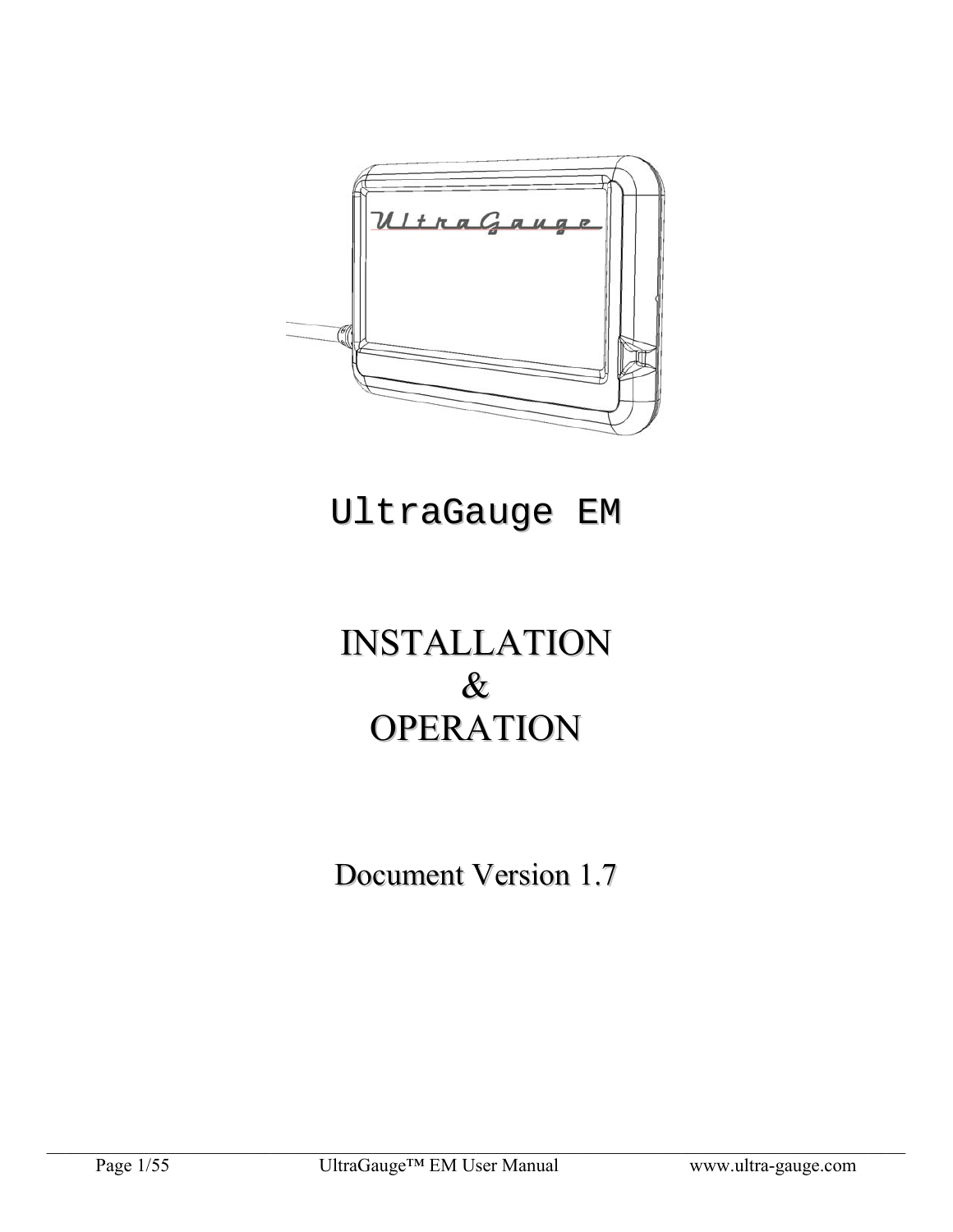# **WARNINGS**

Information in this document is subject to change without notice. Ultra-Gauge.com reserves the right to change or improve its products and to make changes in the content without obligation to notify any person or organization of such changes, additions or improvements. Always visit Ultra-Gauge.com for the latest updates concerning the installation, use and operation of this product.



#### **Failure to avoid the following potentially hazardous situations can result in an accident or collision resulting in death or serious injury**

## *INSTALLATION WARNINGS*

- When installing UltraGauge in your vehicle, place UltraGauge so that it does not obstruct the driver's view of the road or ability to operate the vehicle.
- Extreme care must be taken when routing the OBD II cable. Avoid routing and installing in such a fashion that the cable can interfere with any of the foot controls, steering wheel, or other vehicle controls, or represent an entry or exit hazard to the driver. Always secure excess or loose cable so that feet and hands do no become entangled.
- The windshield mount or Velcro mount may not stay attached under all conditions. Do not mount UltraGauge where it will become a distraction or hazard should it become detached.
- Do not mount UltraGauge in an area that may interfere with the deployment of airbags. Consult your vehicles owner's manual.
- UltraGauge in rare circumstances may impair select vehicle systems. See the Forced Protocol section for more information and resolution.
- The optional locking ring supplied with the windshield mount should normally not be used and is only for the very rare case that the ball swivel is not tight enough to hold the position of UltraGauge. Use of the ring will result in increased force necessary to adjust the position of UltraGauge and if improperly used may result in damage. If used, it should be adjusted so that the balls swivel offers a very slight resistance to movement.

## *OPERATION WARNINGS*

- Never attempt to operate UltraGauge controls while the vehicle is moving. Not only is this extremely hazardous, UltraGauge stops performing mileage, distance and other calculations while the menu system is active.
- Never become distracted by UltraGauge while driving.

## *Liability*

The use of UltraGauge is at your own risk. Ultra-Gauge.com shall in no event be liable for any damages, whether direct or indirect, special or general, consequential or incidental, arising from any loss claimed as a result of the use of UltraGauge.

## *Battery Warning*

This product contains no batteries

## *Fuse Warning*

The vehicle's OBDII connector is fused. However, this fuse is often shared by multiple circuits in the vehicle. As such a fuse larger than is appropriate may be used by the vehicle manufacturer. Should the cable or UltraGauge become physically damaged, the vehicle's fuse may not provide adequate protection. Should such damage occur, please contact support to arrange repair and do not leave UltraGauge attached to the OBDII port. It is recommended that the vehicle's fuse be reduced in size as much as is possible without shared circuits causing it to open. Ideally a 5A or smaller fuse is preferred.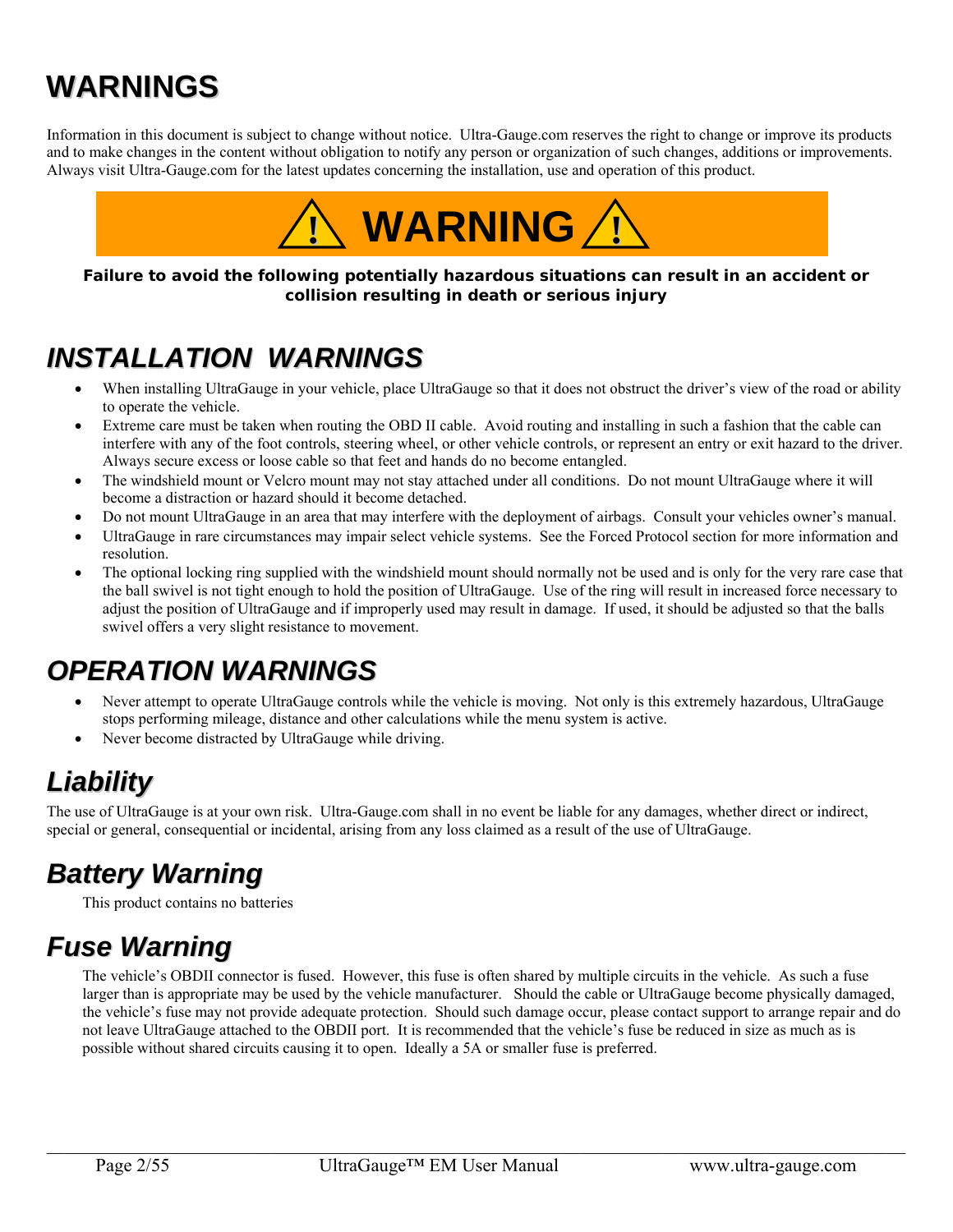# *NOTICES*

## *Windshield Mounting Legal Notice*

Some State laws and ordinances prohibit mounting devices to the windshield or any areas that obstruct visibility. It is the user's responsibility to check state and local laws and ordinances before mounting UltraGauge to insure compliance with all applicable laws and ordinances. Where the windshield mount is prohibited, the Velcro mount can be used to mount UltraGauge in an area compliant with applicable laws and ordinances.

## *FCC Compliance*

This device complies with part 15 of the FCC rules

## *Rights and Obligations*

The software contained in UltraGauge may not be copied, transferred or disassembled and used in part or in whole. The artwork used in the generation of UltraGauge electrical circuitry may not be replicated in part or in whole without express written permission from Ultra-Gauge.com, Inc.

## *Limited Warranty*

UltraGauge is warranted to be free from defects in materials and workmanship for one year and the windshield mount for 6 months from the date of purchase. Within this period, Ultra-Gauge.com will, at its sole option, repair or replace any components that fail in normal use. Such repairs or replacement will be made at no charge to the customer for parts and labor, provided that the customer shall be responsible for transportation costs. This warranty does not apply to the following:

- Cosmetic damage, such as scratches, cracks, nicks and dents
- Damaged resulting from an impact or fall
- Damage to the OBD II cable such as cuts, slices, or crushed areas.
- Damage caused by accident, misuse, abuse, water, flood, fire or acts of nature
- Damage resulting from exceeding the temperature limits of -20F to 160F. Do not leave UltraGauge unattended and exposed to extreme dash temperatures on hot days. Remove UltraGauge from the dash when leaving the vehicle or use a sunshade protector.
- Damaged caused by attempted service by an unauthorized person
- Damaged caused by disassembly
- Damaged caused by modifications
- Damage caused by attachment to a vehicle not OBD-II compliant
- Damage from reverse polarity battery, battery charger, jumper cables, etc.
- Damage to the windshield mount caused by forcing the locking arm
- Damage to the windshield mounting bracket or UltraGauge caused by attempting to adjust the windshield mount's flexible neck by grasping UltraGauge or the mounting bracket, rather than the neck itself
- Damage to the windshield mount bracket or Ultragauge as a result of using the optional locking ring. The optional locking ring supplied with the windshield mount should normally not be used and is only for the very rare case that the ball swivel is not tight enough to hold the position of UltraGauge. Use of the ring will result in increased force necessary to adjust the position of UltraGauge and if improperly used may result in damage. If used, it should be adjusted so that the balls swivel offers a very slight resistance to movement.

This product is intended as a supplement to existing vehicle gauges and should not be used in a capacity for which it was not intended. Ultra-Gauge.com makes no warranty to the accuracy of gauges.

 $\mathcal{L}_\mathcal{L} = \mathcal{L}_\mathcal{L} = \mathcal{L}_\mathcal{L} = \mathcal{L}_\mathcal{L} = \mathcal{L}_\mathcal{L} = \mathcal{L}_\mathcal{L} = \mathcal{L}_\mathcal{L} = \mathcal{L}_\mathcal{L} = \mathcal{L}_\mathcal{L} = \mathcal{L}_\mathcal{L} = \mathcal{L}_\mathcal{L} = \mathcal{L}_\mathcal{L} = \mathcal{L}_\mathcal{L} = \mathcal{L}_\mathcal{L} = \mathcal{L}_\mathcal{L} = \mathcal{L}_\mathcal{L} = \mathcal{L}_\mathcal{L}$ 

Repairs have a 90-day warranty. The resulting warranty is either the remainder of the original limited 1-year warranty or 90-days, whichever is greater.

Ultra-Gauge.com retains the right to repair or replace, with a new or refurbished product, or offer a full refund. To request warranty service, please create a support ticket here: http://ultra-gauge.com/customer\_support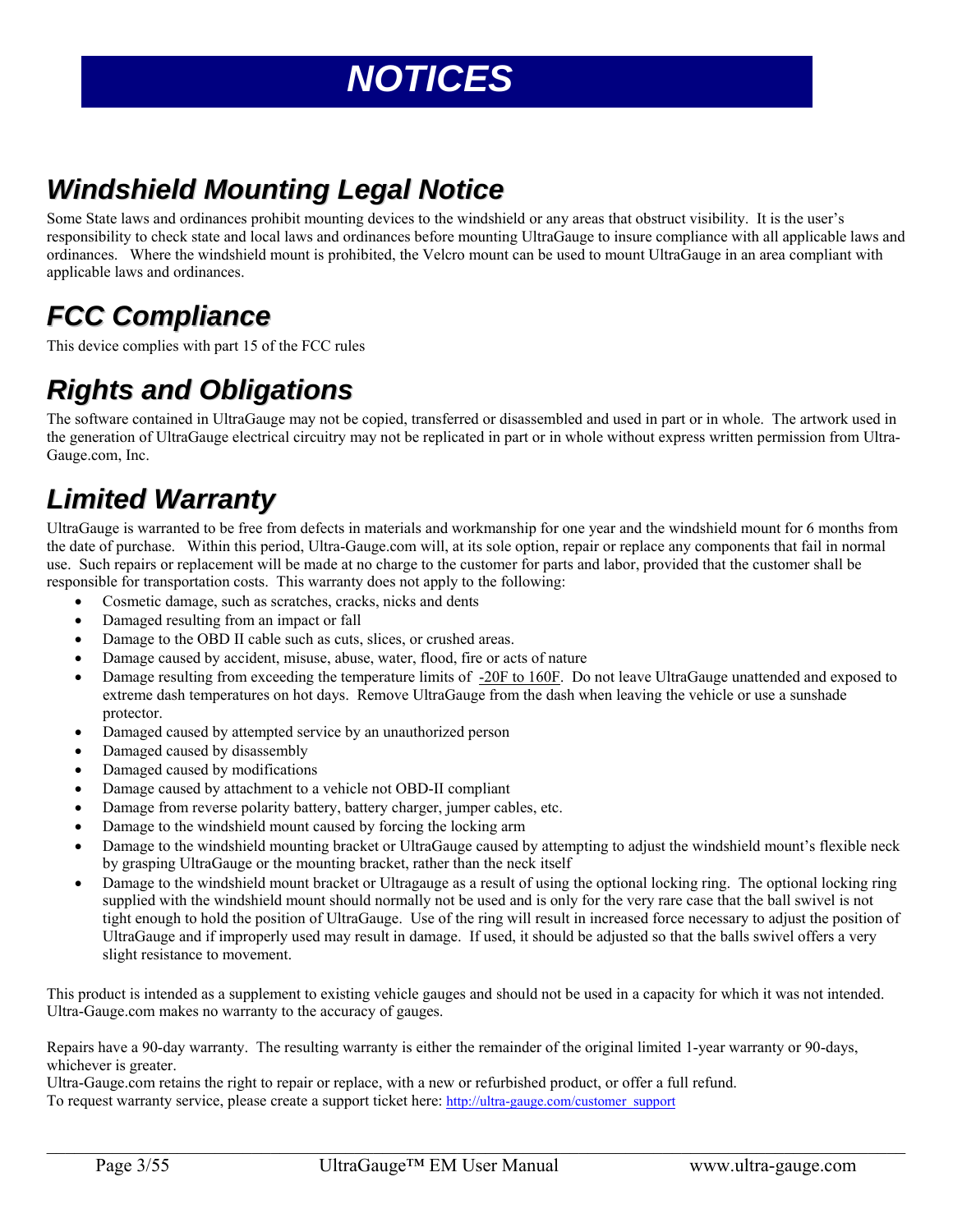# **UltraGauge™ Table of Contents**

| Fuel Trim | 19 |
|-----------|----|
|           |    |
|           |    |
| RPM.      |    |
|           |    |
|           |    |
|           |    |
|           |    |
|           |    |
|           |    |
|           |    |
|           |    |
|           |    |
|           |    |
|           |    |
|           |    |
|           |    |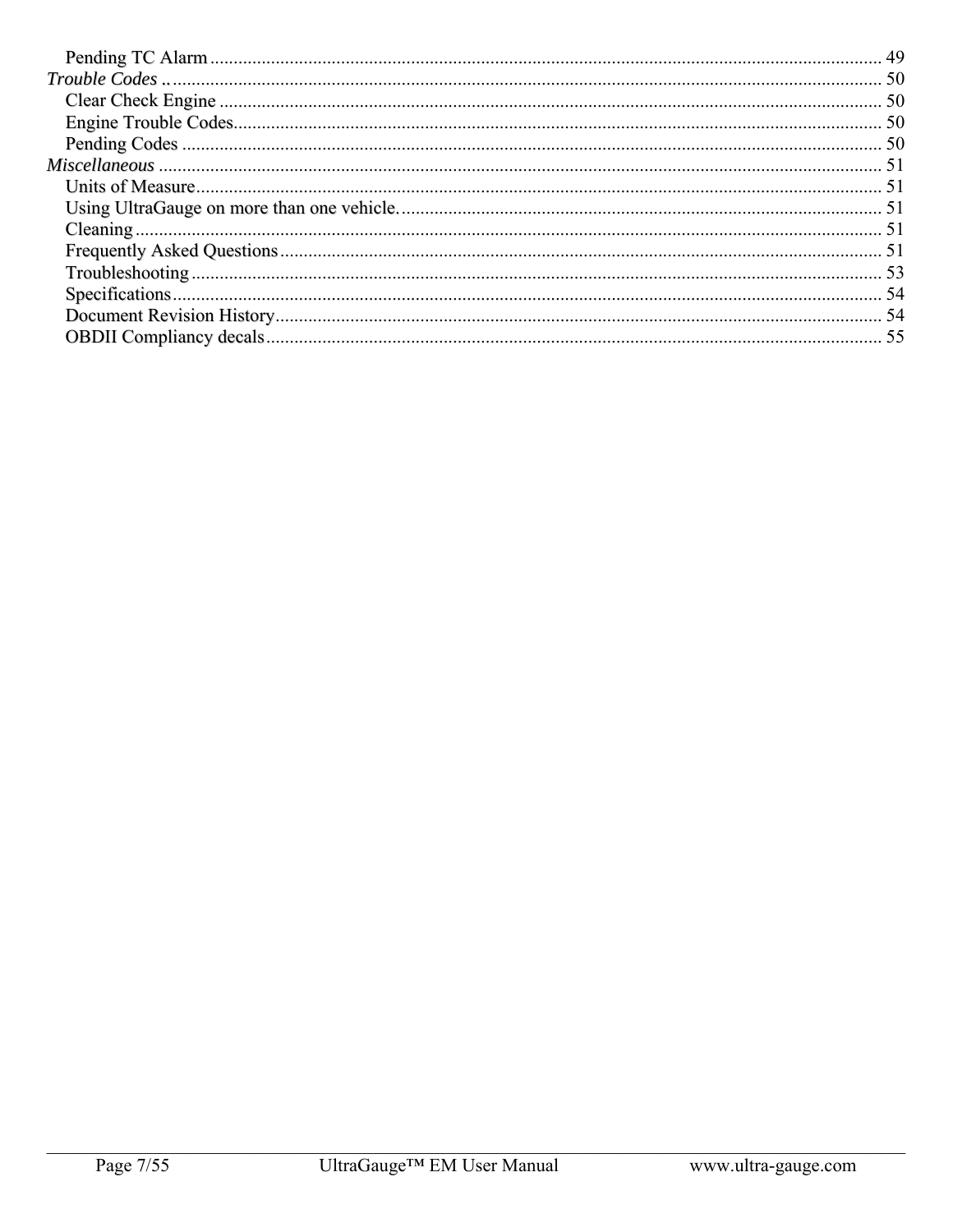## **Box Contents**

- UltraGauge & OBDII Cable
- UltraGauge protective plastic sleeve
- Windshield mount and optional locking ring (The ring can be used if the ball swivel is not tight enough)
- Windshield bracket already attached to UltraGauge
- Two Velcro Squares. Taped to the inside bottom of the box. Used for optional mounting.
- Warning insert with link to Rebate/Website.

## **UltraGauge™ EM Features**

- Supports most 1996 and newer OBDII compliant vehicles\*\*\*
- Up to 76 selectable English Gauges\*
- Up to 46 selectable Metric Gauges\*
- Real time and long term mileage gauges
- Distance-To-Empty & Time-to-Empty Gauges
- Horsepower and torque gauges
- 7 pages of gauges for as many as 56 quickly accessible gauges
- Each gauge page can be individually configured to display 4, 6, or 8 gauges.
- Each gauge page can be enabled or disabled
- Auto-Page advance, cycles through gauge pages
- Each gauge can be assigned to any page and to multiple pages
- The rate at which gauges are updated is configurable
- Configurable low and high alarms for every gauge
- Audible and Visual Alarms
- Alarms may be individually suspended.
- Displays both current and pending trouble codes
- Clear Check Engine Light and Trouble Codes
- Current and pending Trouble Code Alarms
- Automatic fuel fill-up detection \*\*
- Oil change and Service Gauges
- Trip and short trip Gauges
- Health indicator
- Internal Temperature sensor that can be monitored and alarmed
- Closed and open loop indicator.
- Large LCD Display
- Display Brightness adjusts automatically to ambient light
- Lightweight easy to route OBD II cable
- Compact and easily mounted with Velcro or windshield mount
- Low power
- Retains configuration and accumulated data across power cycles
- Automatically detects and turns off display when vehicle is off\*\*\*\*
- Comprehensive menu system
- \* Actual number of gauges supported is vehicle dependent
- \*\* Auto Fill-up detection is not available on all vehicles.

\*\*\* Some vehicles may not be OBD-II compliant. Compliance is printed on the emission decal typically located in the engine compartment. See example compliance decals at the end of this document.

\*\*\*\* Display will remain on while in the menu system. Always exit the menu system when the ignition is in the OFF position.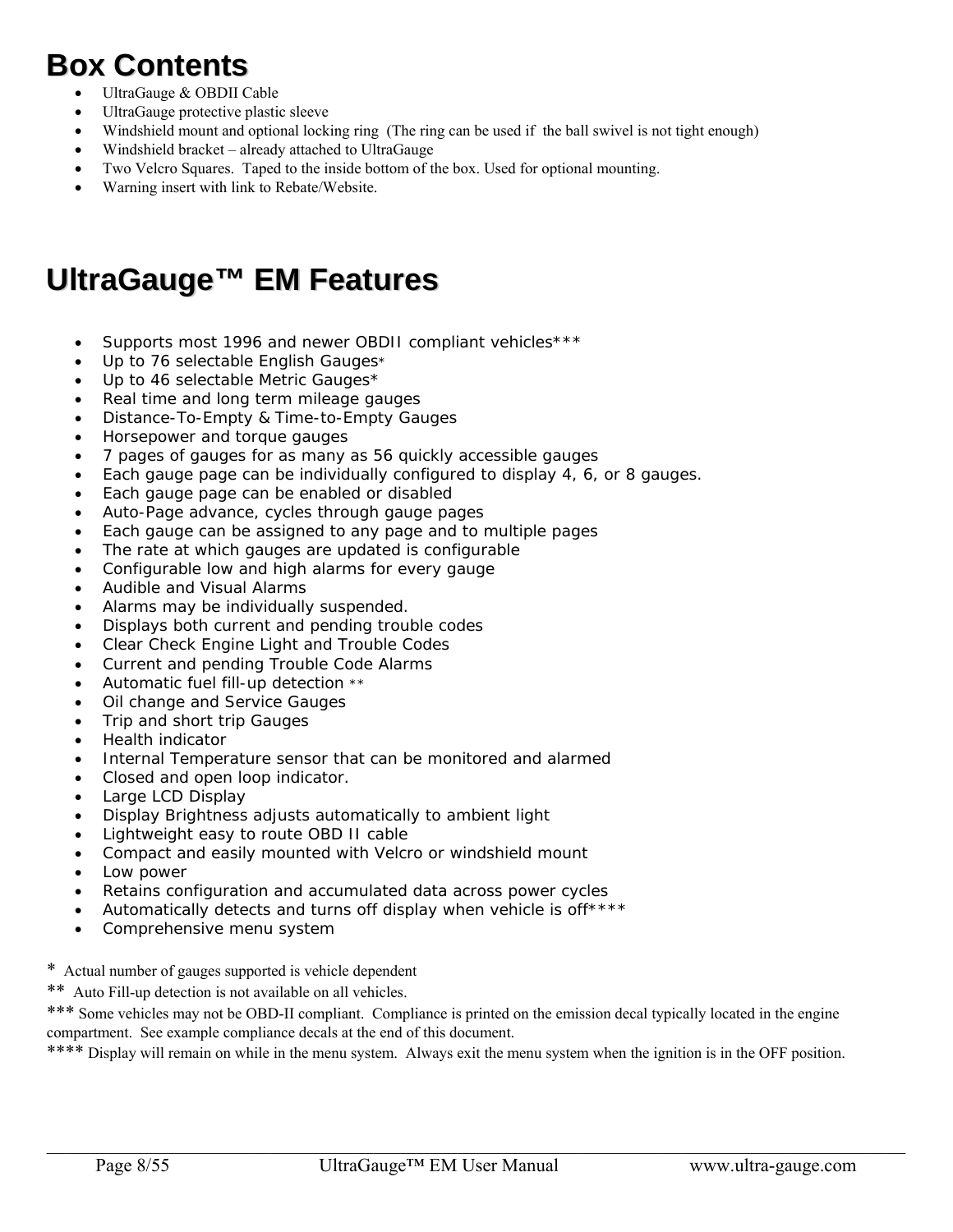## **Installation**

The Basic installations steps are as follows:

- 1. Choose method of mounting; Velcro or windshield mount
- 2. Install the mount (The optional ring cab be used if ball swivel is not tight enough)
- 3. Attach UltraGauge to the mount
- 4. Optionally coil extra cable near UltraGauge to allow UltraGauge to be disconnected from mount and conveniently configured
- 5. Route the remainder of the cable such that it is tucked away and does not interfere with vehicle controls, such as steering, wiper control, transmission shifter, turn signal, foot controls, and does not represent a hazard to vehicle entry or exit.
- 6. Connect the UltraGauge OBD II connector to the OBD II connector on the vehicle
- 7. Turn the ignition to the RUN position. (The ignition has four positions: OFF, ACC, RUN & START. You do not need to start the vehicle)
- 8. UltraGauge will then determine the vehicle's protocol and discover the available gauges.

## *Detailed Installation instructions*

1. Choose method for mounting; Velcro or windshield mount. The Velcro mount has the advantage that it can be used to attach in areas less visible from outside the vehicle, reducing the risk of vandalism and theft. The Velcro mount is also less likely to loose attachment over time and is inherently less obstructive.

The windshield mount has the advantage that it typically positions UltraGauge in an area that is closer to the view of the road and hence potentially represents less interruption to driving concentration. The windshield mount can also be attached to any smooth surface and is therefore not limited to the windshield..

### *Velcro*

The Velcro strip is comprised of two parts, a hook half and a loop half. Both the loop and hook halves use an adhesive face. Either face can be attached to UltraGauge. Adhere the Velcro to UltraGauge according to one of the two diagrams below.

**NOTE:** Make sure the windshield mount bracket has first been removed from UltraGauge

#### **OPTION 1:**

This is the preferred method providing the most resistant to rotation. Cut one of the Velcro strips in half. Remove the protective wax paper from one side of the Velcro. Press Velcro adhesive face firmly against UltraGauge, as shown. Avoid blocking the vent holes.



#### **OPTION 2:**

Remove the protective wax paper from one side of the each Velcro Piece. Press each Velcro adhesive face firmly against UltraGauge at the positions shown. Care should be taken to avoid blocking the vent holes.



Ensure that the surface to which UltraGauge shall be attached is flat, smooth, clean and dry. Once the Velcro has been firmly attached to the back face of UltraGauge, remove the remaining protective wax paper from the Velcro. Press UltraGauge firmly against the desired mounting surface. UltraGauge is now mounted and can be removed and attached repeatedly to configure as necessary.

It is also possible to place slugs or washer behind the UP, DOWN and MENU keys such that pressing the front of UltraGauge depresses the switches, thus effectively converting the switches to the front.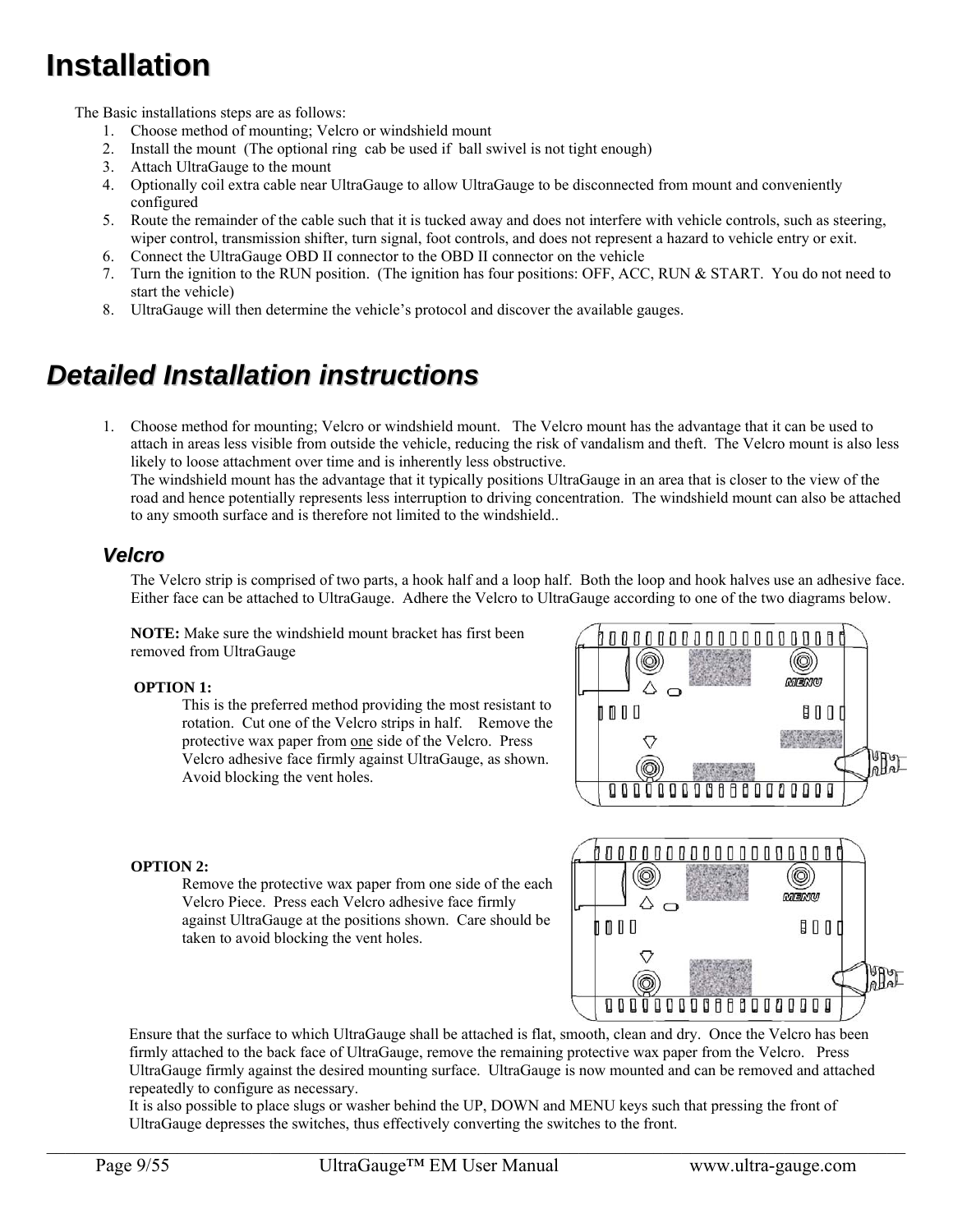### *Windshield Mount*

Before selecting a mounting position, check state and local laws and ordinances to determine permissible mounting locations. Generally the preferred and optimal location is the left lower corner of the windshield, as this location is the least obstructive, generally closest to the OBD-II connector of the vehicle, semi-shaded, and is least visible from outside the vehicle. This location also will not block the use of a windshield sun-shade.

*WARNING:* Do not leave UltraGauge unattended and exposed to extreme dash temperatures on hot days. Damage to the LCD can occur. Remove UltraGauge from the dash when leaving the vehicle or use a sunshade protector.

Locking Ring: The locking ring should be adjusted so that the ball moves with minimal resistance. Over tightening the ring will lock the ball and attempted adjustments to the position of UltraGauge can result in damage.

1. Before attaching the mount to the windshield, mold the neck of the windshield mount as necessary to the slope of your windshield and for the desired position of UltraGauge.



**Never attempt to mold the neck of the windshield mount by grasping the mounting bracket or UltraGauge. Damage to UltraGauge and/or the mounting bracket may occur, as the neck while flexible is relatively rigid.** 

- Clean the windshield mounting area. This is crucial as any grease, dust, dirt or moisture will ultimately cause the attachment to fail. Make sure the surface is completely dry before proceeding.
- Make sure the Windshield Mount locking arm is fully released. Do not force the arm. There are two release tabs as shown. Grip the release tabs with your thumb and index finger, and pull the release tabs in the direction of the arrows imprinted on the release arm. This will release the locking arm.
- Once released, move the locking arm towards the Windshield Mount's neck, as shown, to release the suction cup.

 With the Windshield Mount's release arm fully released, press the silicon base firmly against the windshield, and press the Windshield mount's locking arm. It will "click" as it is pressed.

When it has reached the end of its travel it will become resistant to further movement. Do not attempt to force the locking arm as only a few "clicks" are necessary and excess force may damage the mount. The windshield mount should now be firmly attached to the windshield. If not, it is likely caused by the silicon base not being placed fully flat against the windshield. Release the locking arm as described above and repeat.

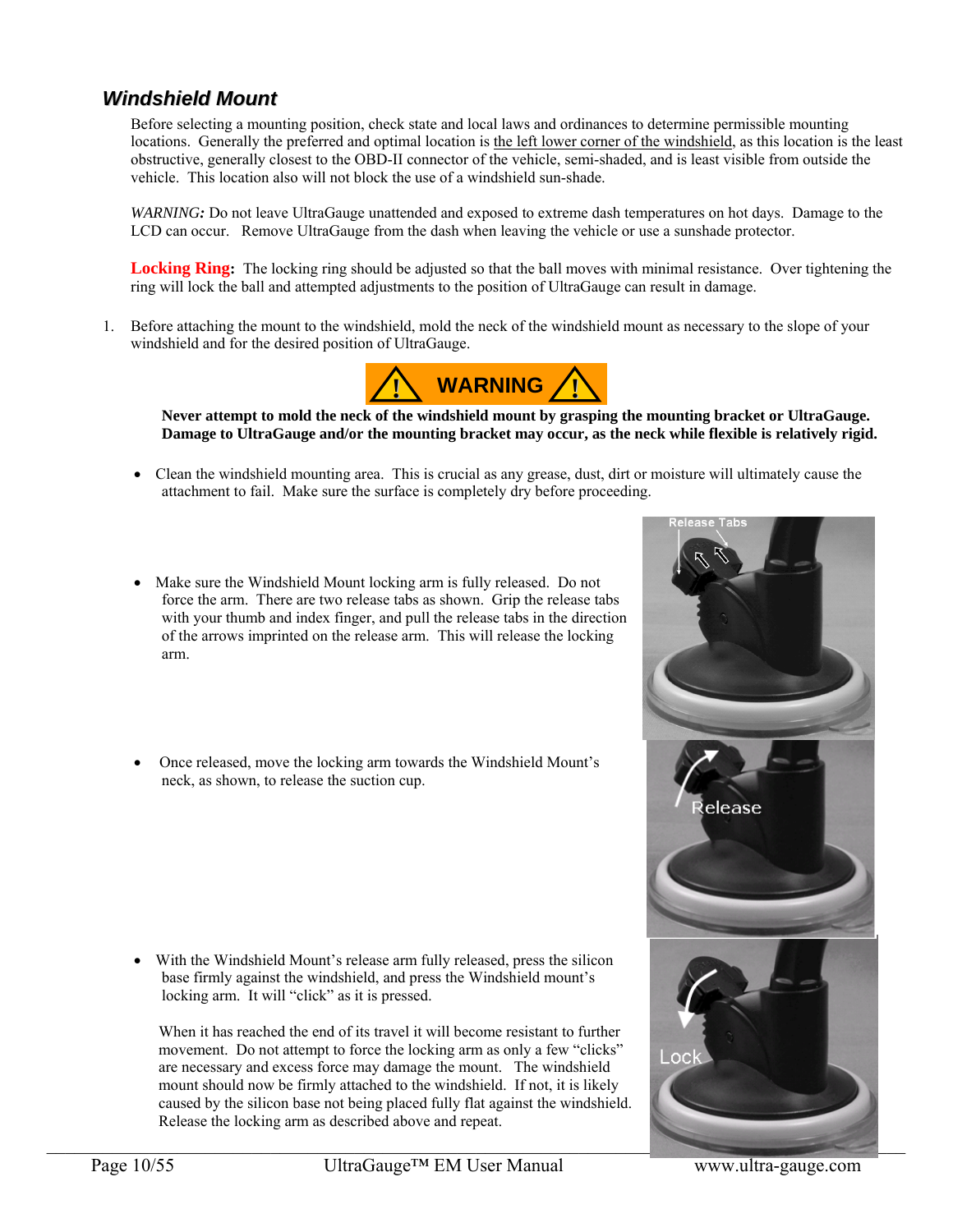Attach the mounting bracket adapter to UltraGauge such that the bracket's release arm is at the top as shown in this diagram.



- Attach the UltraGauge/Bracket assembly to the windshield mount by aligning the large rectangular opening of the bracket with the matching rectangular structure on the windshield mount. Slide down to attach. Note that it may be necessary to rotate the windshield mount's head 180 degrees.
- The windshield mount also includes a locking ring which can be optionally added to the swivel ball mount to lock it in place. In most cases the swivel ball mount is sufficiently rigid.
- 2. Remove and save the twist tie from the cable. Now that UltraGauge is mounted, form an 8" diameter loop with the OBD-II cable near UltraGauge. This loop will allow UltraGauge to be removed from the mount and configured rather than attempting to configure UltraGauge while it is held in the mount.
- 3. Locate the vehicle's OBD-II connector. This connector is typically found above the foot controls and below the steering colum. See the diagram below. In rare cases, the connector may be found in a similar location on the passenger side or even in the vehicle's console. To determine where the OBD-II connector is located for your vehicle, please use the following resource: http://obdclearinghouse.com/index.php?body=oemdb If your vehicle is not listed, check other like model years.





- 4. Once the OBD-II connector is located, route the OBD-II cable so that it does not block or interfere with foot controls. The UltraGauge connector is a right-angle connector. This design limits the connector from protruding into the foot controls area. Tuck the cable into gaps between the dash and surrounding structures. Route the cable under the dash such that it will not hang down into the foot control area. Care should be taken not to route the cable near moving objects, such as the hood release, emergency brake, brake release, foot controls and associated mechanisms. If appropriate, use the twist tie to secure any excess cable.
- 5. Set the ignition to the RUN position, and plug the cable into the vehicle's OBD-II connector.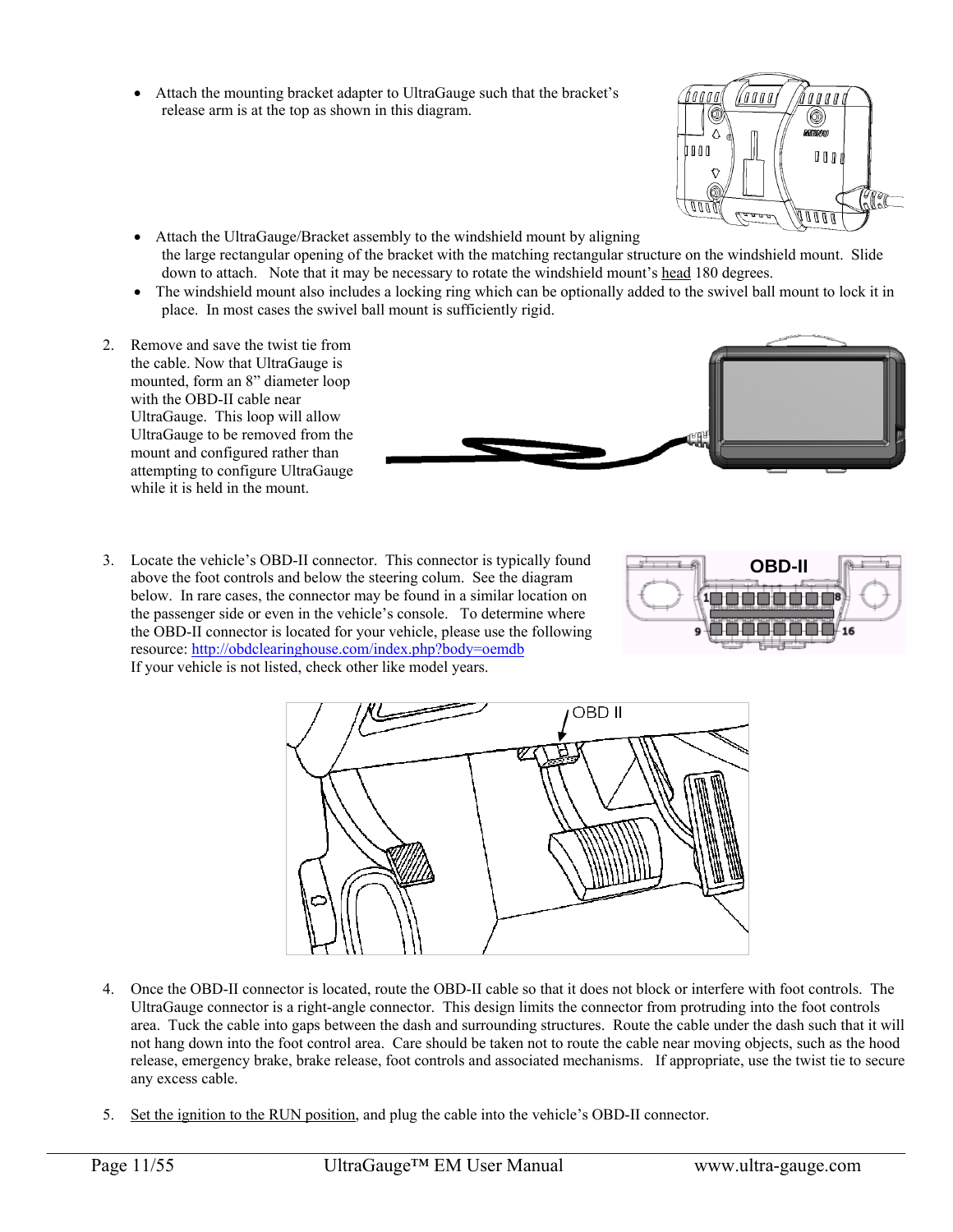## *Start-up & Configuration*

When UltraGauge is first attached to the vehicle's OBD-II connector it is immediately powered, as the vehicle's OBD-II connector is always powered. Once connected UltraGauge will begin scanning the interface to determine the vehicle's protocol. **The vehicles ignition must be in the RUN position** in order for UltraGauge to communicate with the vehicle's Electronic Control Module (ECM). The ignition must remain in the RUN position during both scanning and gauge discover.

The scanning process typically completes in 1 to 6 seconds. As UltraGauge scans it continues to print asterisks to the screen. If after 12 seconds UltraGauge has not found the protocol in use, it is likely that the ignition is not in the RUN position. If UltraGauge fails to detect the vehicle's computer and protocol, UltraGauge will enter a low power mode after 2 minutes. In this mode the Backlight is turned off. UltraGauge will stay in this mode until either the UP or DOWN key is pressed.

When UltraGauge successfully determines the vehicle's protocol, it replaces "SCANNING" with the identified protocol. The possible Protocols are:

| Protocol        | <b>Manufacturer</b>            |  |
|-----------------|--------------------------------|--|
| J1850 VPM       | GM & Chrysler                  |  |
| <b>FORD</b>     | Early Ford                     |  |
| 9141            | Chrysler & Foreign             |  |
| <b>KWP 2000</b> | Rare, various                  |  |
| 11-bit CAN      | Most 2008 and newer            |  |
| 29-bit CAN      | Most 2008 & newer Honda, Volvo |  |

Once the protocol is identified, UltraGauge will remember the protocol and should UltraGauge become unplugged, it will try this protocol first. UltraGauge will then begin the process of discovering the gauges supported by the vehicle. Again**, the ignition must remain in the RUN position during discovery**, otherwise UltraGauge will print "Comm Lost, restarting". Once complete, the number of discovered gauges and the total including metric gauges is briefly displayed at the bottom of the screen. If "Comm Lost, restarting" persists, please see the *Enhanced and Safe mode Gauge Discovery* section.

If UltraGauge has yet to be configured, you will be prompted for your vehicle's engine and fuel tank size. Use the UP/DOWN keys to set the engine and tank size. Press MENU to store each value.

Once the engine and tank size are entered, a warning screen is presented.

\*\* WARNING \*\* Never use the Menu while operating the vehicle Injury or Death may occur

Press enter to continue

UltraGauge is now up and running

Pressing **DOWN**, advances the screen to the next page of gauges.

By default, several gauges are preselected. Alternate gauges can be selected via the menu system. The available gauges are described in the GAUGES section.





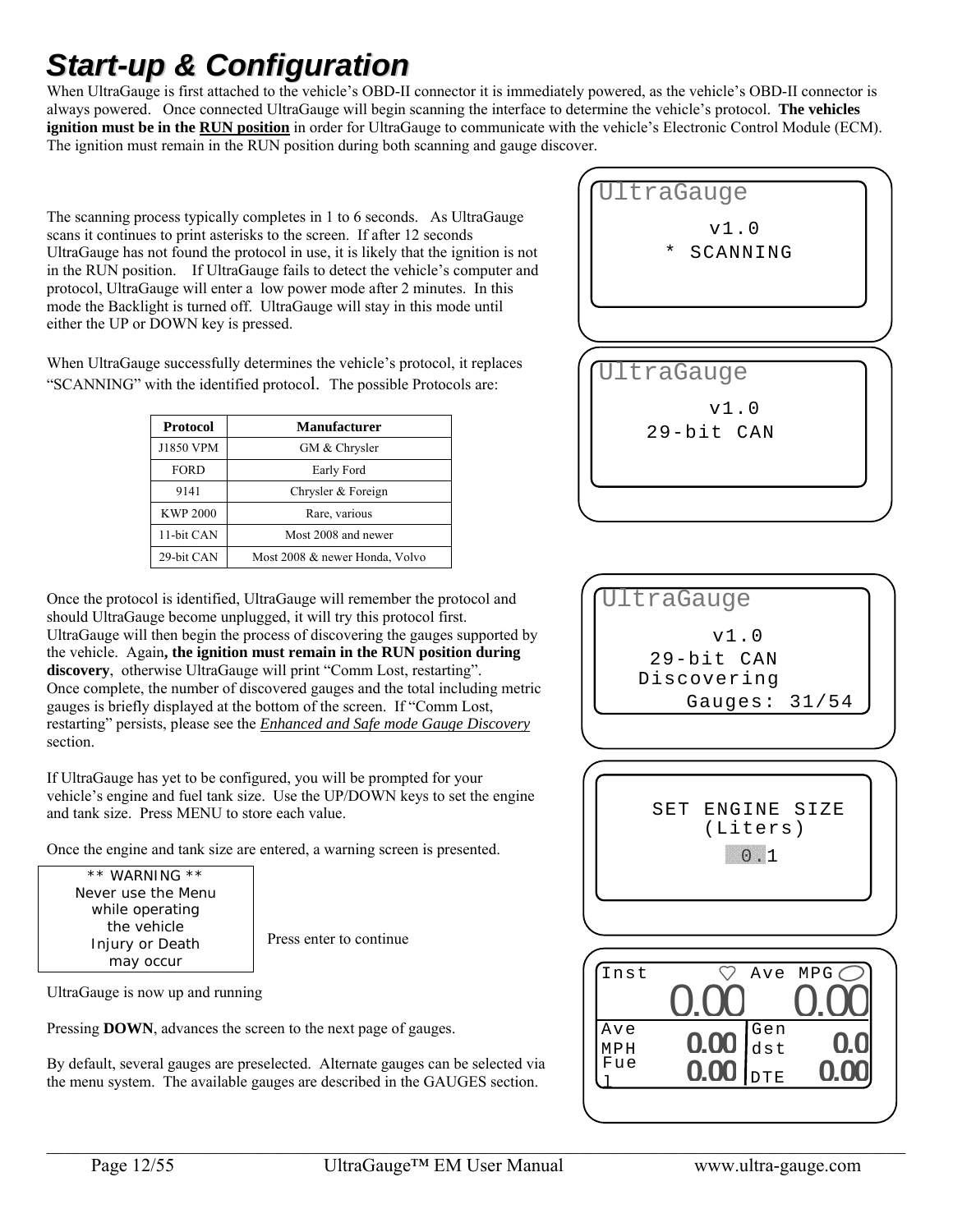### *Other Setup Considerations*

UltraGauge is pre-configured for the most compatible configuration. However, there are various implementations of the OBDII standard that may require special configuration. The following suggests configuration settings that may be necessary depending upon your vehicle as well as other configuration setting you should be aware of.

### *English versus Metric Units*

There is no setting to switch between English and Metric units. UltraGauge supports both simultaneously. This allows either or both to be displayed. For example, if you wish to display KPH and MPH, simply select KPH and MPH from the gauge selection menu and assign them to positions on the display. By default, UltraGauge is shipped with a pre-selection of English gauges. Use the gauge selection menu to select the desired gauges with the desired units.

### *Ignition on Detection*

There are two "ignition on" detection modes. When the ignition is switched to OFF, UltraGauge enters a low power mode where the display is powered off. When the ignition is switched from OFF to RUN, UltraGauge will detect this in 1-6 seconds and power back on. If UltraGauge fails to power back on, please see the *Power on Detect mode* in the "UltraGauge setup.." section.

### *Ignition off Detection*

If after the vehicle's ignition switch is set to OFF, UltraGauge remains on, please see the Power off Detect *mode* in the "*UltraGauge Setup..*section.

#### *Mileage Gauges*

During the scanning and gauge discovery process, UltraGauge determines the most accurate means to calculate fuel usage based upon the various sensors available in the vehicle. Normally no intervention or configuration is necessary. However, in rare cases, some vehicles may mis-report the presence of a particular sensor which UltraGauge will then attempt to use to calculate the various mileage gauges, such as Instantaneous MPG, Average MPG, Gallons/Hour, etc. When this issue is present, many of the mileage gauges will display "Err". Other gauges such as engine temperature, RPM, MPH, etc., will display correctly This is common on many large Diesel Ford trucks. If seen, please see this section for more information: *Force MPG Sensor*

#### *Impaired or odd behavior of vehicle systems*

If after installing UltraGauge your vehicle is experiencing odd behavior, such as various dash lights have become lit, factory gauges stop working, vehicle fails to shift, hard shifting, etc. Please see the following section: Force Protocol

#### *MPG Accuracy*

For best results, UltraGauge should be calibrated for both distance measurements and fuel measurement. See the following section: Calibration.. Vehicles which use a Manifold Absolute Pressure (MAP) sensor instead of a Mass Air Flow (MAF) sensor should also see the following section: VE Enable (MAP only) and VE RPM (MAP only).

To determine which sensor your vehicle uses see this section: Version.

#### *Alarms*

Certain Alarms come pre-enabled while others are disabled. Please see these sections for customizing alarms: *ALARMS..* and Trouble Code Alarm.

### *KWP/9141 Optimization*

The rate at which the display updates for vehicles with the KWP2000 or 9141 protocol may be slower than desired. There is a configuration setting which may allow the rate to be increased. See the following setting: *KWP/9141 Optimize*

### *Enhanced and Safe mode Gauge Discovery*

When UltraGauge is connected to the OBDII connector it begins scanning for the protocol supported. Once found UltraGauge then discovers the available gauges. There are two discovery modes; Enhanced & Safe. By default Enhanced is selected and recommended. If during the discovery process, with the ignition in the RUN position, the message "Comm lost, Restarting" is displayed, then press DOWN when prompted to enter Safe mode. UltraGauge will remember the mode selected. Once in Safe mode, the prompt will change and pressing DOWN will return to Enhanced mode.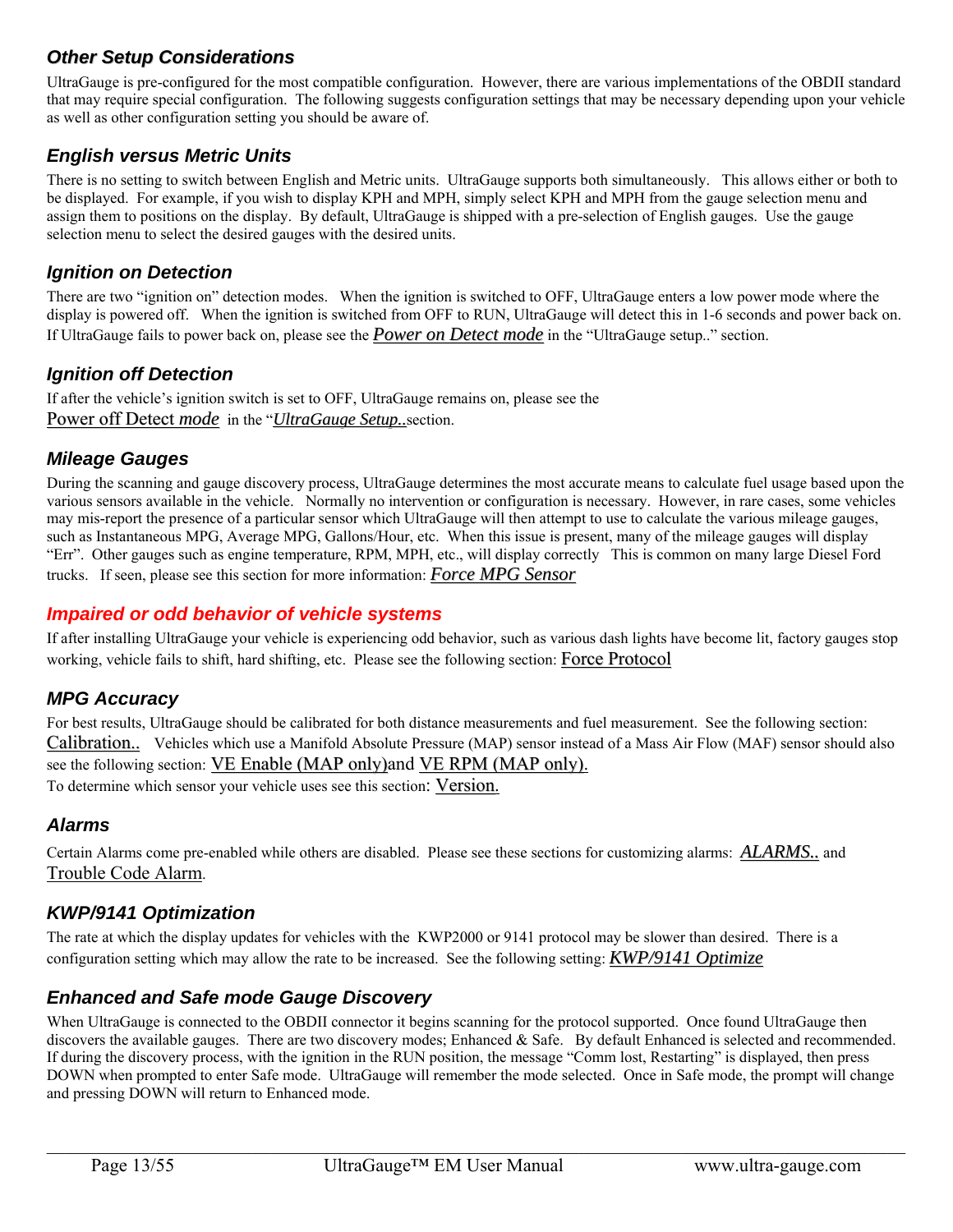### *Injector Cutoff Detection*

During de-acceleration, many vehicle manufacturers will turn off the fuel injectors to save fuel. UltraGauge can detect this and factor it into the fuel usage calculations. Depending on your driving conditions, this may or may not have a significant affect on mileage results. By default this feature is disabled. See the Injector Cutoff section for more information.

### *Use in Multiple Vehicles*

UltraGauge can be moved from vehicle to vehicle. UltraGauge will scan and detect the protocol of the target vehicle automatically. However, UltraGauge accumulates distance and fuel usage data. When moved to another vehicle the accumulated data will need to be reset. Also, any unique configuration and calibration may need adjustment. For these reasons, its better to leave UltraGauge in one vehicle.

If you wish to move UltraGauge to another vehicle to use the trouble code functions, this can be done with no regard to configuration or calibration. The only exceptions are if force protocol has been set or 9141 optimization has been executed. These configuration items will need to be reset prior to moving to a different vehicle.

If you do wish to move to a new vehicle, reset the device using the restore defaults command:

Menu  $\rightarrow$  UltraGauge Setup  $\ldots \rightarrow$  Restore ALL defaults.

This command will fully restore the device back to factory settings.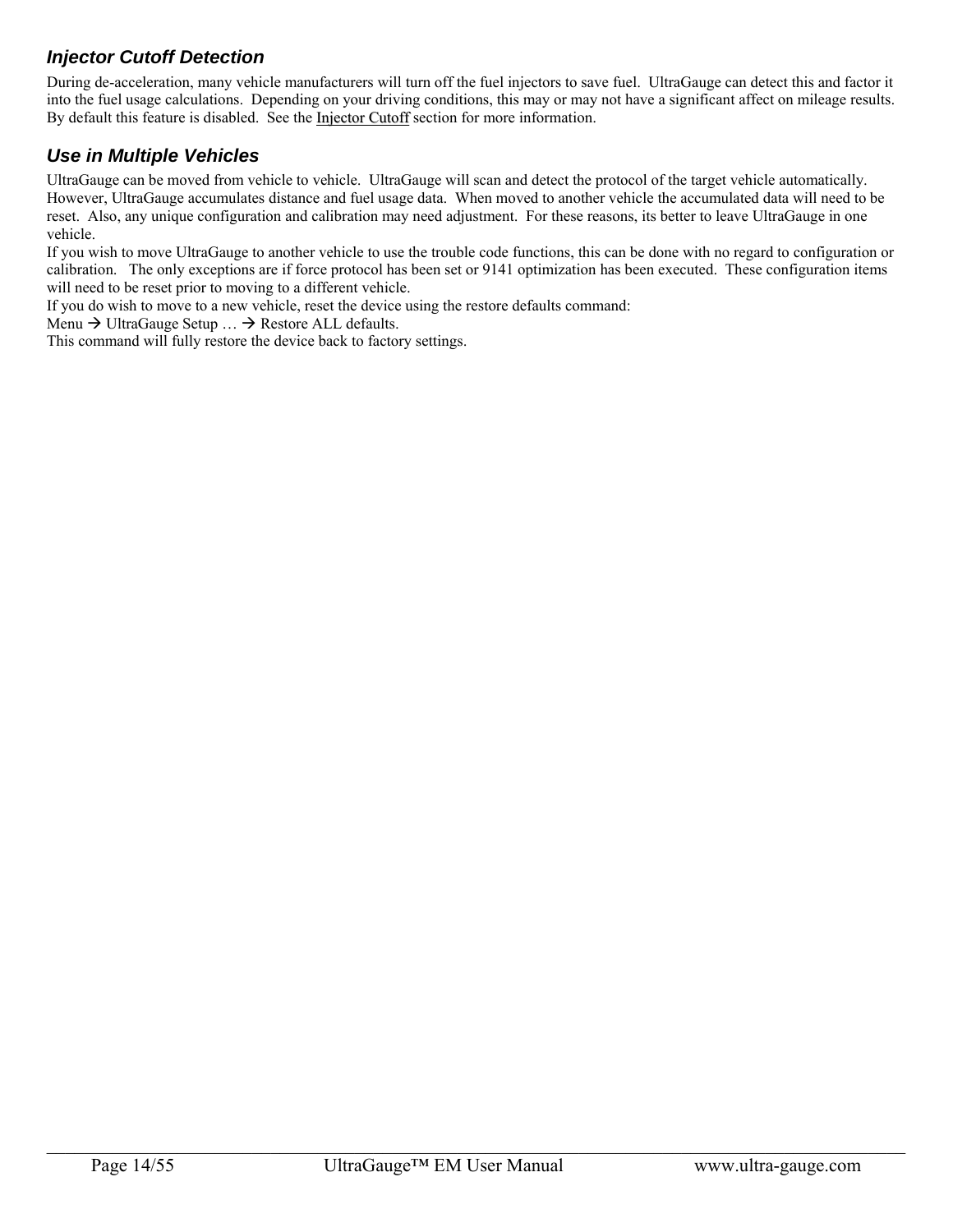# *OPERATION*

Once operating, UltraGauge is automatic. NEVER use the menu system while driving. Not only is this hazardous, UltraGauge stops performing all mileage, distance, and other calculations while the menu system is active. Always ensure the engine is not running, but the ignition is in the RUN position, before using the menu system. Normally UltraGauge detects and automatically turns off the display when the ignition is in the OFF position. However, this feature is not active while using the menu system. Always exit the menu when the ignition is off otherwise the display and backlight will remain on, and may drain the battery if left in this state for many days.

## *INDICATORS*

While configured to display 4 or 6 gauges per page, two indicators are displayed.

### *HEALTH INDICATOR*

The Health indicator is a heart that beats roughly every second. As long as the heart continues to beat, UltraGauge is functioning normally.

## *LOOP INDICATOR*

The Open/Closed loop indicator provides a visual indication of the state of the vehicle's fuel mixture control system. Closed loop is the desired and nominal condition, and indicates that the vehicle's Engine Control Module (ECM) is using the vehicle's Oxygen and other sensors to set the real time fuel mixture.

An open loop will normally occur when the vehicle is cold, or when

Ave MPH Fue  $\perp$ **0.00** DTE Gen dst Inst  $\heartsuit$  Ave MPG 0.00 0.00 **0.00 0.00 0.0** Open/Closed Health Indicator Loop Indicator Light Sensor

the throttle is wide open, or when the engine is being used to decelerate the vehicle. If the loop remains open this indicates that there is a problem with the overall fuel mixture system and the ECM is no longer able to determine the correct fuel mixture. In this situation the ECM uses a static table to approximate the fuel mixture. In this state the fuel mixture will likely be too rich or too lean. Continued open loop operation will likely result in a Trouble code. This indicator is not present on most Diesels.

## *Light Sensor*

UltraGauge features a light sensor that is used to optionally automatically adjust the brightness of the display. During the day, the display backlight will automatically adjust to maximum brightness, and to minimum brightness for night driving. It is important that the light sensor window is not blocked as a result of installation. The Light Sensor Port is located on the front right side of UltraGauge, as shown above. The backlighting function is fully configurable. See the Backlighting section for additional details.

## *CONTROLS*

There are three controls used to setup, configure and control UltraGauge. The controls consist of the following three input keys which are located on the back of UltraGauge.

|                 | <b>Sound Port</b>                                     | <b>KEY</b>                   | <b>Function in Menu</b>                                                | <b>Alternate Function</b>                                                                                                                                                                |
|-----------------|-------------------------------------------------------|------------------------------|------------------------------------------------------------------------|------------------------------------------------------------------------------------------------------------------------------------------------------------------------------------------|
| UP Key          | <b>Menu/Select</b>                                    | <b>MENU</b><br><b>SELECT</b> | Used to enter the Menu.<br>It is also used to indicate a<br>selection. | None                                                                                                                                                                                     |
| <b>DOWN Key</b> | Key<br>的高效防<br>0000<br>000                            | UP                           | Moves the cursor upward or<br>increases the value of an<br>entry.      | From the main gauge screen, pressing and<br>holding UP for three seconds triggers a<br>Tank Fill Up.<br>When in low-power mode, pressing UP,<br>exits low power mode.                    |
|                 | Andri Maria<br>and the Unit Link<br><b>CONTRACTOR</b> | <b>DOWN</b>                  | Moves the cursor<br>downward or decreases the<br>value of an entry.    | <b>Two Alternate functions:</b><br>From the main gauge screen, pressing<br>DOWN will advance to the next page of<br>gauges.<br>During an Alarm, pressing Down will<br>suspend the alarm. |

To make configuration changes, hold UltraGauge with the display towards you and manipulate the keys from behind using two hands. Once you get the hang of it, it will be obvious.

When entering values, holding the UP or DOWN key pressed will cause the value to advance faster.

The Sound port is used to provide audible tones while accessing the menu system and for alarms.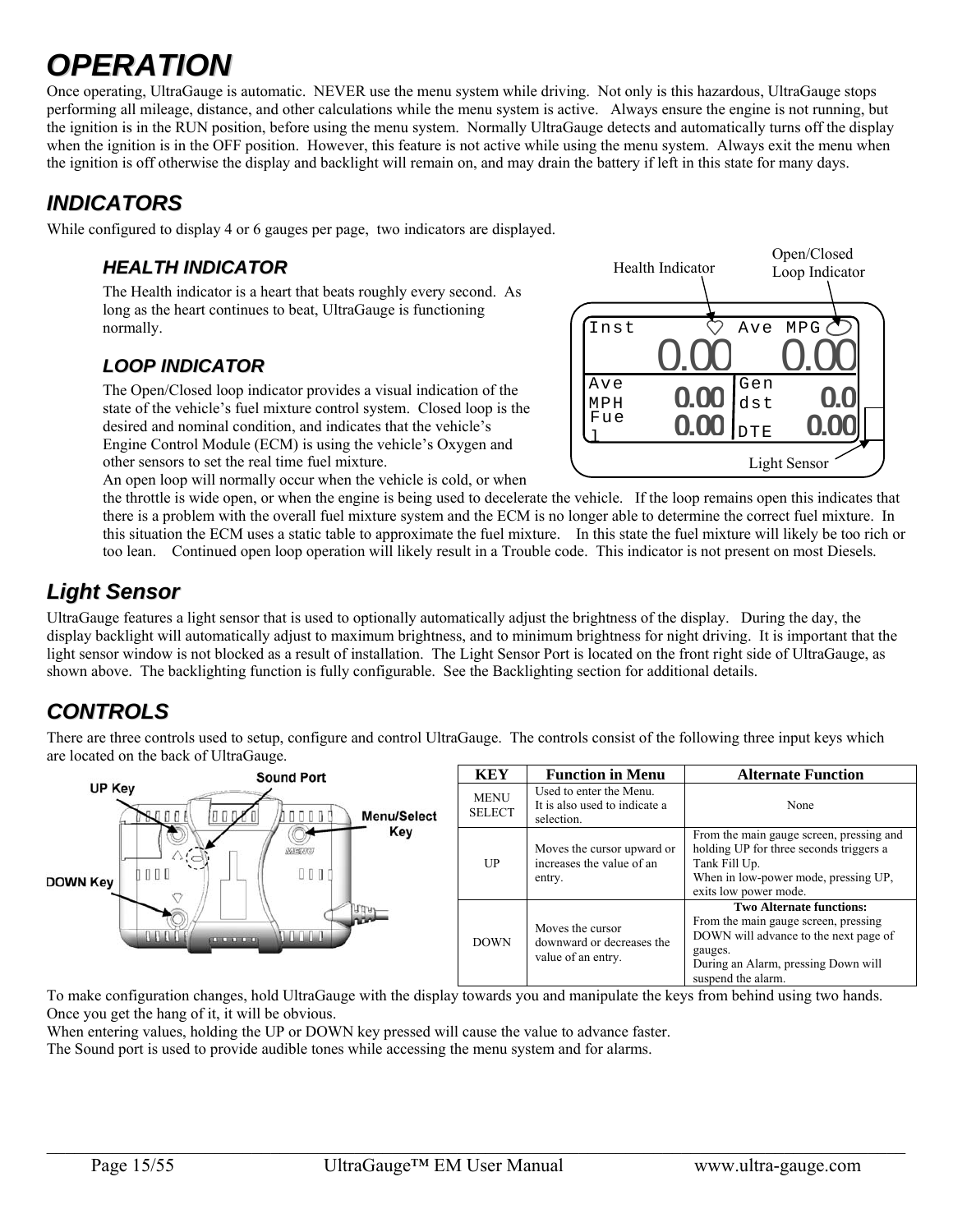## *GAUGE PAGES & ZONES*

UltraGauge can display seven separate pages of gauges. Each page can independently be configured to display 4, 6 or 8 gauges. Gauges are displayed by assigning a gauge to a particular zone. Zones are identified by a number 1 through 8. Assigning a gauge to zone "1", places the Gauge in the upper left hand corner, as shown below. Likewise, a gauge assigned to Zone "6", places the gauge in the lower right hand corner. Zones that are unused on a page are ignored, but still may be assigned should you wish to switch between 4, 6 or 8 gauges per page.

During normal operation, to advance to the next page of gauges press and hold the **DOWN** arrow key for 1 second. UltraGauge will emit a tone when the page advance is recognized. Pressing **DOWN** on the last enabled page returns the display to page 1.

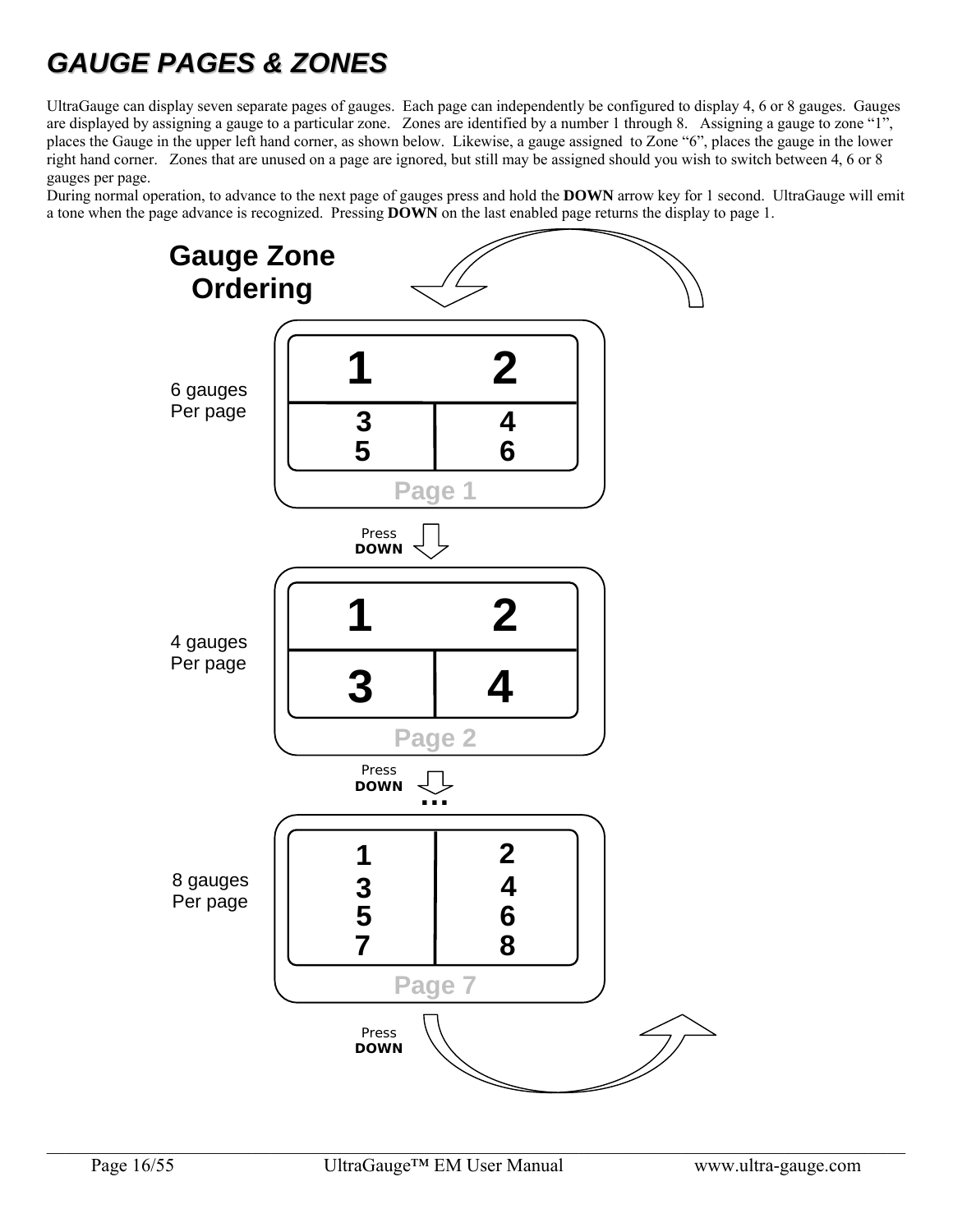### *PAGES*

Each of the seven pages can individually be enabled or disabled.  $MENU \rightarrow$  Gauge/Page Menu ..  $\rightarrow$  Select Gauge/Page ..  $\rightarrow$  Page settings ..  $\rightarrow$  Page Enables A disabled page will be skipped when the page is manually or auto advanced.

#### Each page can be configured to display 4, 6 or 8 Gauges.  $MENU \rightarrow Gauge/Page$  Menu .. $\rightarrow$  Select Gauge/Page ..  $\rightarrow$  Page settings ..  $\rightarrow$  Page Display Format

Any gauge can be assigned to any zone on any page. A gauge can be assigned to one or all pages. For example, RPM could be assigned to zone 1 on all seven pages. A gauge can only be assigned once on any given page.

If enabled, the auto page advance feature will cycle through each enabled page.  $MENU \rightarrow Gauge/Page$  Menu ..  $\rightarrow$  Select Gauge/Page ..  $\rightarrow$  Page settings ..  $\rightarrow$  Auto Page Advance Pressing the "DOWN" key while auto-page is enabled, will cause the auto page feature to pause at the current page. Pressing "DOWN" again will resume auto-page advance

The duration that a given page is displayed is configurable from 1-255 seconds. Each page can have a unique duration if desired.

 $MENU \rightarrow Gauge/Page$  Menu .. $\rightarrow$  Select Gauge/Page ..  $\rightarrow$  Page settings ..  $\rightarrow$  Auto Page Time

The Rate at which gauges are updated is configurable from 0.3 seconds to 2 seconds.

 $MENU \rightarrow Gauge/Page$  Menu ..  $\rightarrow$  Select Gauge/Page ..  $\rightarrow$  Page settings ..  $\rightarrow$  Page Refresh Time

The set Refresh time applies to every page. This setting also affects the rate at which the Heart Beat indicator beats. Lowering the refresh time, increases the heart beat rate and the rate at which gauges are updated. This setting is intended for vehicles with the CAN protocol and is not recommended for KWP and 9141 protocols.

## *GAUGE ZONE ASSIGNMENT*

To assign a gauge to a page and zone:

- 1. select *MENU Gauge/Page Menu .. Select Gauge/Page .. Select Gauges Select Page n Gauges*
- 2. Use the **UP** & **DOWN** keys to Navigate to the desired Gauge. Press **Next** or **Back** to advance to the next group of gauges
- 3. While the cursor is positioned next to the desired gauge, Press **MENU.** This will cause the cursor to blink.
- 4. Pressing **UP** or **DOWN** will cause the Cursor to change to a number corresponding to Zones 1-8. You may also continue to hold **UP** or **DOWN** and the zones will advance automatically.
- 5. When the desired Zone is displayed, Press **MENU** to assign the Gauge to that Zone. Once assigned the cursor will stop blinking.
- 6. Repeat the operation for each desired Gauge.



Once a gauge has been assigned to a zone, it is saved. The UltraGauge configuration is stored in non-volatile memory so that it is preserved through car start/stop cycles or when the unit is unplugged. The configuration remains until changed.

#### All the gauges can be unassigned, with the menu item: *MENU Gauge/Page Menu .. Select Gauge/Page .. Unassign All Gauges.*

Once unassigned the Main Gauge screen will show no gauges, and will only show the loop indicator and heartbeat and the text: "No Gauges Selected". This will be true for each gauge page set to display 4 or 6 gauges. This will also be true on a gauge page basis if all the zones of a page are unassigned manually as part of the gauge zone assignment process.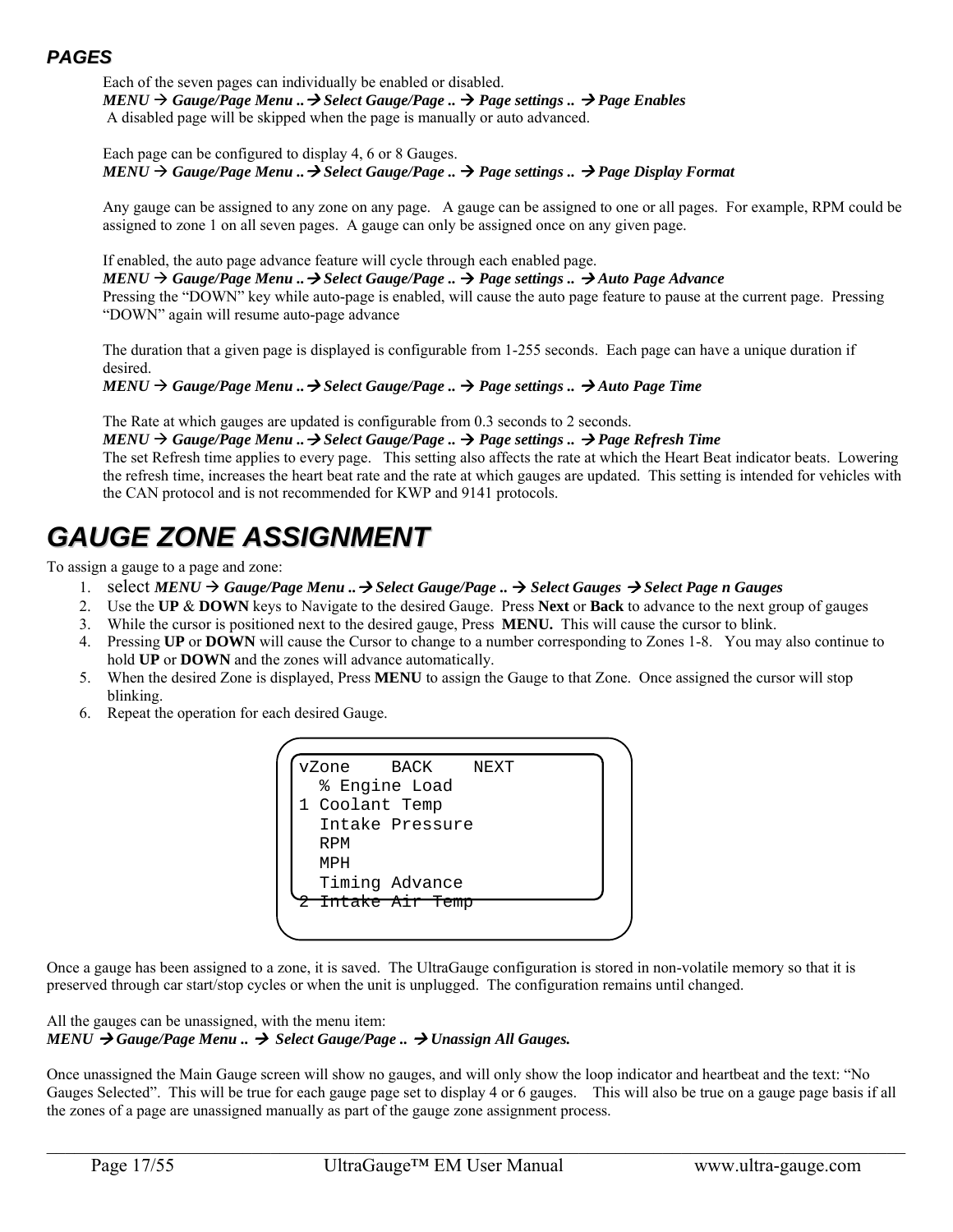# *GAUGES*

The total potential available gauges is summarized in Table 1 - Potential Available Gauges. The actual gauges available is always vehicle dependent. Once the initial gauge discovery process is complete, the number of available gauges and the number including metric will be displayed; Gauges/Metric. To determine which specific gauges are available, select:

#### *MENU Gauge/Page Menu .. Select Gauges.. Select Page n Gauges*

In general vehicle manufacturers are federally required to report gauges that are specifically used in the determination of the fuel mixture for emissions purposes. Typically older vehicles provide a minimum of gauges while many newer vehicles support nearly all gauges. **Table 1 - Potential Available Gauges** 

| <b>English Gauge</b>                                          | 1 abie 1 - Potential Available Gauges<br><b>Metric Gauge</b>   | <b>English Gauge</b>                         | <b>Metric Gauge</b>                                                |
|---------------------------------------------------------------|----------------------------------------------------------------|----------------------------------------------|--------------------------------------------------------------------|
|                                                               |                                                                | <b>Boost Pressure, Relative Pressure</b>     | <b>Boost Pressure, Relative</b>                                    |
| % Engine Load                                                 |                                                                | (PSI)                                        | Pressure (kPa)                                                     |
| Engine Coolant Temperature (°F)                               | Engine Coolant Temperature (°C)                                | <b>Brake Horsepower 1</b>                    | <b>Brake Kilowatts 1</b>                                           |
| Short Term Fuel Trim Bank 1                                   |                                                                | Torque 1 (ft lbs)                            | Torque 1 (N.m)                                                     |
| Long Term Fuel Trim Bank 1                                    |                                                                | <b>Brake Horsepower 2</b>                    | <b>Brake Kilowatts 2</b>                                           |
| Short Term Fuel Trim Bank 2                                   |                                                                | Torque 2 (ft lbs)                            | Torque 2 (N.m)                                                     |
| Long Term Fuel Trim Bank 2                                    |                                                                | Mass Air Flow Sensor 2 - Calculated          |                                                                    |
| Fuel Pressure (PSI)                                           | Fuel Pressure (kPa)                                            | Instantaneous MPG                            | <b>Instantaneous KPL</b><br>Instantaneous L/100Km                  |
| Intake Manifold Absolute<br>Pressure(MAP) (PSI)               | <b>Intake Manifold Absolute</b><br>Pressure(MAP) (kPa)         | Average MPG - General                        | <b>Average KPL - General</b><br>Average L/100Km - General          |
| <b>RPM</b>                                                    |                                                                | Average MPH - General                        | Average KPH - General                                              |
| <b>MPH</b>                                                    | <b>KPH</b>                                                     | Average G/H - General                        | Average L/H - General                                              |
| <b>Timing Advance</b>                                         |                                                                | Run Time - General                           |                                                                    |
| Intake Air Temperature (°F)                                   | Intake Air Temperature (°C)                                    | Miles - General                              | Kilometers - General                                               |
| Mass Air Flow Sensor 1 (g/s)                                  |                                                                | Gallons Used - General                       | <b>Liters Used - General</b>                                       |
| Absolute Throttle Position 1 %                                |                                                                |                                              |                                                                    |
| Bank 1 0xygen Sensor 1 Voltage                                |                                                                | Instantaneous Gallons/Hour                   | Instantaneous Liters/Hour                                          |
| Bank 1 0xygen Sensor 2 Voltage                                |                                                                | Miles to Empty                               | <b>Kilometers to Empty</b>                                         |
| Bank 2 0xygen Sensor 1 Voltage                                |                                                                | Fuel Level (gallons)                         | <b>Fuel Level (Liters)</b>                                         |
| Bank 2 0xygen Sensor 2 Voltage                                |                                                                | Time to Empty(TTE) (Hours:Mins)              |                                                                    |
| Miles traveled with Check Engine Light<br>On.                 | Kilometers traveled with Check<br>Engine Light On.             | Volumetric Efficiency (MAP vehicles<br>only) |                                                                    |
| Fuel Pressure (Diesel) (PSI)                                  | Fuel Pressure (Diesel) (10kPa)                                 | Average MPH - Trip                           | Average KPH - Trip                                                 |
| Bank 1 Wide 0xygen Sensor 1<br>Lambda                         |                                                                | Average MPG - Trip                           | Average KPL - Trip<br>Average L/100Km - Trip                       |
| Bank 2 Wide 0xygen Sensor 1<br>Lambda                         |                                                                | Gallons Used - Trip                          | <b>Liters Used - trip</b>                                          |
| EGR Flow %                                                    |                                                                | Average Gallons/Hour - trip                  | Average Liters/Hour - trip                                         |
| EGR Flow % Error                                              |                                                                | Run Time - Trip (Hours: Minutes)             |                                                                    |
| Evaporative Purge %                                           |                                                                | Miles-Trip                                   | <b>Kilometers - Trip</b>                                           |
| Fuel Level % of full                                          |                                                                |                                              |                                                                    |
| Number of Warm-ups since Check<br><b>Engine Light Cleared</b> |                                                                | <b>Average MPH - Short Trip</b>              | Average KPH - Short Trip                                           |
| Miles traveled since Check Engine<br><b>Light Cleared</b>     | Kilometers traveled since Check<br><b>Engine Light Cleared</b> | <b>Average MPG - Short Trip</b>              | <b>Average KPL - Short Trip</b><br>Average L/100Km - Short<br>Trip |
| Evaporative Vapor Pressure (PSI)                              | <b>Evaporative Vapor Pressure (Pa)</b>                         | <b>Gallons Used - Short Trip</b>             | <b>Liters Used - Short Trip</b>                                    |
| Barometric Pressure - Inches of<br>Mercury (inHg)             | Barometric Pressure - Inches of<br>Mercury (kPa)               | Average Gallons/Hour - Short Trip            | Average Liters/Hour - Short<br>Trip                                |
| Catalytic Converter Bank 1 Sensor 1<br>Temperature (°F)       | <b>Catalytic Converter Bank 1 Sensor 1</b><br>Temperature (°C) | Run Time - Srt Trip (Hours: Minutes)         |                                                                    |
| Catalytic Converter Bank 2 Sensor 1<br>Temperature (°F)       | Catalytic Converter Bank 2 Sensor 1<br>Temperature (°C)        | Miles - Short Trip                           | Kilometers - Short Trip                                            |
| Catalytic Converter Bank 1 Sensor 2<br>Temperature (°F)       | <b>Catalytic Converter Bank 1 Sensor 2</b><br>Temperature (°C) |                                              |                                                                    |
| Catalytic Converter Bank 2 Sensor 2<br>Temperature (°F)       | <b>Catalytic Converter Bank 2 Sensor 2</b><br>Temperature (°C) | Oil Change Distance (miles)                  | Oil Change Distance (Km)                                           |
| <b>Battery Voltage</b>                                        |                                                                | Service Distance (miles)                     | Service Distance (Km)                                              |
| Load absolute %                                               |                                                                | UltraGauge Internal Temperature (ºF)         | <b>UltraGauge Internal</b><br>Temperature (°C)                     |
| <b>AFR Commanded Ratio</b>                                    |                                                                |                                              |                                                                    |
| Relative Throttle Position %                                  |                                                                |                                              |                                                                    |
| Outside Ambient Air Temperature (°F)                          | <b>Outside Ambient Air Temperature</b><br>(°C)                 |                                              |                                                                    |
| Absolute Throttle Position 2 %                                |                                                                |                                              |                                                                    |
| Accelerator Pedal Position 1 %                                |                                                                |                                              |                                                                    |
| Accelerator Pedal Position 2 %                                |                                                                |                                              |                                                                    |
| Command Throttle Position %                                   |                                                                |                                              |                                                                    |

Gauges in Blue are new for UltraGauge EM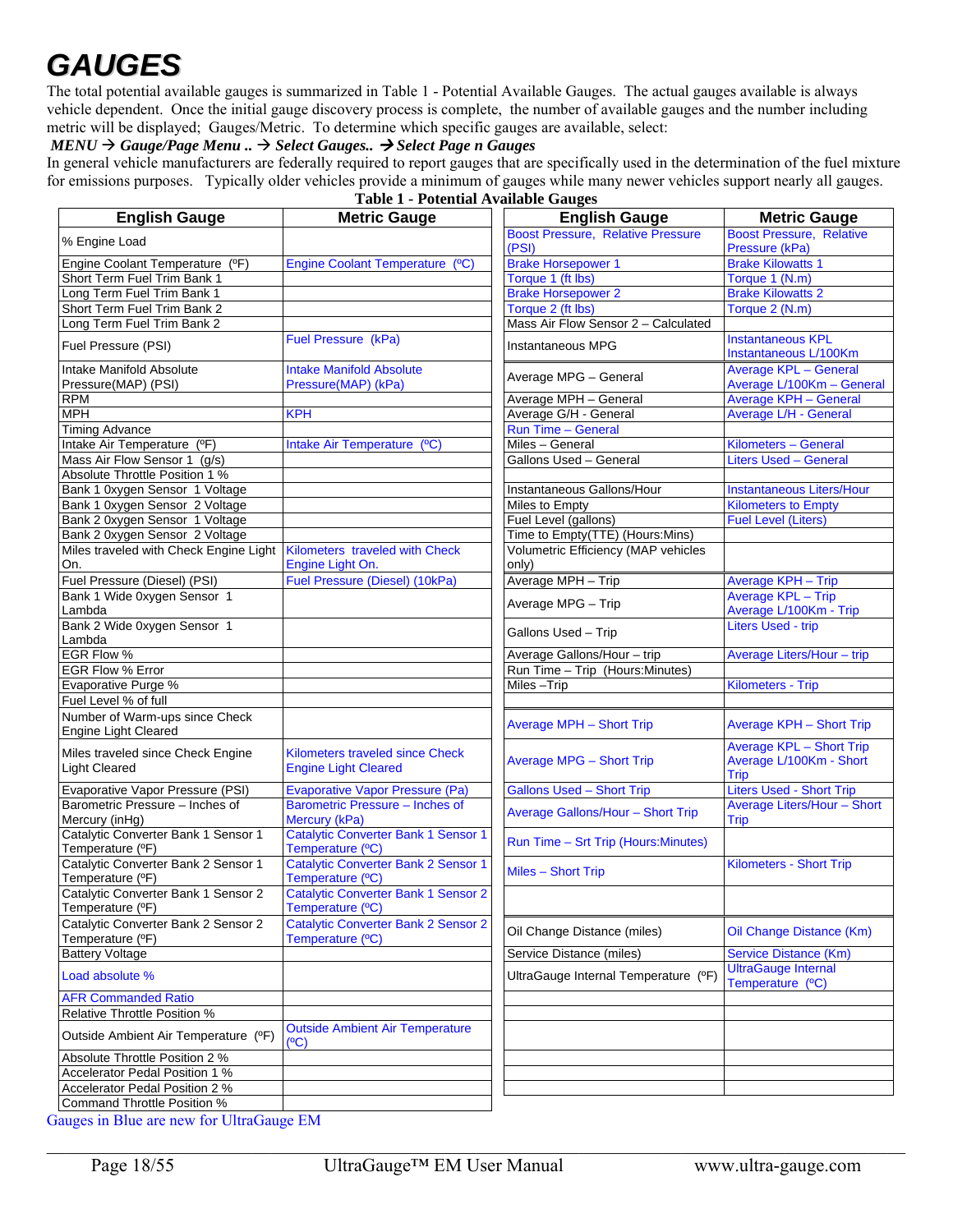### **% Engine Load**

| Gauge name    | <b>Kange</b> | 'Jnits | <b>Abbreviation</b> |
|---------------|--------------|--------|---------------------|
| % Engine Load | $0$ to $100$ |        | %Eng load           |

Estimated percent of engine load. Where engine load is calculated as  $%$  Load = (Current Air flow) (Peak Air Flow)

Or

 $%$  Load = (Current Engine Torque) (Peak Engine Torque) The method used is vehicle dependent.

### **Engine Coolant Temperature**

| Gauge name             | <b>Range</b>     | Units   | Abbreviation  |
|------------------------|------------------|---------|---------------|
| Coolant Temp $\circ$ F | $-40.0$ to 419.9 | οF      | Eng ∘F        |
| Coolant Temp $\circ$ C | $-40.0$ to 215   | $\circ$ | $Eng \circ C$ |

Derived directly from the engine coolant temperature sensor or a cylinder head temperature sensor. Diesels may report engine oil temperature instead**.** 

## **Fuel Trim**

| Gauge name           | Range             | <b>Units</b> | Abbreviation        |
|----------------------|-------------------|--------------|---------------------|
| Shrt fuel trim bank1 |                   |              | Srt tr1             |
| Long fuel trim bank1 |                   | Percent of   | $Lng$ tr1           |
| Shrt fuel trim bank2 | $-100\%$ to 99.2% | typical      | Srt tr <sub>2</sub> |
| Long fuel trim bank2 |                   |              | $Lng$ tr2           |

Fuel trim refers to the fine tune control of fuel delivery and specifically indicates adjustments made dynamically to the base fuel table to obtain the proper ratio of fuel to air. The fuel-to-air ratio is adjusted by increasing or decreasing the time fuel injectors are open. Note that fuel injectors are either fully open or fully closed - there is no variable opening. Fuel trim is generally calculated by using a wide set of data values, including forward  $O^2$  sensors, intake air temperature/pressure or air mass sensor, barometric pressure, humidity, engine coolant temp, anti-knock sensors, engine load, throttle position , and battery voltage.

Short term fuel trim refers to adjustments being made in response to temporary short term conditions. Long term fuel trim is used to compensate for issues that seem to be present over a much longer period or that are essentially permanent. Long term fuel trim generally should not exceed +- 10% in most vehicles.

Fuel trims are expressed in percentages with a range of -100% to 99.2% of nominal. Positive values indicate a lean condition exists and the injector is left open longer to compensate, thus adding more fuel. Negative values indicate a rich condition exists and the injectors are closed more quickly thus reducing the amount of fuel.

Example: A value of 5.0% indicates that the injector is being left open 5% longer than normal, thus the fuel to air ratio is being increased.

Fuel trim could more appropriately be called "Injection on-time %".

Fuel trim banks refer to the cylinder banks in a V style engine. Cylinder #1 is always in bank 1. Even though the engine may contain two physical banks, only a single bank may be reported by the ECM. UltraGauge displays Fuel Trim Banks One and Two if reported by the vehicle's engine computer. For those vehicles with three or four banks, only banks one and two will be available for display on UltraGauge.

UltraGauge supports the following Fuel Trim Gauges:

Short Term Fuel Trim percentage Bank 1 Short Term Fuel Trim percentage Bank 2 Long Term Fuel Trim percentage Bank 1 Long Term Fuel Trim percentage Bank 2

NOTE: If the engine is operating in Open Loop, the short trim will be reported as 0%.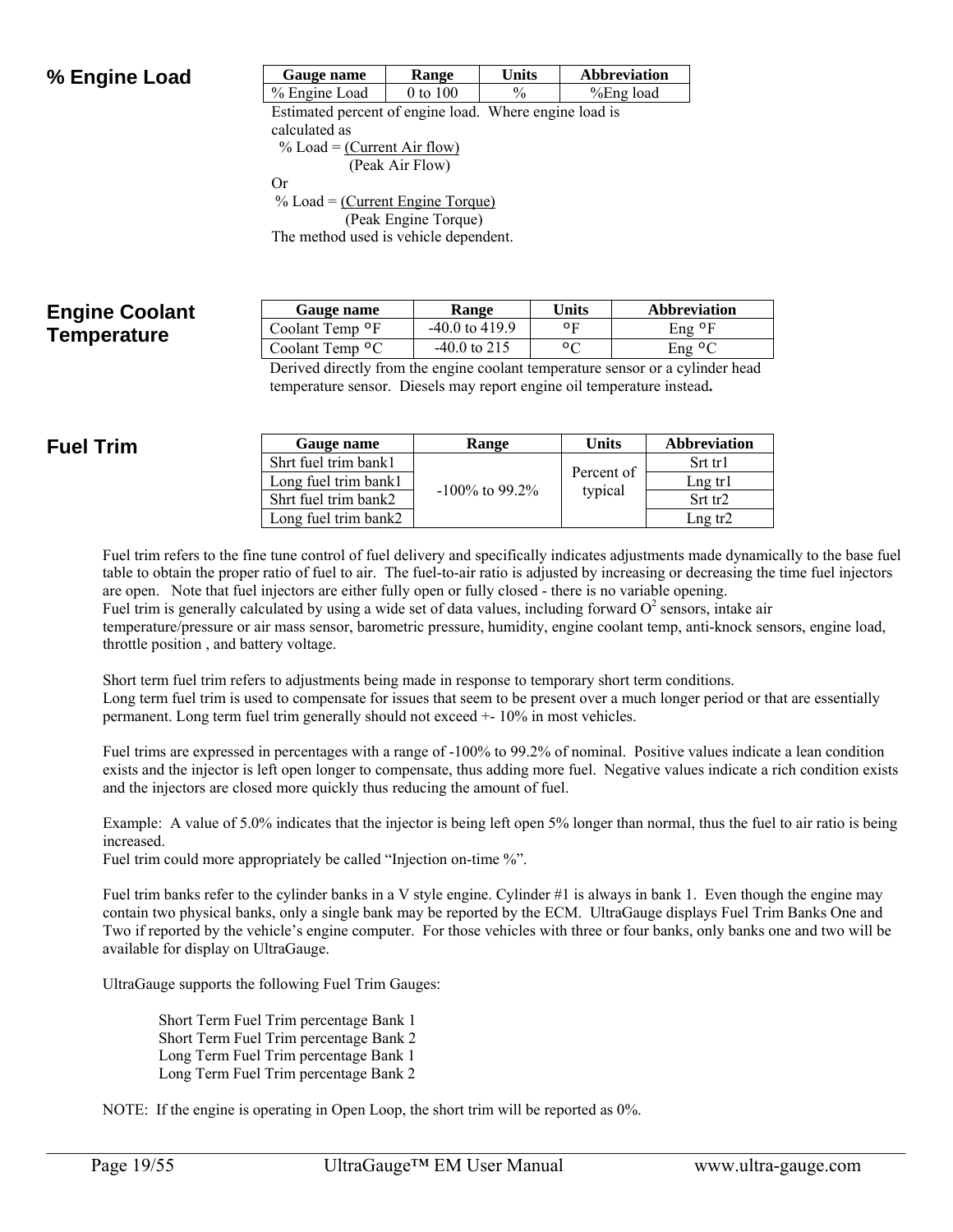| <b>Units</b><br>Gauge name<br>Range<br><b>Fuel Pressure</b><br>Fuel Pressure PSI<br><b>PSI</b><br>0 to 111<br>0 to 765<br>kPa<br>Fuel Pressure kPa<br>Fuel rail pressure at the engine relative to atmosphere (Gauge pressure) | <b>Abbreviation</b> |
|--------------------------------------------------------------------------------------------------------------------------------------------------------------------------------------------------------------------------------|---------------------|
|                                                                                                                                                                                                                                |                     |
|                                                                                                                                                                                                                                | Fuel PSI            |
|                                                                                                                                                                                                                                | Fuel kPa            |
|                                                                                                                                                                                                                                |                     |
| Gauge name<br>Range<br><b>Units</b><br><b>Intake Pressure</b>                                                                                                                                                                  | Abbreviation        |
| Intake Pres abs PSI<br>0 to 36.98<br><b>PSI</b><br>(MAP)                                                                                                                                                                       | <b>MAP PSI</b>      |
| 0 to 255<br>kPa<br>Intake Pres abs kPa                                                                                                                                                                                         | MAP kPa             |
| Intake Manifold Absolute Pressure (MAP). This is absolute pressure as opposed to being                                                                                                                                         |                     |
| relative to atmosphere (gauge pressure).                                                                                                                                                                                       |                     |
| The pressure reported is the pressure above absolute vacuum. When this gauge reports 14.7                                                                                                                                      |                     |
| PSI, that means the pressure in the manifold is the same as that of outside air (at sea level).                                                                                                                                |                     |
|                                                                                                                                                                                                                                |                     |
| <b>Units</b><br>Gauge name<br>Range<br><b>RPM</b>                                                                                                                                                                              | <b>Abbreviation</b> |
| <b>RPM</b><br>0 to 16,384<br><b>RPM</b>                                                                                                                                                                                        | <b>RPM</b>          |
| Rotations per minute of the engine crankshaft                                                                                                                                                                                  |                     |
| <b>Units</b><br>Gauge name<br>Range<br><b>MPH/KPH</b>                                                                                                                                                                          | <b>Abbreviation</b> |
| 0 to 158.4<br><b>MPH</b><br><b>MPH</b>                                                                                                                                                                                         | <b>MPH</b>          |
| <b>KPH</b><br>0 to 255<br><b>KPH</b>                                                                                                                                                                                           | <b>KPH</b>          |
| Vehicle road speed                                                                                                                                                                                                             |                     |
| <b>Units</b><br>Gauge name<br>Range<br><b>Ignition Timing</b>                                                                                                                                                                  | <b>Abbreviation</b> |
| Timing Advance<br>$-64$ to $63.5$<br>degrees                                                                                                                                                                                   |                     |
|                                                                                                                                                                                                                                | Tmg Adv             |
| <b>Advance</b><br>Ignition timing spark advance in degrees before top dead center for cylinder #1. Does not                                                                                                                    |                     |
| include mechanical advance, if any.                                                                                                                                                                                            |                     |
|                                                                                                                                                                                                                                |                     |
| <b>Units</b><br>Range<br>Gauge name<br><b>Intake Air</b>                                                                                                                                                                       | <b>Abbreviation</b> |
| Intake Air Temp °F<br>-40.0 to 419.9<br>$\circ$ F                                                                                                                                                                              | Intk °F             |
| <b>Temperature</b><br>Intake Air Temp °C<br>$\circ$ C<br>$-40.0$ to 215                                                                                                                                                        | Intk °C             |
| The temperature of the air in the intake manifold. When the engine is cold, this is equivalent                                                                                                                                 |                     |
| to outside air temperature                                                                                                                                                                                                     |                     |
|                                                                                                                                                                                                                                |                     |
| <b>Units</b><br>Gauge name<br>Range<br><b>Mass Airflow 1</b>                                                                                                                                                                   | Abbreviation        |
| 0 to 655.35<br>Mass Air Flow 1 g/s<br>grams/second                                                                                                                                                                             | MA1 g/s             |
| The Mass Airflow rate of air into the intake manifold. This is the raw un-calibrated sensor                                                                                                                                    |                     |
| output. The sister gauge, "Mass Airflow 2" is the calibrated or calculated version                                                                                                                                             |                     |
| <b>Units</b><br>Range<br><b>Throttle Position</b><br>Gauge name                                                                                                                                                                | <b>Abbreviation</b> |
| Throttle Position 1 %<br>$\frac{0}{0}$<br>0 to 100                                                                                                                                                                             | abs TP1%            |
| Throttle Position 2 %                                                                                                                                                                                                          | abs TP2%            |
| The percentage that the throttle is open. This is the absolute output from the throttle position                                                                                                                               |                     |
| sensor as a percent of the TP Sensor's max value. The closed and wide open throttle positions<br>will likely not be equal to 0% and 100% respectively. For example, the physically closed                                      |                     |

"Throttle Position 2" is for vehicles with a second throttle Position Sensor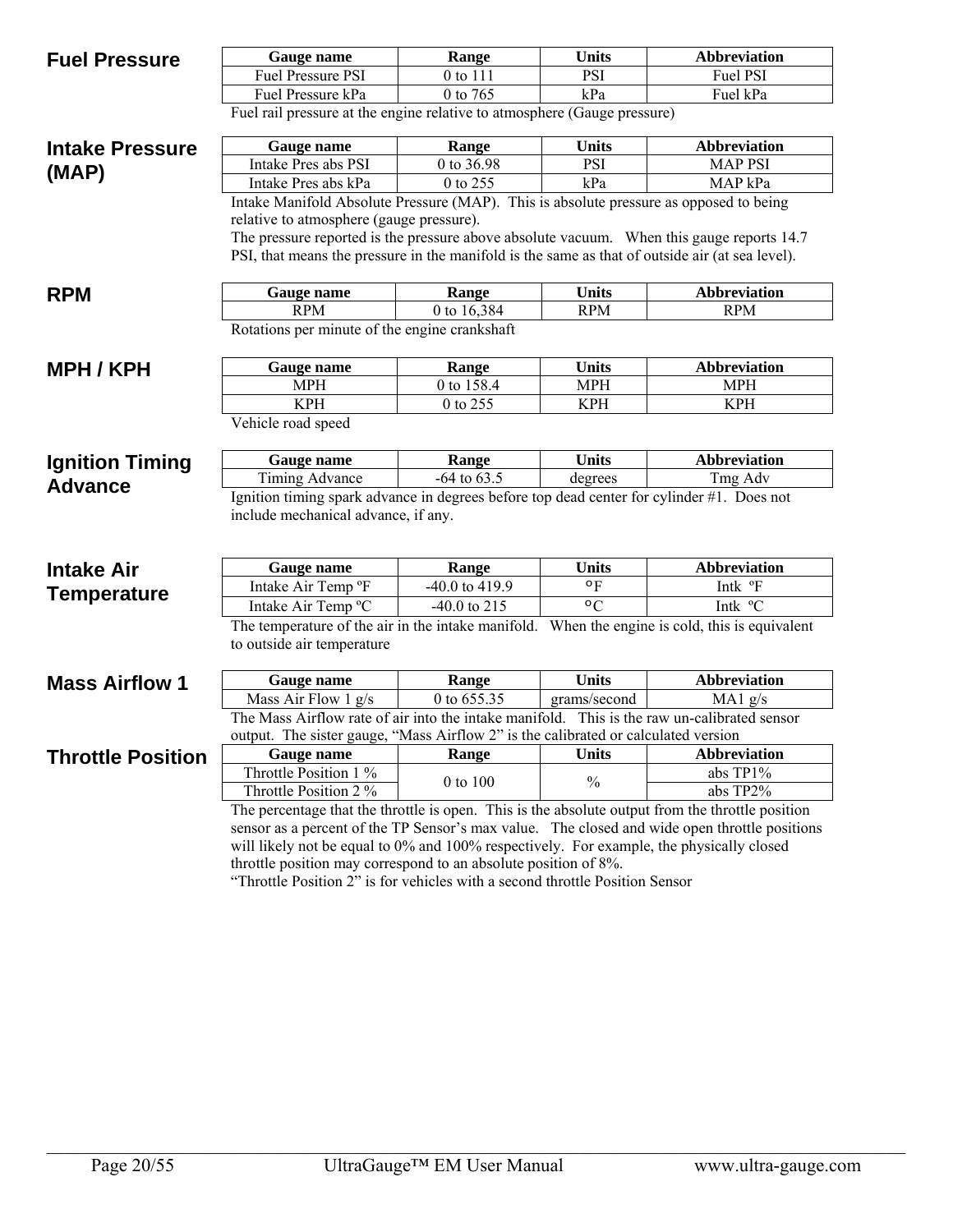## **O2 Sensor Output Voltage**

| Gauge name                                                | Range      | <b>Units</b> | <b>Abbreviation</b> |                  |
|-----------------------------------------------------------|------------|--------------|---------------------|------------------|
| Bank1 $O^2$ Sensor 1 Voltage                              |            |              | <b>Bnk1 O2 1</b>    |                  |
| Bank1 $O^2$ Sensor 2 Voltage                              |            |              | <b>Bnk1 O2 2</b>    |                  |
| Bank1 $O^2$ Sensor 3 Voltage                              |            |              | <b>Bnk1 O2 3</b>    |                  |
| Bank1 $O^2$ Sensor 4 Voltage                              | 0 to 1.275 | Volts        | <b>Bnk1 O2 4</b>    |                  |
| $\overline{\text{Bank2}}$ O <sup>2</sup> Sensor 1 Voltage |            |              |                     | <b>Bnk2 O2 1</b> |
| $\overline{\text{Bank2}}$ O <sup>2</sup> Sensor 2 Voltage |            |              | <b>Bnk2 O2 2</b>    |                  |
| Bank2 $O^2$ Sensor 3 Voltage                              |            |              |                     | Bnk2 O2 3        |
| Bank2 O <sup>2</sup> Sensor 4 Voltage                     |            |              | <b>Bnk2 O2 4</b>    |                  |

Raw output from the O2 sensor. 0 volts is equivalent of 100% lean fuel air mixture and 1.275 volts is 99.2% rich fuel air mixture. Bank1 is the cylinder bank with spark plug #1. Typically only two O2 sensors are present, one on each bank.

| <b>Distance with</b> | Gauge name                                                                                                                  |  | Range                         | <b>Units</b> | <b>Abbreviation</b>                                                                            |
|----------------------|-----------------------------------------------------------------------------------------------------------------------------|--|-------------------------------|--------------|------------------------------------------------------------------------------------------------|
|                      | Miles with CEL on                                                                                                           |  | 0 to 40,722                   | miles        | mi CEL                                                                                         |
| <b>Check Engine</b>  | Kilometers w/CEL on                                                                                                         |  | 0 to 40,722                   | kilometers   | $km$ CEL                                                                                       |
| Light on             | Distance traveled since the Check Engine Light (CEL) illuminated.                                                           |  |                               |              |                                                                                                |
| <b>Fuel Pressure</b> | Gauge name                                                                                                                  |  | Range                         | <b>Units</b> | <b>Abbreviation</b>                                                                            |
| (Diesel)             | Fuel Rail diesel PSI                                                                                                        |  | 0 to $95,050$                 | <b>PSI</b>   | <b>FR PSI</b>                                                                                  |
|                      | Fuel Rail dsl 10kPa                                                                                                         |  | 0 to 65535                    | 10kPa        | <b>FR 10k</b>                                                                                  |
|                      |                                                                                                                             |  |                               |              | Fuel rail pressure at the engine relative to atmosphere (Gauge pressure), in Pounds per Square |
|                      | Inch(PSI).                                                                                                                  |  |                               |              |                                                                                                |
| Wide $Q^2$ Sensor    | Gauge name                                                                                                                  |  | Range                         | <b>Units</b> | <b>Abbreviation</b>                                                                            |
| <b>Output lamda</b>  | Bank1 wide O2 Sensor 1 lambda                                                                                               |  |                               |              | Bnk $1 \lambda1$                                                                               |
|                      | Bank1 wide O2 Sensor 2 lambda                                                                                               |  |                               |              | Bnk1 $\lambda$ 2                                                                               |
|                      | Bank1 wide O2 Sensor 3 lambda                                                                                               |  |                               | N/A          | Bnk1 λ3                                                                                        |
|                      | Bank1 wide O2 Sensor 4 lambda                                                                                               |  | 0 to 1.999                    |              | Bnk1 $\lambda$ 4                                                                               |
|                      | Bank2 wide O2 Sensor 1 lambda                                                                                               |  |                               |              | Bnk2 $\lambda$ 1                                                                               |
|                      | Bank2 wide O2 Sensor 2 lambda                                                                                               |  |                               |              | Bnk2 $\lambda$ 2                                                                               |
|                      | Bank2 wide O2 Sensor 3 lambda                                                                                               |  |                               |              | Bnk2 $\lambda$ 3                                                                               |
|                      | Bank2 wide O2 Sensor 4 lambda                                                                                               |  |                               |              | Bnk $2\lambda$ 4                                                                               |
|                      | Wide band O2 sensor output Lambda. Lambda is the measure of the actual Air to Fuel ratio as                                 |  |                               |              |                                                                                                |
|                      | compared to the ideal or Stoichiometric value. It is a ratio and has no units.                                              |  |                               |              |                                                                                                |
|                      | $\lambda = \frac{\text{Air}}{\text{Mass}}/\text{Fu}$ (Actual)<br>Air <sub>MASS</sub> /Fuel <sub>MASS</sub> (Stoichiometric) |  |                               |              |                                                                                                |
|                      |                                                                                                                             |  | $\lambda = 1$ = ideal mixture |              |                                                                                                |

- $\lambda$  > 1 = lean mixture
- $\lambda$  < 1 = rich mixture

| <b>EGR</b>       |
|------------------|
| <b>Commanded</b> |

| <b>Gauge name</b> | <b>Aange</b> | ∪nits         | <b>Abbreviation</b> |
|-------------------|--------------|---------------|---------------------|
| EGR $%$ Flow      | 00<br>J to   | $\frac{0}{0}$ | $\Gamma$ GR% flow   |

The percent of flow through the Exhaust Gas Recirculation (EGR) valve, where 0% is closed and 100% is wide open. This is the commanded value indicating that the Engine Control Module (ECM) is requesting the EGR to have the desired flow. The actual flow may be different if there is an issue with the EGR.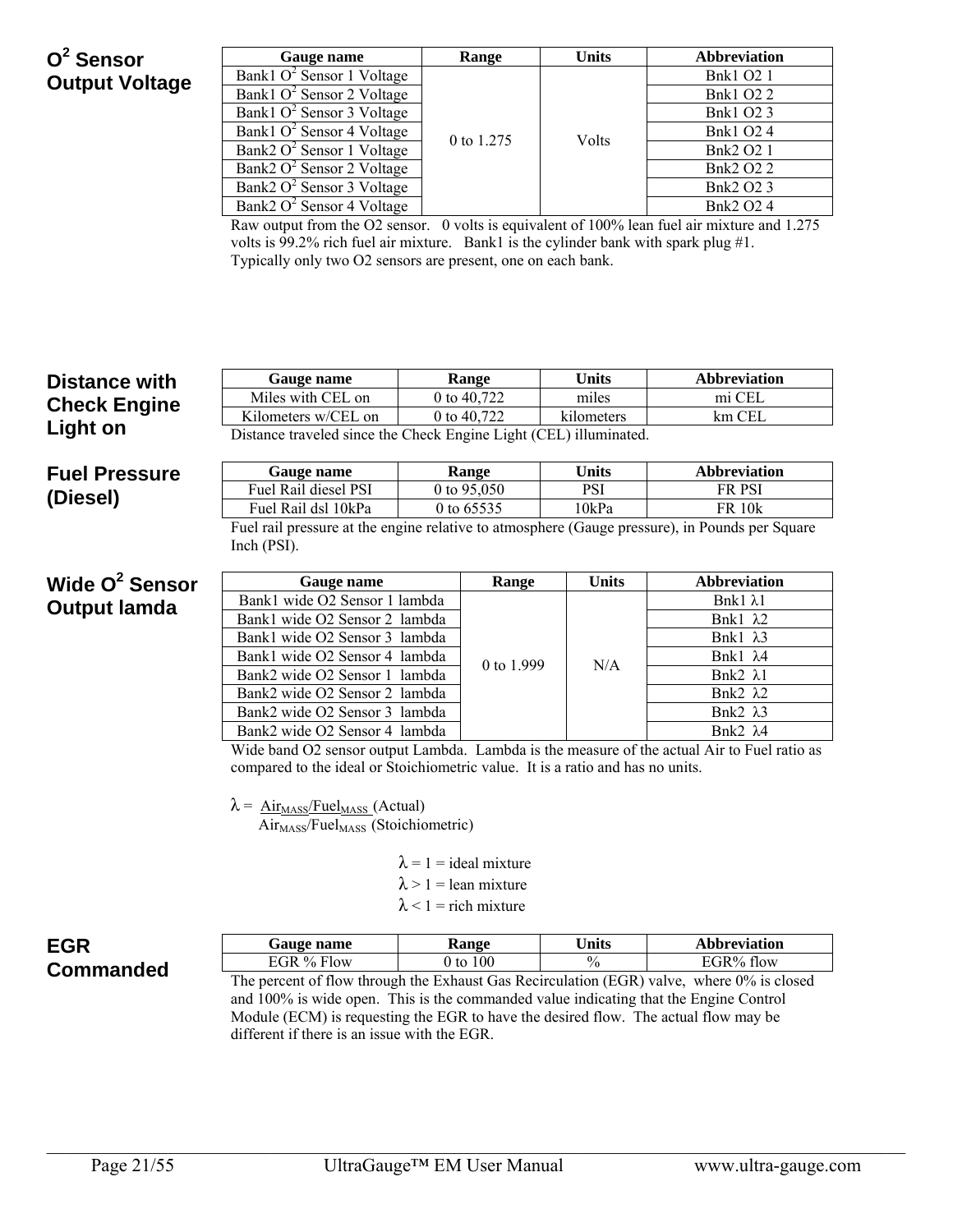| <b>EGR Error</b>              |                                                                                                                                        | Gauge name                                                         |                 | Range                                | <b>Units</b>                                            | <b>Abbreviation</b>                                                                                                                                                              |  |
|-------------------------------|----------------------------------------------------------------------------------------------------------------------------------------|--------------------------------------------------------------------|-----------------|--------------------------------------|---------------------------------------------------------|----------------------------------------------------------------------------------------------------------------------------------------------------------------------------------|--|
|                               |                                                                                                                                        | EGR % Error                                                        |                 | $\frac{0}{0}$<br>0 to 100            |                                                         | EGR %Err                                                                                                                                                                         |  |
|                               | Exhaust Gas Recirculation (EGR) valve error is a percent of commanded EGR<br>EGR Error = $\angle$ EGR (actual) – EGR (commanded) X 100 |                                                                    |                 |                                      |                                                         |                                                                                                                                                                                  |  |
|                               |                                                                                                                                        |                                                                    | EGR (commanded) |                                      |                                                         |                                                                                                                                                                                  |  |
|                               |                                                                                                                                        |                                                                    |                 |                                      |                                                         | For example, if 20% EGR flow is commanded and 15% is actually delivered, then EGR Error                                                                                          |  |
|                               |                                                                                                                                        | is $(15-20)/20 \times 100 = -25\%$                                 |                 |                                      |                                                         |                                                                                                                                                                                  |  |
| <b>Evaporative</b>            |                                                                                                                                        | Gauge name                                                         |                 | Range                                | <b>Units</b>                                            | <b>Abbreviation</b>                                                                                                                                                              |  |
| Purge %                       |                                                                                                                                        | Evaporative Purge %                                                |                 | 0 to 100                             | $\frac{0}{0}$                                           | Evap %Prg                                                                                                                                                                        |  |
|                               |                                                                                                                                        | the % flow. The actual flow may not match.                         |                 |                                      |                                                         | Commanded Evaporative Purge percent. A value of 0% is no flow, and a value of 100% is<br>wide open maximum flow. This is a commanded value indicating that the ECM is requesting |  |
| <b>Fuel Level %</b>           |                                                                                                                                        | Gauge name                                                         |                 | Range                                | <b>Units</b>                                            | <b>Abbreviation</b>                                                                                                                                                              |  |
|                               |                                                                                                                                        | Fuel Level %                                                       |                 | 0 to 100                             | $\frac{0}{0}$                                           | Fuel Lvl%                                                                                                                                                                        |  |
|                               |                                                                                                                                        |                                                                    |                 |                                      |                                                         | This is the raw output of the fuel tank level sensor. However, this input is averaged such that                                                                                  |  |
|                               |                                                                                                                                        |                                                                    |                 |                                      |                                                         | sloshing will not cause erratic behavior. The fuel sensor is sampled every second and                                                                                            |  |
|                               |                                                                                                                                        | averaged with the previous 30 samples.                             |                 |                                      |                                                         |                                                                                                                                                                                  |  |
|                               |                                                                                                                                        |                                                                    |                 |                                      |                                                         |                                                                                                                                                                                  |  |
| <b>Warm-ups Since Trouble</b> |                                                                                                                                        | Gauge name                                                         |                 | Range                                | <b>Units</b>                                            | <b>Abbreviation</b>                                                                                                                                                              |  |
| <b>Codes Cleared</b>          |                                                                                                                                        | Warm ups - TC<br>cleard                                            |                 | 0 to 255                             | Warm ups                                                | Wups TC                                                                                                                                                                          |  |
|                               |                                                                                                                                        |                                                                    |                 |                                      |                                                         | Once trouble codes are cleared, this gauge counts the number of times the engine                                                                                                 |  |
|                               |                                                                                                                                        |                                                                    |                 |                                      |                                                         | temperature rises from 40 F to 160 F, or 140F for diesels. The max count value                                                                                                   |  |
|                               |                                                                                                                                        |                                                                    |                 |                                      |                                                         | is 255. Once 255 is reached, the count will remain at 255 until trouble codes are                                                                                                |  |
|                               |                                                                                                                                        | again cleared.                                                     |                 |                                      |                                                         |                                                                                                                                                                                  |  |
|                               |                                                                                                                                        |                                                                    |                 |                                      |                                                         |                                                                                                                                                                                  |  |
| <b>Distance Since Trouble</b> |                                                                                                                                        | Gauge name                                                         |                 | Range                                | <b>Units</b>                                            | <b>Abbreviation</b>                                                                                                                                                              |  |
| <b>Codes Cleared</b>          |                                                                                                                                        | mi since TC cleard                                                 |                 | 0 to 40,722                          | miles                                                   | mi TC                                                                                                                                                                            |  |
|                               |                                                                                                                                        |                                                                    |                 |                                      |                                                         |                                                                                                                                                                                  |  |
|                               |                                                                                                                                        | km since TC cleard                                                 |                 | 0 to 65,535                          | kilometers                                              | km TC                                                                                                                                                                            |  |
|                               |                                                                                                                                        |                                                                    |                 |                                      |                                                         | Once trouble codes are cleared, this gauge measures the number of miles driven.                                                                                                  |  |
|                               |                                                                                                                                        |                                                                    |                 |                                      |                                                         | The max value is 40,722 miles. Once 40,722 miles is reached, the count will                                                                                                      |  |
|                               |                                                                                                                                        |                                                                    |                 |                                      | remain at 40,722 until trouble codes are again cleared. |                                                                                                                                                                                  |  |
| <b>Evaporative</b>            |                                                                                                                                        | Gauge name                                                         |                 | Range                                | <b>Units</b>                                            | <b>Abbreviation</b>                                                                                                                                                              |  |
| <b>Vapor Pressure</b>         |                                                                                                                                        | Evap Vapor PSI                                                     |                 | -1.188 to 1.188                      | <b>PSI</b>                                              | Evp PSI                                                                                                                                                                          |  |
|                               |                                                                                                                                        | Evap Vapor Pa                                                      |                 | -8192 to 8192                        | Pa                                                      | Evp Pa                                                                                                                                                                           |  |
|                               |                                                                                                                                        |                                                                    |                 |                                      |                                                         | This pressure value is normally obtained from a sensor located in the fuel tank or a sensor in                                                                                   |  |
|                               |                                                                                                                                        | an evaporative system vapor line.                                  |                 |                                      | <b>Units</b>                                            | <b>Abbreviation</b>                                                                                                                                                              |  |
| <b>Barometric</b>             |                                                                                                                                        | Gauge name<br>Barometric inHg                                      |                 | Range<br>0 to 75.3                   | inHg                                                    | Baro in Hg                                                                                                                                                                       |  |
| <b>Pressure</b>               |                                                                                                                                        | Barometric kPa                                                     |                 | 0 to 255                             | kPa                                                     | Baro kPa                                                                                                                                                                         |  |
|                               | Barometric pressure                                                                                                                    |                                                                    |                 |                                      |                                                         |                                                                                                                                                                                  |  |
|                               |                                                                                                                                        |                                                                    |                 |                                      |                                                         |                                                                                                                                                                                  |  |
| <b>Catalytic</b>              |                                                                                                                                        | Gauge name                                                         |                 | Range                                | Units                                                   | <b>Abbreviation</b>                                                                                                                                                              |  |
| <b>Converter</b>              |                                                                                                                                        | Cat Bank 1 Sensor 1 Temperature<br>Cat Bank 2 Sensor 1 Temperature |                 |                                      | $\circ$ F                                               | Cat B1S1<br>Cat B2S1                                                                                                                                                             |  |
| <b>Temperature</b>            |                                                                                                                                        | Cat Bank 1 Sensor 2 Temperature                                    |                 | $-40$ to $11,756$<br>$-40$ to $6514$ | $\circ$ C                                               | Cat B1S2                                                                                                                                                                         |  |
|                               |                                                                                                                                        | Cat Bank 2 Sensor 2 Temperature                                    |                 |                                      |                                                         | Cat B2S2                                                                                                                                                                         |  |
|                               |                                                                                                                                        |                                                                    |                 |                                      |                                                         | Catalytic Converter temperature. Bank1 is the Cat through which the exhaust from cylinder #1                                                                                     |  |
|                               |                                                                                                                                        |                                                                    |                 |                                      |                                                         | passes. Typical temps should not exceed $900\degree C$ / 1650 $\degree F$ . Excess temps can damage the                                                                          |  |
|                               | converter.                                                                                                                             |                                                                    |                 |                                      |                                                         |                                                                                                                                                                                  |  |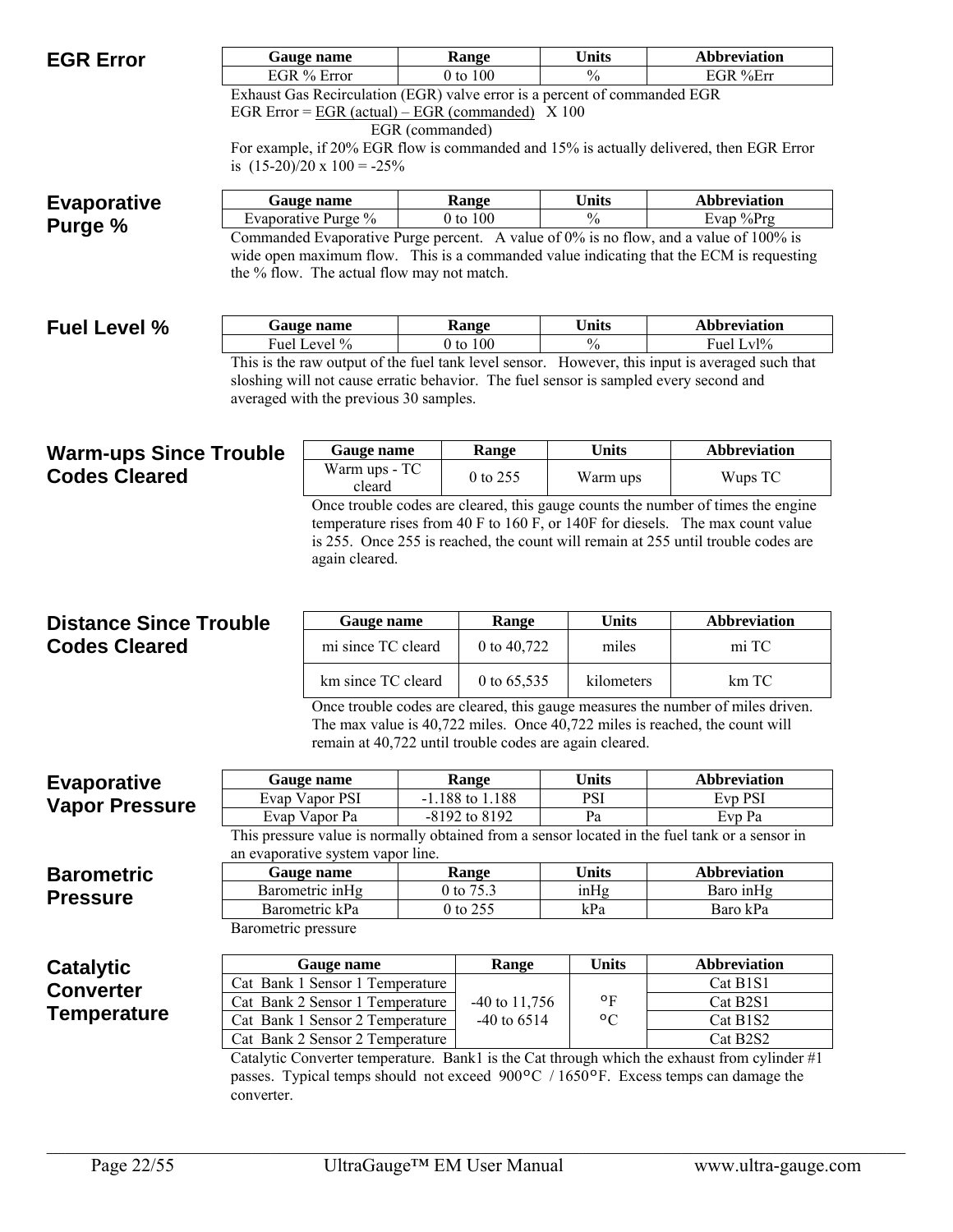| <b>Battery Voltage</b>   | Gauge name                                                                                                                                                                 | Range          | <b>Units</b>  | <b>Abbreviation</b>                                                                         |  |  |
|--------------------------|----------------------------------------------------------------------------------------------------------------------------------------------------------------------------|----------------|---------------|---------------------------------------------------------------------------------------------|--|--|
|                          | <b>Battery Voltage</b>                                                                                                                                                     | 0 to 65.535    | Volts         | Bat volt                                                                                    |  |  |
|                          | Voltage as measured at the Electronic Control Module. This is typically the same as Battery<br>voltage.                                                                    |                |               |                                                                                             |  |  |
| Load absolute %          | Gauge name                                                                                                                                                                 | Range          | <b>Units</b>  | <b>Abbreviation</b>                                                                         |  |  |
|                          |                                                                                                                                                                            | 0 to 95        |               |                                                                                             |  |  |
|                          | Load absolute %                                                                                                                                                            | 0 to 400       | $\frac{0}{0}$ | Load abs%                                                                                   |  |  |
|                          | and 0 to 400% for boosted engines. This gauge is linearly correlated to Brake Torque                                                                                       |                |               | Alternate to "% Engine Load" this gauge ranges from 0 to 95% for normally aspirated engines |  |  |
| <b>AFR</b>               | Gauge name                                                                                                                                                                 | Range          | <b>Units</b>  | <b>Abbreviation</b>                                                                         |  |  |
| <b>Commanded</b>         | AFR commanded ratio                                                                                                                                                        | 0 to 1.999     |               | AFR cmd                                                                                     |  |  |
| ratio                    | Fuel Air Commanded ratio. This is the value of Lambda requested by the ECM                                                                                                 |                |               |                                                                                             |  |  |
|                          | $=$ (Stoichiometric F/A ratio) / (Actual F/A ratio) >1 is lean, <1 is rich.                                                                                                |                |               |                                                                                             |  |  |
|                          | To determine the actual A/F ratio commanded, multiply this value by 14.64                                                                                                  |                |               |                                                                                             |  |  |
|                          | For example. If this value is 0.90, the commanded Air Fuel Ration is $0.90*14.64 = 13.17$<br>parts air to one part fuel.                                                   |                |               |                                                                                             |  |  |
|                          |                                                                                                                                                                            |                |               |                                                                                             |  |  |
| <b>Relative Throttle</b> | Gauge name                                                                                                                                                                 | Range          | <b>Units</b>  | <b>Abbreviation</b>                                                                         |  |  |
| <b>Position %</b>        | Rel Throttle Pos %                                                                                                                                                         | 0 to 100       | $\frac{0}{0}$ | Rel TP %                                                                                    |  |  |
|                          | Relative or learned throttle position. A throttle position sensor may never return to its                                                                                  |                |               |                                                                                             |  |  |
|                          | minimum position, but instead closed throttle may always be greater than the TP Sensor's                                                                                   |                |               |                                                                                             |  |  |
|                          | absolute minimum. This throttle position gauge adjusts for this true closed throttle position.                                                                             |                |               |                                                                                             |  |  |
|                          | When the throttle is closed, this gauge will read 0% regardless of the details of the absolute<br>throttle position. The relative position value is calculated as follows: |                |               |                                                                                             |  |  |
|                          |                                                                                                                                                                            |                |               |                                                                                             |  |  |
|                          | Relative % = $(TP output) - (TP output closed) \times 100$                                                                                                                 |                |               |                                                                                             |  |  |
|                          | (TP output max)                                                                                                                                                            |                |               |                                                                                             |  |  |
|                          | Example: If the output of the TP is 1V when closed and 10 volt when wide open, an output of                                                                                |                |               |                                                                                             |  |  |
|                          | 5V would be: $(5-1)/10*100 = 40\%$                                                                                                                                         |                |               |                                                                                             |  |  |
|                          | Note: This means that this gauge will likely never reach 100%                                                                                                              |                |               |                                                                                             |  |  |
| <b>Ambient Air</b>       | Gauge name                                                                                                                                                                 | Range          | <b>Units</b>  | <b>Abbreviation</b>                                                                         |  |  |
| <b>Temperature</b>       | Ambient Air Temp oF                                                                                                                                                        | -40.0 to 419.9 | ۰F            | Amb °F                                                                                      |  |  |
|                          | Ambient Air Temp °C                                                                                                                                                        | $-40.0$ to 215 | $\circ$ C     | Amb °C                                                                                      |  |  |
|                          | Outside ambient air temperature                                                                                                                                            |                |               |                                                                                             |  |  |
| <b>Accelerator</b>       | Gauge name                                                                                                                                                                 | Range          | <b>Units</b>  | <b>Abbreviation</b>                                                                         |  |  |
| <b>Pedal Position</b>    | Accel Pedal Pos1 %                                                                                                                                                         |                |               | Ped1 Pos%                                                                                   |  |  |
|                          | Accel Pedal Pos2 %                                                                                                                                                         | 0 to 100       | $\frac{0}{0}$ | Ped <sub>2</sub> Pos <sup>%</sup>                                                           |  |  |
|                          | The percentage that the throttle Accelerator Pedal is pressed. This is the absolute output from                                                                            |                |               |                                                                                             |  |  |
|                          | the accelerator pedal position sensor as a percent of the sensor's max value. The un-pressed                                                                               |                |               |                                                                                             |  |  |
|                          | and fully pressed positions will likely not be equal to 0% and 100% respectively. For                                                                                      |                |               |                                                                                             |  |  |
|                          | example, the physically un-pressed position may correspond to an absolute position of 8%.                                                                                  |                |               |                                                                                             |  |  |
|                          | Pedal Position 2 is for vehicles with a second throttle Position Sensor<br>Gauge name                                                                                      | Range          | <b>Units</b>  | <b>Abbreviation</b>                                                                         |  |  |
| <b>Throttle Position</b> | Cmd Throttle Pos %                                                                                                                                                         | 0 to 100       | $\frac{0}{0}$ | Cmd TP %                                                                                    |  |  |
| <b>Commanded</b>         | The percent throttle requested by the ECM. Used on electrically driven throttles.                                                                                          |                |               |                                                                                             |  |  |
|                          | When the driver presses the accelerator pedal, the ECM converts the output of the Pedal                                                                                    |                |               |                                                                                             |  |  |
|                          | position sensor to a corresponding throttle position commanded %. The electrical throttle                                                                                  |                |               |                                                                                             |  |  |
|                          | position drive then opens the throttle by the commanded %.                                                                                                                 |                |               |                                                                                             |  |  |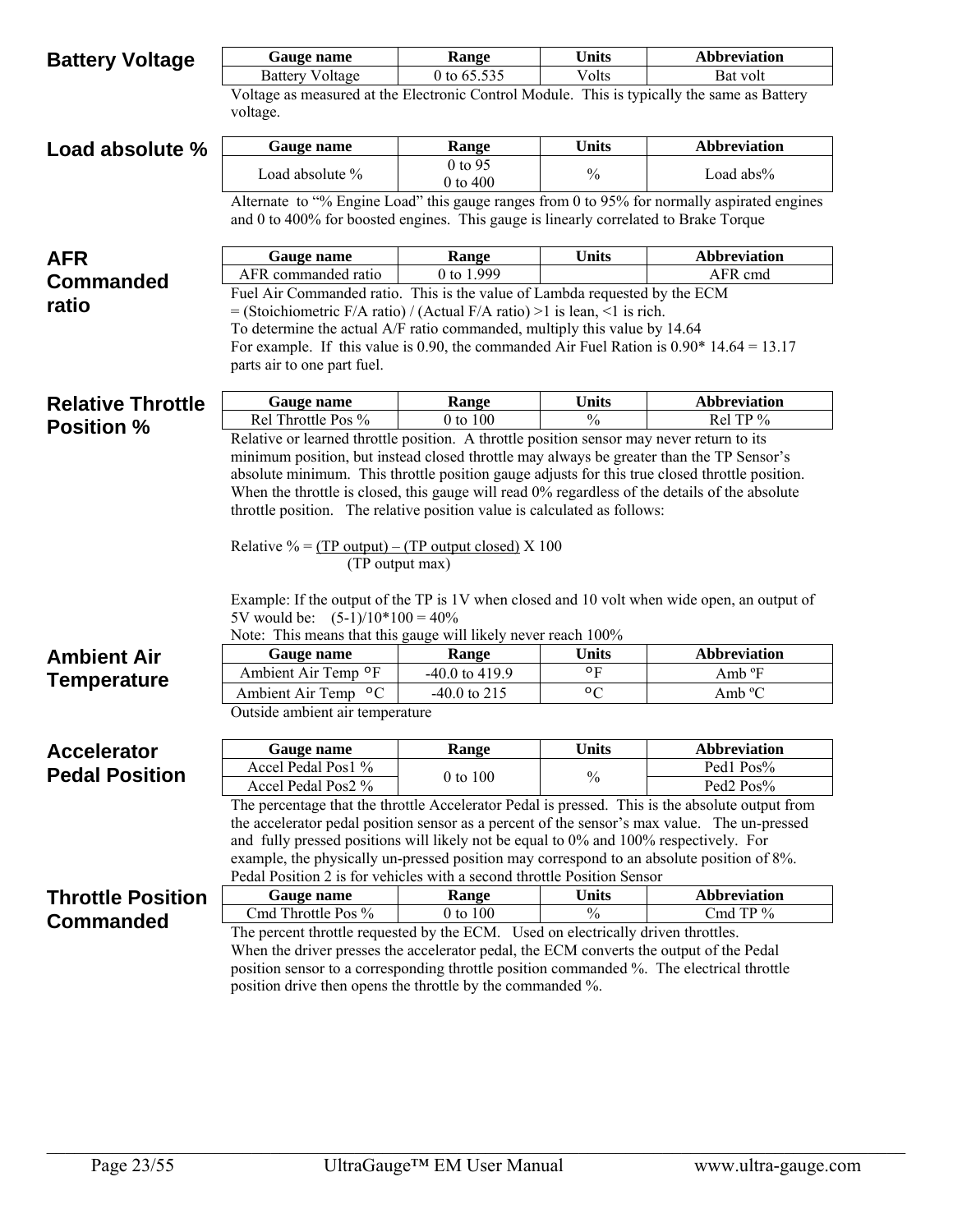| <b>Mass Air Flow 2</b> |                | Gauge name                                                                                               | Range                                                                                     | Units                                                                                | <b>Abbreviation</b> |  |  |
|------------------------|----------------|----------------------------------------------------------------------------------------------------------|-------------------------------------------------------------------------------------------|--------------------------------------------------------------------------------------|---------------------|--|--|
|                        |                | 0-999.9<br>Mass Air Flow 2 $g/s$<br>grams/second                                                         |                                                                                           |                                                                                      | MA2 g/s             |  |  |
|                        |                | Mass Air Flow (MAF) is the Mass of air entering into the engine. On vehicles with actual                 |                                                                                           |                                                                                      |                     |  |  |
|                        |                |                                                                                                          | MAF Sensors, there will be two gauges, this gauge and Mass Air Flow 1. Mass Air Flow 1 is |                                                                                      |                     |  |  |
|                        |                | the raw output from the MAF sensor, whereas Mass Air Flow Sensor 2 is the calibrated                     |                                                                                           |                                                                                      |                     |  |  |
|                        |                | version used by UltraGauge to calculate MPG.                                                             |                                                                                           |                                                                                      |                     |  |  |
|                        |                | The Mass Air Flow is calculated for vehicles that do not have a MAF sensor but rather use a              |                                                                                           |                                                                                      |                     |  |  |
|                        |                | MAP (manifold absolute pressure) sensor. In this case, MAF is calculated by monitoring                   |                                                                                           |                                                                                      |                     |  |  |
|                        |                | several engine sensors, such as MAP, RPM, Vehicle Speed and others.                                      |                                                                                           |                                                                                      |                     |  |  |
| <b>Instantaneous</b>   |                | Gauge name                                                                                               | Range                                                                                     | <b>Units</b>                                                                         | <b>Abbreviation</b> |  |  |
|                        |                | Instantaneous MPG                                                                                        | 0 to 999.9                                                                                | Miles/gallon                                                                         | Inst MPG            |  |  |
| MPG,                   |                | Instantaneous KPL                                                                                        | 0 to 999.9                                                                                | Kilometers/Liter                                                                     | Inst KPL            |  |  |
| KPL,                   |                | Instantaneous L/100k                                                                                     | 0 to 999.9                                                                                | Liters /100 Kilometers                                                               | Inst L/K            |  |  |
| <b>L/100k</b>          |                | <b>Instantaneous Fuel Economy</b>                                                                        |                                                                                           |                                                                                      |                     |  |  |
| <b>Average MPG</b>     |                | Gauge name                                                                                               | Range                                                                                     | <b>Units</b>                                                                         | <b>Abbreviation</b> |  |  |
|                        |                | Average MPG - general                                                                                    | 0 to 999.9                                                                                | Miles/gallon                                                                         | Ave MPG             |  |  |
| <b>Average KPL</b>     |                | Average KPL - general                                                                                    | 0 to 999.9                                                                                | Kilometers/Liter                                                                     | Ave KPL             |  |  |
| <b>Average L/100k</b>  |                | Average L/100k -general                                                                                  | 0 to 999.9                                                                                | Liters /100 Kilometers                                                               | Ave $L/K$           |  |  |
|                        |                | Average Fuel Economy. Average fuel economy is calculated based upon the actual fuel used                 |                                                                                           |                                                                                      |                     |  |  |
|                        |                | and the distance traveled. Part of the Group of "General" gauges as opposed to "Trip"                    |                                                                                           |                                                                                      |                     |  |  |
|                        |                | Gauges. This gauge is reset by selecting:                                                                |                                                                                           |                                                                                      |                     |  |  |
|                        |                | MENU $\rightarrow$ Gauge/Page Menu $\rightarrow$ Zero Ave MPG, G/H                                       |                                                                                           |                                                                                      |                     |  |  |
|                        |                |                                                                                                          |                                                                                           |                                                                                      |                     |  |  |
|                        |                |                                                                                                          |                                                                                           |                                                                                      |                     |  |  |
| <b>Average MPH</b>     |                | Gauge name                                                                                               | Range                                                                                     | <b>Units</b>                                                                         | <b>Abbreviation</b> |  |  |
| <b>Average KPH</b>     |                | Average MPH - general                                                                                    | 0 to 999.9                                                                                | Miles/hour                                                                           | Ave MPH             |  |  |
|                        |                | Average KPH - general<br>Average speed.                                                                  | 0 to 999.9                                                                                | Kilometers/hour<br>Part of the Group of "General" gauges as opposed to "Trip Gauges. | Ave KPH             |  |  |
|                        |                | Reset by selection MENU $\rightarrow$ Gauge/Page Menu $\rightarrow$ Zero Ave Speed                       |                                                                                           |                                                                                      |                     |  |  |
|                        |                |                                                                                                          |                                                                                           |                                                                                      |                     |  |  |
| <b>Fuel Rate</b>       |                | Gauge name                                                                                               | Range                                                                                     | <b>Units</b>                                                                         | Abbreviation        |  |  |
|                        |                | Ave Gallons/Hr                                                                                           | 0 to 99.99                                                                                | Gallons/Hour                                                                         | Ave G/H             |  |  |
|                        |                | Ave Liters/Hr                                                                                            | 0 to 99.99                                                                                | Liters/Hour                                                                          | Ave L/H             |  |  |
|                        |                | Average Fuel rate since last reset. Part of the Group of "General" gauges as opposed to                  |                                                                                           |                                                                                      |                     |  |  |
|                        |                | "Trip" Gauges. These gauges are reset by resetting the Average MPG:                                      |                                                                                           |                                                                                      |                     |  |  |
|                        |                | $MENU \rightarrow Gauge/Page Menu. \rightarrow Zero Ave MPG$                                             |                                                                                           |                                                                                      |                     |  |  |
| <b>Distance</b>        |                | Gauge name                                                                                               | Range                                                                                     | <b>Units</b>                                                                         | <b>Abbreviation</b> |  |  |
|                        |                | Distance - general                                                                                       |                                                                                           |                                                                                      | Gen dst             |  |  |
|                        |                | Distance - trip                                                                                          | 0 to 99999                                                                                | Miles                                                                                | Trp dst             |  |  |
|                        |                | Distance - Oil                                                                                           | 0 to 99999                                                                                | Kilometers                                                                           | Oil dst             |  |  |
|                        |                | Distance - Service                                                                                       |                                                                                           |                                                                                      | Srv dst             |  |  |
|                        |                | All four distances gauges can independently measure miles traveled and can be used for any               |                                                                                           |                                                                                      |                     |  |  |
|                        |                | purpose desired                                                                                          |                                                                                           |                                                                                      |                     |  |  |
|                        |                | Intended to track the miles since the last oil change. With each oil change, reset this gauge:           |                                                                                           |                                                                                      |                     |  |  |
|                        | Oil            | MENU $\rightarrow$ Gauge/Page Menu $\rightarrow$ Zero Oil Distance. By Default the Oil Distance alarm is |                                                                                           |                                                                                      |                     |  |  |
|                        |                | enabled and set to 3000 miles.                                                                           |                                                                                           |                                                                                      |                     |  |  |
|                        |                | Intended to track service intervals such as 15K, 30K or 60K mile service intervals.                      |                                                                                           |                                                                                      |                     |  |  |
|                        | <b>Service</b> | Reset: $MENU \rightarrow Gauge/Page Menu$ $\rightarrow$ Zero Service Dist. Use in combination with       |                                                                                           |                                                                                      |                     |  |  |
|                        |                | Alarms for maximum effectiveness. By default this alarm is disabled.                                     |                                                                                           |                                                                                      |                     |  |  |
|                        | <b>Trip</b>    | Trip Distance is part of the group of five trip gauges. All trip gauges are reset as a group.            |                                                                                           |                                                                                      |                     |  |  |
|                        |                | $MEMU \rightarrow Gauge/Page \; Menu \ldots \rightarrow Zero \; All \; Trip$                             |                                                                                           |                                                                                      |                     |  |  |
|                        |                | Primarily used to calculate Average Miles per Gallon. Normally an internal value, but made               |                                                                                           |                                                                                      |                     |  |  |
|                        |                | available to aid in understanding the Average MPG Calculation. Average MPG is found by                   |                                                                                           |                                                                                      |                     |  |  |
|                        | General        | dividing General Distance by Gallons used, where Gallons is "Gallons – general".                         |                                                                                           |                                                                                      |                     |  |  |
|                        |                | This gauge is reset by resetting the Average MPG:                                                        |                                                                                           |                                                                                      |                     |  |  |
|                        |                | $MEMU \rightarrow Gauge/Page \; Menu \ldots \rightarrow Zero \; Ave \; MPC \; 100$                       |                                                                                           |                                                                                      |                     |  |  |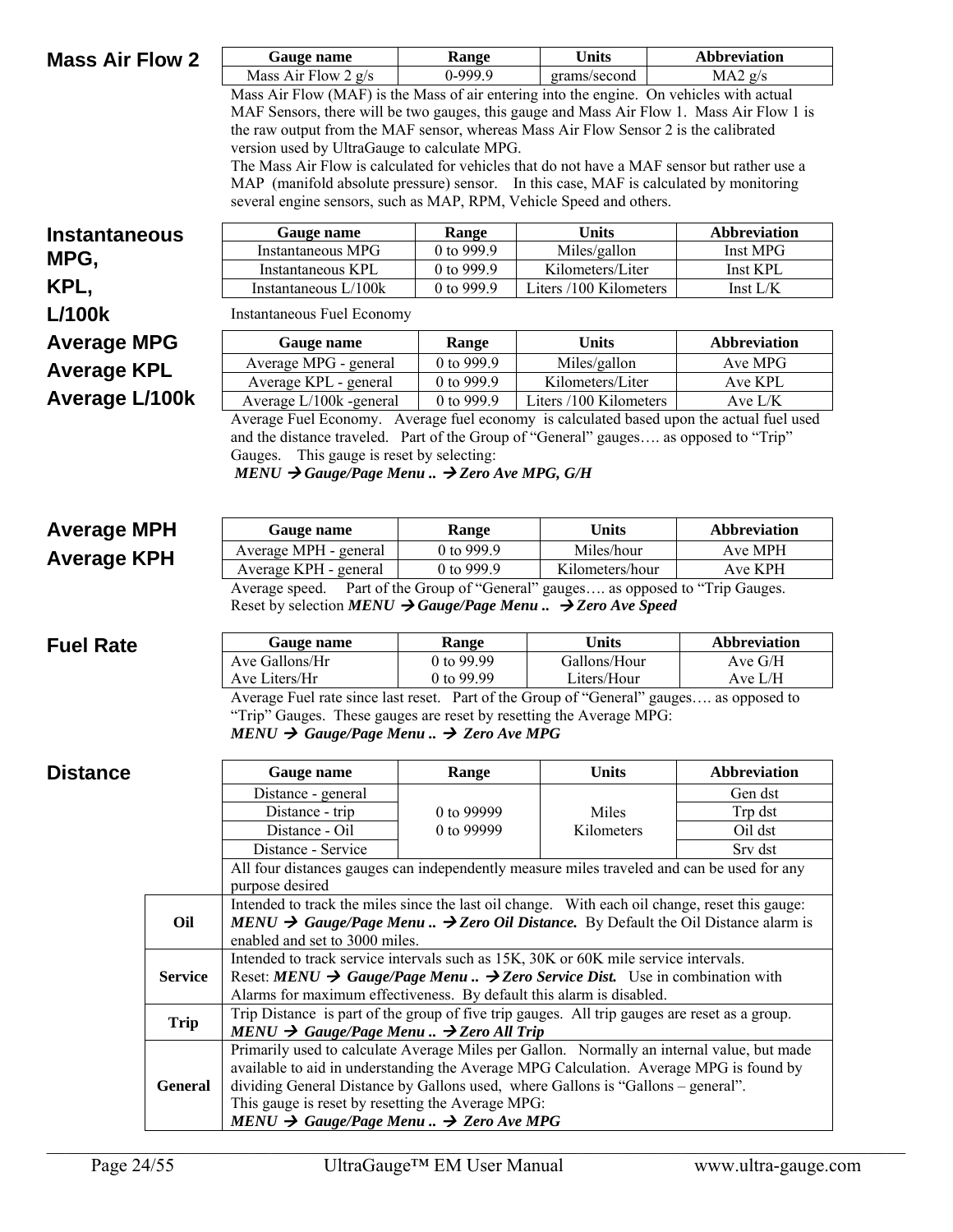|                   | <b>TRIP GAUGES</b> | Gauge name                                                                                                           | Range                    | <b>Units</b>                     | Abbreviation          |  |  |  |
|-------------------|--------------------|----------------------------------------------------------------------------------------------------------------------|--------------------------|----------------------------------|-----------------------|--|--|--|
|                   |                    | <b>Trip Miles</b>                                                                                                    | 0 to $99,999$            | Miles                            | mi trp                |  |  |  |
|                   |                    | Trip Kilometers                                                                                                      | 0 to 99,999              | Kilometers                       | km trp                |  |  |  |
|                   |                    | Trip Average MPG                                                                                                     | 0 to 999.9               | Miles/gallon                     | MPG trp               |  |  |  |
|                   |                    | Trip Average KPL                                                                                                     | 0 to 999.9               | Kilometers/Liter                 | KPL trp               |  |  |  |
|                   |                    | Trip Average L/100km                                                                                                 | 0 to 999.9               | Liters/100km                     | $L/K$ trp             |  |  |  |
|                   |                    | Trip Ave MPH                                                                                                         | 0 to 999.9               | Miles/hour                       | MPH trp               |  |  |  |
|                   |                    | Trip Ave KPH                                                                                                         | 0 to 999.9<br>0 to 999.9 | Kilometers/hour<br>Gallons       | KPH trp               |  |  |  |
|                   |                    | Trip Gallons used                                                                                                    | 0 to 999.9               | Liters                           | Gals trp              |  |  |  |
|                   |                    | Trip Liters used<br>Trip Ave Gallons/Hour                                                                            | 0 to 99.99               | Gallons/hour                     | Ltrs trp<br>$G/H$ trp |  |  |  |
|                   |                    | Trip Ave Liters/Hour                                                                                                 | 0 to 99.99               | Liters/hour                      | $L/H$ trp             |  |  |  |
|                   |                    | Trip Run Time                                                                                                        | 0 to 999.59              | Hours:minutes                    | Run trp               |  |  |  |
|                   |                    | All trip gauges are zeroed by selecting: $MENU \rightarrow Gauge/Page \; Menu \dots \rightarrow Zero \; All \; Trip$ |                          |                                  |                       |  |  |  |
|                   |                    | Trip data is saved each time the ignition is set from RUN to OFF. Never unplug UltraGauge                            |                          |                                  |                       |  |  |  |
|                   |                    | while the engine is running or current trip data will be lost.                                                       |                          |                                  |                       |  |  |  |
|                   | <b>Distance</b>    | Distance traveled since trip was reset                                                                               |                          |                                  |                       |  |  |  |
|                   | Average            |                                                                                                                      |                          |                                  |                       |  |  |  |
|                   | MPG, KPH,          | Average fuel economy. Based upon trip Fuel used and trip Distance                                                    |                          |                                  |                       |  |  |  |
|                   | L/100km            |                                                                                                                      |                          |                                  |                       |  |  |  |
|                   | Average            |                                                                                                                      |                          |                                  |                       |  |  |  |
|                   | speed              | Average speed accumulated since trip was reset.                                                                      |                          |                                  |                       |  |  |  |
|                   | <b>Fuel Used</b>   | Fuel used since trip was reset.                                                                                      |                          |                                  |                       |  |  |  |
|                   | <b>Fuel rate</b>   | Average Fuel rate since trip was last reset.                                                                         |                          |                                  |                       |  |  |  |
|                   |                    | Run time in hours: minutes. This timer is runs only when the engine runs. When the max                               |                          |                                  |                       |  |  |  |
|                   |                    | value of 999 hours and 59 minutes is reached this timer stops.                                                       |                          |                                  |                       |  |  |  |
|                   | <b>Run Time</b>    | NOTE: The alarm for this gauge is set in hours and fractions of hours, not Hours and                                 |                          |                                  |                       |  |  |  |
|                   |                    | minutes. A setting of 0.5 is 30 minutes.                                                                             |                          |                                  |                       |  |  |  |
|                   |                    |                                                                                                                      |                          |                                  |                       |  |  |  |
|                   |                    | Gauge name                                                                                                           | Range                    | <b>Units</b>                     | <b>Abbreviation</b>   |  |  |  |
| <b>Short TRIP</b> |                    | <b>Srt Trip Miles</b>                                                                                                | 0 to 9,999.9             | Miles                            | mi srt                |  |  |  |
|                   |                    | <b>Srt Trip Kilometers</b>                                                                                           | 0 to 9,999.9             | Kilometers                       | km srt                |  |  |  |
| <b>GAUGES</b>     |                    | Srt Trip Average MPG                                                                                                 | 0 to 999.9               | Miles/gallon                     | MPG srt               |  |  |  |
|                   |                    | Srt Trip Average KPL                                                                                                 | 0 to 999.9               | Kilometers/Liter<br>Liters/100km | KPL srt               |  |  |  |
|                   |                    | Srt Trip Average L/100km<br>Srt Trip Average MPH                                                                     | 0 to 999.9<br>0 to 999.9 | Miles/hour                       | $L/K$ srt<br>MPH srt  |  |  |  |
|                   |                    | Srt Trip Average KPH                                                                                                 | 0 to 999.9               | Kilometers/hour                  | KPH srt               |  |  |  |
|                   |                    | Srt Trip Gallons used                                                                                                | 0 to 99.99               | Gallons                          | Gals srt              |  |  |  |
|                   |                    | Srt Trip Liters used                                                                                                 | 0 to 99.99               | Liters                           | Ltrs srt              |  |  |  |
|                   |                    | Srt Trip Gallons/Hour                                                                                                | 0 to 99.99               | Gallons/hour                     | $G/H$ srt             |  |  |  |
|                   |                    | Srt Trip Liters/Hour                                                                                                 | 0 to 99.99               | Liters/hour                      | $L/H$ srt             |  |  |  |
|                   |                    | <b>Srt Run Time</b>                                                                                                  | 0 to 999.59              | Hours:minutes                    | Run srt               |  |  |  |
|                   |                    |                                                                                                                      |                          |                                  |                       |  |  |  |
|                   |                    | All short trip gauges are zeroed each time the ignition is switched from RUN to OFF.                                 |                          |                                  |                       |  |  |  |
|                   |                    |                                                                                                                      |                          |                                  |                       |  |  |  |
|                   | <b>Distance</b>    | Distance traveled since ignition                                                                                     |                          |                                  |                       |  |  |  |
|                   | Average            |                                                                                                                      |                          |                                  |                       |  |  |  |
|                   | MPG, KPL,          | Average fuel economy. Based upon Fuel used and Distance traveled since ignition                                      |                          |                                  |                       |  |  |  |
|                   | L/100km            |                                                                                                                      |                          |                                  |                       |  |  |  |
|                   | Average            | Average Miles Per Hour accumulated since ignition                                                                    |                          |                                  |                       |  |  |  |
|                   | <b>MPH</b>         |                                                                                                                      |                          |                                  |                       |  |  |  |
|                   | <b>Fuel Used</b>   | Fuel used since ignition.                                                                                            |                          |                                  |                       |  |  |  |
|                   | <b>Fuel Rate</b>   | Average Fuel rate since ignition.                                                                                    |                          |                                  |                       |  |  |  |
|                   |                    | Run time in hours: minutes. This timer is runs only when the engine runs. When the max                               |                          |                                  |                       |  |  |  |
|                   | <b>Run Time</b>    | value of 999 hours and 59 minutes is reached this timer stops.                                                       |                          |                                  |                       |  |  |  |
|                   |                    | NOTE: The alarm for this gauge is set in hours and fractions of hours, not Hours and                                 |                          |                                  |                       |  |  |  |
|                   |                    | minutes. A setting of 0.5 is 30 minutes.                                                                             |                          |                                  |                       |  |  |  |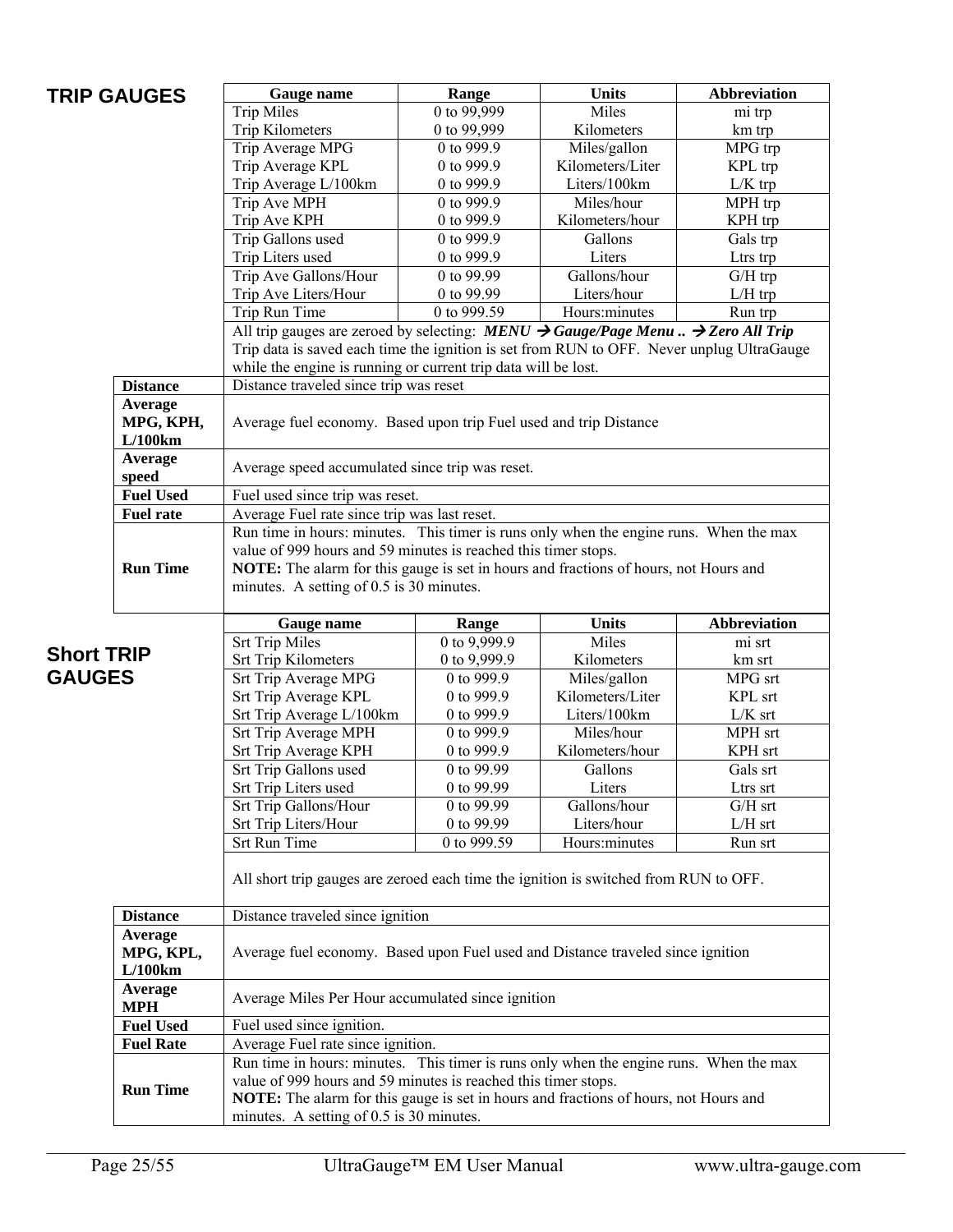## **Boost Pressure**

| <b>Gauge name</b>         | Range             | Jnits | <b>Abbreviation</b> |
|---------------------------|-------------------|-------|---------------------|
| <b>Boost Pressure PSI</b> | $-14.60$ to 22.50 | PSI   | <b>Bst PSI</b>      |
| Boost Pressure kPa        | $-101$ to 155     | kPa   | Bst kPa             |
|                           | .                 |       |                     |

Boost pressure is the pressure inside the intake manifold relative to atmospheric pressure. It is also commonly known as Manifold Gauge Pressure. For vehicles which also support the Barometric gauge, Boost pressure is relative to the barometric pressure. For vehicles not supporting a barometric gauge, the ambient barometric pressure is considered to be constant @ 14.64 PSI or 101 kPa.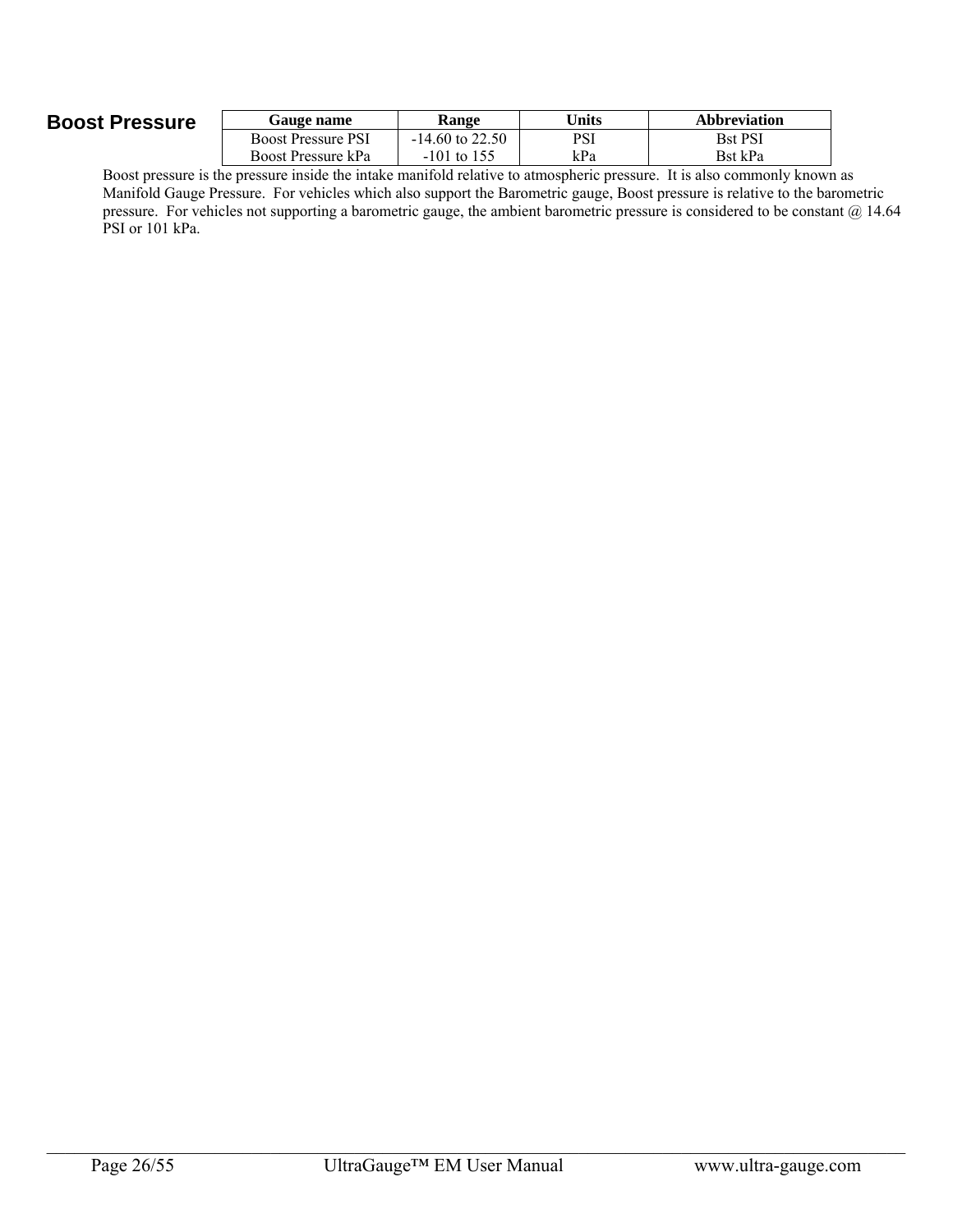#### **Horsepower 1 Kilowatts 1**  Gauge name **Range I** Units **Abbreviation** Brake Horsepower 1 Brake Kilowatts 1 0 to 9999.9 0 to 9999.9 HP kW HP1 KW1

Horsepower 1 and Kilowatts 1 are derived from the vehicle's Engine Control module and based on a percentage of maximum Torque. This gauge must first be configured by setting the maximum torque for the target vehicle. The maximum torque is a common parameter that can be found by searching the internet for the engine specification for your vehicle. The torque is commonly specified as a Torque  $\omega$  a particular RPM. For example, 200 ft.lbs  $\omega$ , 3200 RPM. The Maximum torque is set via the menu system:  $MENU \rightarrow Vehicle Setup.$   $\rightarrow More.$   $\rightarrow Set HPI Max Torque$ 

The torque may be entered in either fl.lbs or N.m

**Note**: In order for the KW1/HP1 or TRQ1 gauge to function, the "%Engine Load" gauge must be placed in the next display position. For example, If HP1 is at position 2, and TRQ1 is at position 3, then % Engine Load must be placed at position 4. Also, TRQ1 and HP1 should be in adjacent positions, i.e., 1 & 2, or 2 & 3, or 3 & 4, etc.

**Note** For modified engines, alter the Torque value to represent the new estimated Torque.

**Note**. Horsepower/KW 1 & 2 are provided as competing methods of determining the power output of the engine. In general HP1 is likely to be more accurate. However, use which ever provides the most reasonable results for your vehicle.

## **Torque 1**

| Gauge name      | Range      | Units  | <b>Abbreviation</b> |
|-----------------|------------|--------|---------------------|
| Torque 1 ft.lbs | 0 to 999.9 | Ft.lbs | TRQ1 ftlb           |
| Torque 1 N.m    | 0 to 999.9 | N.m    | TRO1 Nm             |

Horsepower 1 and Kilowatts 1 are derived from the vehicle's Engine Control module. This gauge must first be configured by setting the maximum torque for the target vehicle. The maximum torque is a common parameter that can be found by searching the internet for the engine specification for your vehicle. The torque is commonly specified as a Torque  $(a)$  a particular RPM. For example, 200 ft.lbs  $\omega$  3200 RPM. The Maximum torque is set via the menu system:

#### $MENU \rightarrow Vehicle Setup. \rightarrow More. \rightarrow Set HPI Max Torque$

**Note**: In order for the KW1/HP1 or TRQ1 gauge to function, the "%Engine Load" gauge must be placed in the next display position on the same page. For example, If HP1 is at position 2, and TRQ1 is at position 3, then % Engine Load must be placed at position 4. Also, TRQ1 and HP1 should be in adjacent positions, i.e., 1 & 2, or 2 & 3, or 3 & 4, etc.

**Note**. Torque 1 & 2 are provided as competing methods of determining the torque output of the engine. In general Torque 1 is likely to be more accurate. However, use which ever provides the most reasonable results for your vehicle.

### **Horsepower 2 Kilowatts 2**

| <b>Gauge name</b>  | Range        | <b>Jnits</b> | <b>Abbreviation</b> |
|--------------------|--------------|--------------|---------------------|
| Brake Horsepower 2 | 0 to 9999.9  | HР           | HP2                 |
| Brake Kilowatts 2  | 0 to 9999 9- | kW           | KW2                 |

Horsepower 2 and Kilowatts 2 are derived based on the amount of energy being consumed by the engine and the engine's efficiency. By default the efficiency is assumed to be 24%. This means that only 24% of the energy contained in the fuel actually produces power or torque output. 24% is an good average for typical modern vehicles. This value can be adjusted if more specific information is available via the menu system:

#### $MENU \rightarrow Vehicle Setup. \rightarrow More. \rightarrow Set HP2 Efficiency$

**Note**. Horsepower/KW 1 & 2 are provided as competing methods of determining the power output of the engine. In general HP1 is likely to be more accurate. However, use which ever provides the most reasonable results for your vehicle. HP2 is typically better for modified engines. Fuel usage calibration improves the accuracy.

| <b>Torque 2</b> | <b>Gauge name</b> | Range      | Units              | Abbreviation |
|-----------------|-------------------|------------|--------------------|--------------|
|                 | Torque 2 ft.lbs   | 0 to 999.9 | <sup>v</sup> t.lbs | TRQ2 ftlb    |
|                 | Torque 2 N.m      | 0 to 999.9 | N.m                | TRO2 Nm      |

Torque 2 is derived based on the amount of energy being consumed by the engine and the engine's efficiency. By default the efficiency is assumed to be 24%. This means that only 24% of the energy contained in the fuel actually produces power or torque output. 24% is an good average for typical modern vehicles. This value can be adjusted if more specific information is available via the menu system:

#### $MENU \rightarrow Vehicle Setup.$   $\rightarrow More.$   $\rightarrow Set HP2$  *Efficiency*

**Note**. Torque 1 & 2 are provided as competing methods of determining the power output of the engine. In general TRQ1 is likely to be more accurate. However, use which ever provides the most reasonable results for your vehicle. Torque 2 is typically better for modified engines.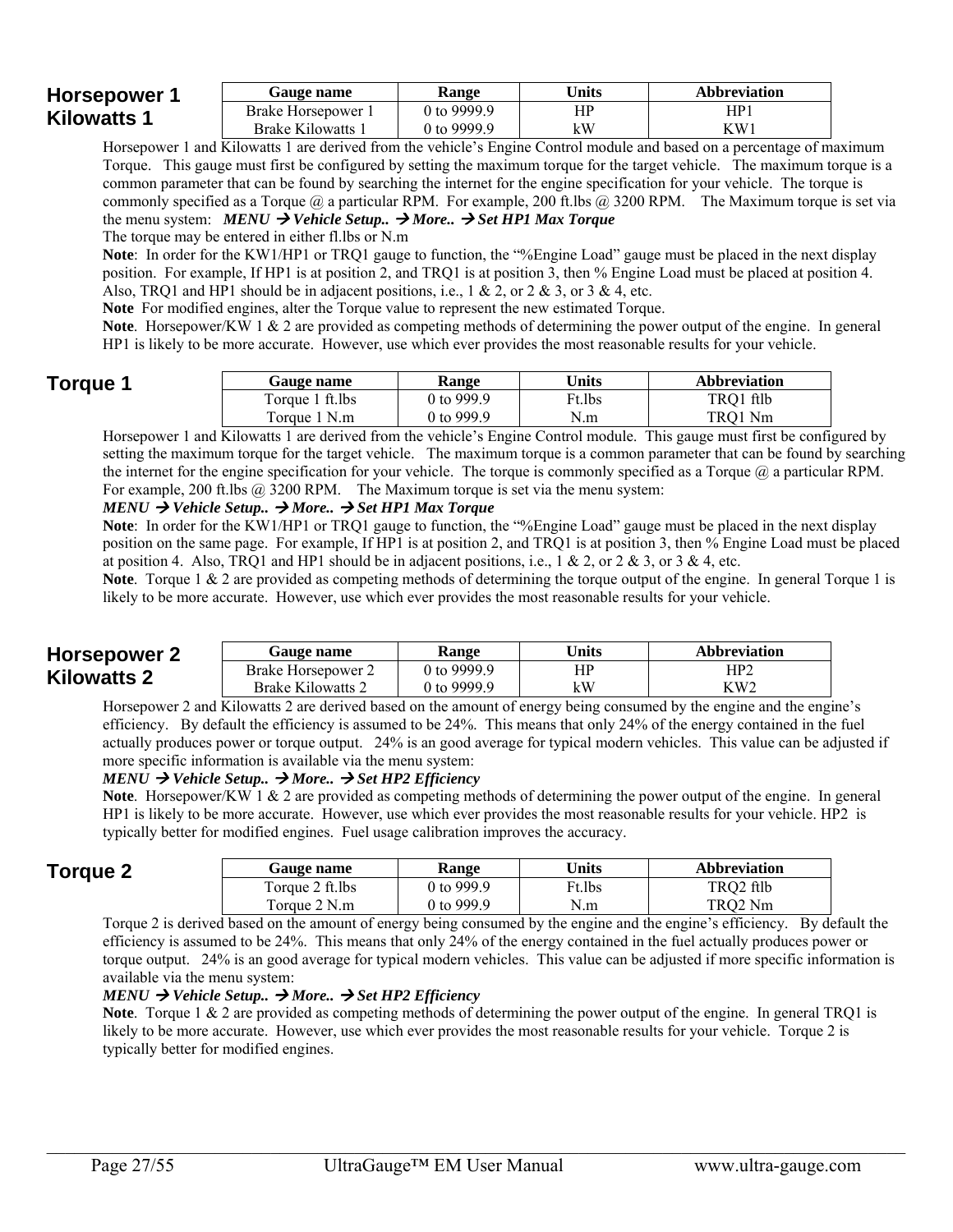### **Fuel Level**

| Gauge name           | <b>Range</b>        | Units          | <b>Abbreviation</b> |
|----------------------|---------------------|----------------|---------------------|
| Fuel Level - Gallons | 0 to fuel tank size | <b>Gallons</b> | Lyl Gals            |
| Fuel Level - Liters  | 0 to fuel tank size | Liters         | Lvl Ltrs            |

The Fuel Level gauge indicates the number of remaining gallons/liters in the fuel tank. This value is determined one of two ways, depending on the *Fuel Sender Mode* Setting. When the Fuel Sender Mode is set to *Disabled* or *Smart,* the fuel level is calculated based upon fuel used. When the Fuel Sender Mode is set to *Enabled*, the fuel level is calculated directly from the fuel tank sensor.

When the *Fuel Sender Mode* is set to *Disabled*, it is necessary to inform UltraGauge manually that the tank has been filled. This is done via the menu system by selecting *MENU*  $\rightarrow$  *Fuel Menu*..  $\rightarrow$  *Fuel fill up.* This can also be accomplished by pressing and holding the **UP** key for three seconds while UltraGauge is showing the Main Gauge display. Once Fuel Fill-Up is done, the Fuel Level, TTE and DTE will adjust.

To determine if your vehicle supports a fuel level sensor, select *MENU Fuel Menu .. Fuel Sender Mode*. If the response is "*No Fuel Sensor Found*", no sensor is available via the OBDII. Otherwise, the vehicle supports the sensor and UltraGauge will automatically use this sensor to determine the Fuel Level.

Some vehicles incorrectly report the support of a fuel level sensor. For those vehicles the reported fuel level will be frozen or inaccurate. In this situation, the use of the fuel level sensor must be disabled. To disable the fuel level sensor, select *MENU*  → Fuel Menu .. → Fuel Sender Mode. Then select Disabled.

NOTE:

 There can be more fuel than indicated when the sensor reports 100% full, and there can be a reserve of fuel when the sensor reports 0 gallons remaining. When the fuel level is calculated, fuel level can report a negative number indicating that you have used more fuel than your reported fuel tank size. This is normal as there is always an unreported reserve. Vehicle Tank sensors are also notoriously inaccurate by as much as +-3 gallons. It is recommended to set the Fuel Sender setting to either disabled or Smart. See the Fuel Sender Setting section for additional details

| <b>RUN TIME</b> | <b>Gauge name</b> | <b>Range</b>  | Units          | Abbreviation |
|-----------------|-------------------|---------------|----------------|--------------|
| (General)       | Run Time general  | 0 to $999.59$ | Hours: Minutes | Run tme      |

When ever the engine is running this timer is running. The time is displayed in hours and minutes, with the max time being 999 hours and 59 minutes. (41.6 days). Once this value is reached the timer will stop. Part of the Group of "General" gauges.... as opposed to "Trip" Gauges. This timer can be reset by selecting:

#### *MENU → Gauge/Page Menu ...* → Zero Run Time.

**NOTE:** There is also two sister gauges; Run Time Trip and Run Time Short trip **NOTE:** The alarm for this gauge is set in hours and fractions of hours, not Hours and minutes. A setting of 0.5 is 30 minutes.

| <b>Instantaneous</b> | Gauge name       | <b>Range</b> | Units        | <b>Abbreviation</b> |
|----------------------|------------------|--------------|--------------|---------------------|
| <b>Gallons/Hour</b>  | Inst Gals/Hour   | 0 to 99.99   | Gallons/hour | Inst $G/H$          |
| Liters/Hour          | Inst Liters/Hour | 0 to 99.99   | Liters/hour  | Inst $L/H$          |

Provides the real time measure of the rate of fuel consumption per hour.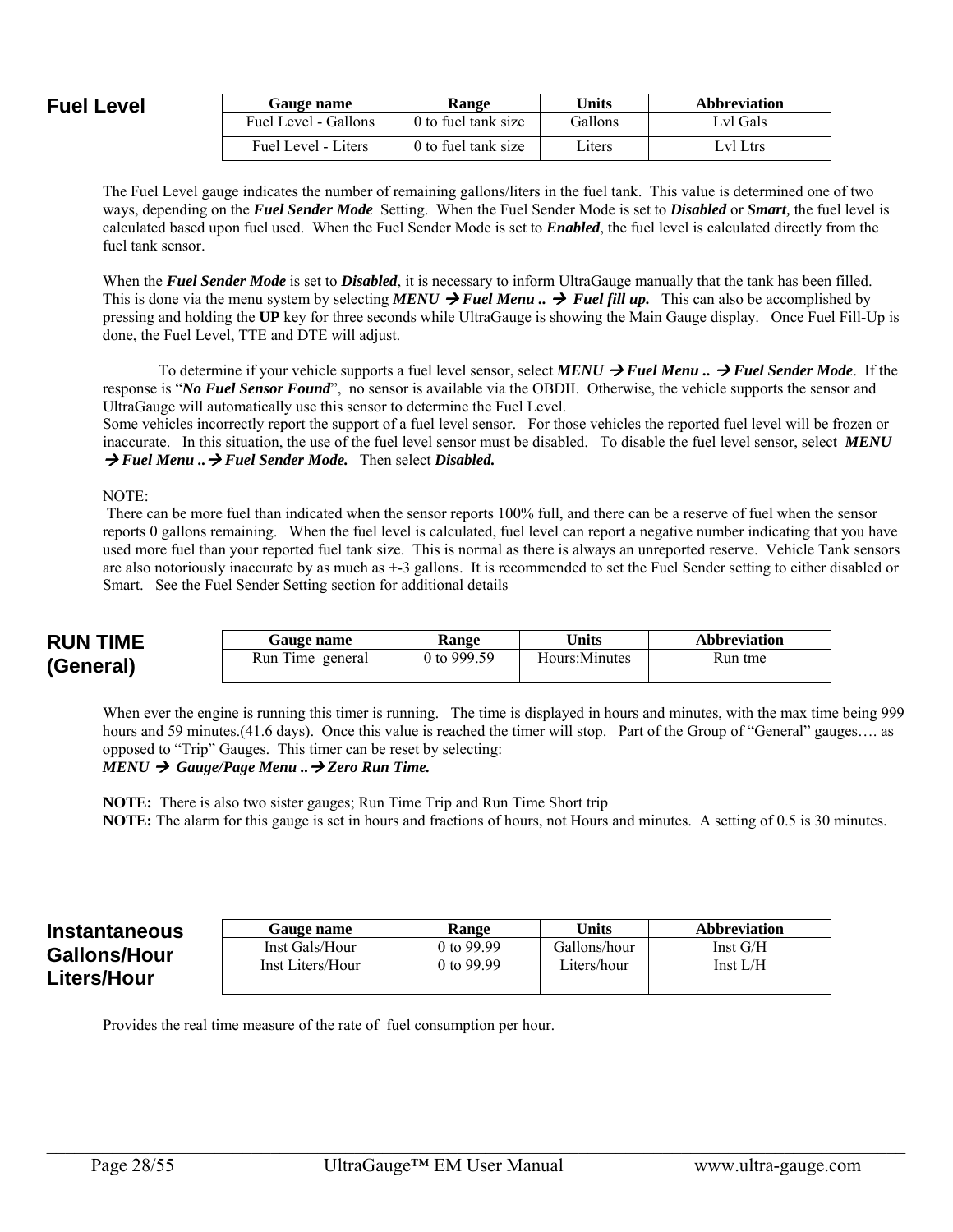### **Distance To Empty (DTE)**

| Gauge name     | Range               | <b>Units</b> | <b>Abbreviation</b> | <b>Fuel Sensor</b> |
|----------------|---------------------|--------------|---------------------|--------------------|
| Miles to Empty | -9999.9 to 9999.9   | Miles        | DTE                 | Disabled/Smart     |
| km to Empty    | $-9999.9$ to 9999.9 | km           |                     |                    |
| Miles to Empty | 0 to 9999.9         | Miles        | <b>DTE</b>          | Enabled            |
| km to Empty    | 0 to 9999.9         | km           |                     |                    |

DTE provides an estimate of the number of miles before the fuel tank is Empty based upon <u>average</u> miles per gallon. UltraGauge uses either the vehicle's Fuel Level Sensor, if present via the OBDII, or it calculates the remaining fuel by continuously tracking the amount of fuel used. See the Fuel Sender Section for more details.

#### **With Fuel Tank Sensor:**

When a sensor is present via OBDII, UltraGauge can determine when the tank is refilled and DTE will be updated automatically. The distance to empty is determined by the current general average miles per gallon gauge; **Average MPG,** and the number of gallons in the fuel tank. When a fuel level sensor is present, the DTE Gauge Range is 0 to 9999.9 miles

#### **Without Fuel Tank Sensor:**

When a fuel level sensor is not available, or the Fuel Sender Mode is set to *Disabled*, UltraGauge has no ability to sense the actual fuel level. It is necessary that UltraGauge be informed each time the tank is filled. To do this, select  $MENU \rightarrow Fuel$ *Menu* ...  $\rightarrow$  Fuel fill up or by holding the UP key for 3 seconds. UltraGauge then assumes that the tank has been filled and contains the number of gallons/liters specified under  $MEMU \rightarrow Vehicle$  *Settings*  $\rightarrow Set$  *Fuel Tank Size.* Selecting  $MENU \rightarrow$  Fuel Menu  $\ldots$   $\rightarrow$  Fuel fill up affects gauges DTE, TTE and Fuel Level. No other gauges are affected.

**NOTE:** DTE is determined by the fuel level and the average MPG. This average MPG is the "general" MPG If Distance traveled is less than 0.1 miles or Gallons Used is less than 0.01 Gallons, UltraGauge will assume an MPG Average of 5 MPG.

**NOTE:** Selecting *MENU*  $\rightarrow$  *Fuel Menu*  $\rightarrow$  *Fuel fill up* will not affect the **Average MPG** or **Average MPG** – Trip gauges. **NOTE:** When a fuel level sensor setting is set to *Disabled* or *Smart*, the distance to empty can become negative and the range is -9999.9 to 9999.9 miles. A negative number indicates the number of miles traveled or gallons used since the estimated remaining fuel reached zero gallons. There is always an amount of fuel in the tank and in the system that the vehicle's fuel level sensor cannot detect. Hence it is likely that the vehicle can travel several miles beyond the point that DTE becomes zero. **NOTE:** Do not rely on this gauge until you have become comfortable with the accuracy of UltraGauge.

| Time To Empty (TTE) | Gauge name          | Range              | Units         | <b>Abbreviation</b> | <b>Fuel Sensor</b> |
|---------------------|---------------------|--------------------|---------------|---------------------|--------------------|
|                     | m.<br>Time to Empty | $-99:59$ to 999.59 | Hours:Minutes | <b>TTE</b>          | Disabled/Smart     |
|                     | m.<br>Time to Empty | 0 to 999:59        | Hours:Minutes | TTE                 | Enabled            |

TTE provides an estimate of the number of hours and minutes remaining before the fuel tank is Empty and is based upon Average Gallons/Hour gauge. UltraGauge uses either the vehicle's Fuel Level Sensor, if present, or it calculates the remaining fuel by continuously tracking the amount of fuel used. See the Fuel Sender Section for more details.

Zeroing the Average Gallons/Hour gauge restarts TTE. Average G/H is zeroed by selecting:

#### *MENU Gauge/Page Menu .. Zero Ave MPG, G/H*

#### **With Fuel Tank Sensor:**

When a sensor is present, UltraGauge can determine when the tank is refilled and TTE/DTE will be updated automatically. The Time to empty is determined by the average fuel use and the number of gallons in the fuel tank. When a fuel level sensor is present, the TTE Gauge Range is 0 to 999 hours and 59 minutes.

#### **Without Fuel Tank Sensor:**

When a fuel level sensor is not available, or the Fuel Sender Mode is set to *Disabled*, UltraGauge has no ability to sense the actual fuel level. It is necessary that UltraGauge be informed each time the tank is filled. To do this, select  $MENU \rightarrow Fuel$ *Menu* .. → Fuel fill up or by holding the UP key for 3 seconds. UltraGauge then assumes that the tank has been filled and contains the number of gallons specified under *MENU*  $\rightarrow$  *Vehicle Settings*  $\rightarrow$  *Set Fuel Tank Size.* 

Selecting *MENU → Fuel Menu* .. → Fuel fill up affects gauges DTE, TTE and Fuel Level. No other gauges are affected **NOTE:** When a fuel level sensor setting is set to *Disabled* or *Smart*, Time to Empty can become negative and the range is -99.59 to 999.59 hours:mins. A negative number indicates the elapsed time since the estimated remaining fuel reached zero gallons. There is always an amount of fuel in the tank and in the system that the vehicle's fuel level sensor cannot detect. Hence it is likely that the vehicle can travel several miles beyond the point that TTE becomes zero.

 $\mathcal{L}_\mathcal{L} = \mathcal{L}_\mathcal{L} = \mathcal{L}_\mathcal{L} = \mathcal{L}_\mathcal{L} = \mathcal{L}_\mathcal{L} = \mathcal{L}_\mathcal{L} = \mathcal{L}_\mathcal{L} = \mathcal{L}_\mathcal{L} = \mathcal{L}_\mathcal{L} = \mathcal{L}_\mathcal{L} = \mathcal{L}_\mathcal{L} = \mathcal{L}_\mathcal{L} = \mathcal{L}_\mathcal{L} = \mathcal{L}_\mathcal{L} = \mathcal{L}_\mathcal{L} = \mathcal{L}_\mathcal{L} = \mathcal{L}_\mathcal{L}$ 

**NOTE:** Do not rely on this gauge until you have become comfortable with the accuracy of UltraGauge.

**NOTE:** The alarm for this gauge is set in hours and fractions of hours, not Hours and minutes. A setting of 0.5 is 30 minutes.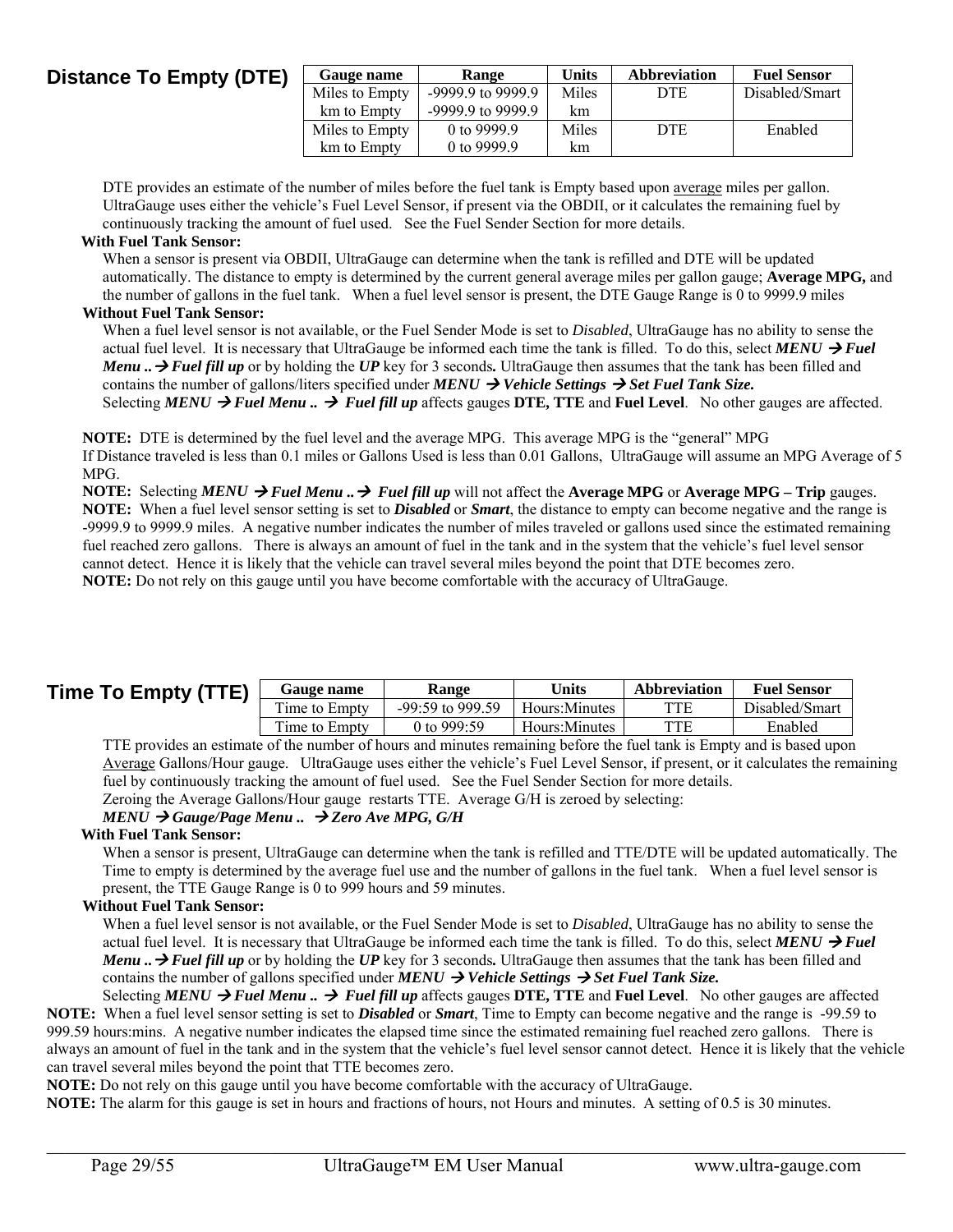### **Volumetric Efficiency % (MAP vehicles only)**

| Gauge name          | <b>Range</b> | Units | <b>Abbreviation</b> |
|---------------------|--------------|-------|---------------------|
|                     | 0 to 100     | $\%$  | $VE\%$              |
| (MAP vehicles only) |              |       |                     |

Volumetric efficiency is a measure of how fully your vehicle can fill its cylinders with the fuel/air mixture on the intake stroke. For example, a vehicle with a VE of 50% is able to fill its cylinder with 50% of it potential. UltraGauge uses several engine sensors to determine the VE dynamically. This Gauge is only shown if the MAP sensor is present.

If Adaptive Volumetric Efficiency has been enabled, this gauge will provide the Volumetric Efficiency percentage in real time. Adaptive Volumetric Efficiency can be controlled via the menu system by selecting:

> $MENU \rightarrow Vehicle Setup.$   $\rightarrow VE$  *Enable (MAP only)*  $MENU \rightarrow Vehicle Setup.$   $\rightarrow$  *VE RPM* (*MAP only*)

To determine if your vehicle uses a MAP sensor, access the menu; *MENU*  $\rightarrow$  *UltraGauge Setup..*  $\rightarrow$  Version. This will display *MPG sensor: MAP*, *MAF* or *None* 

#### **UltraGauge Temperature**

| <b>Gauge name</b>             | Range  | <b>Jnits</b> | <b>Abbreviation</b> |
|-------------------------------|--------|--------------|---------------------|
| JG To<br>Temperature          | to 232 | റ∟           | JG ºF               |
| $\Gamma G$ Te<br>l'emperature | ) to   | ∩ r          | UG ºC               |

Internal temperature of UltraGauge. Avoid possible malfunction due to high dash temperatures on sunny summer days. By default the high alarm is enabled and set to 145 °F. UltraGauge will continue to operate even when extreme high temperature is present. Due to internal heating, it is common for this gauge to report temperatures in the range of 125 -130 ºF on a bright day, while mounted on the dash in sunlight, when the cabin temperature is 75-80 ºF. If temperatures in excess of 140ºF are seen, check that the cooling vents are not blocked. If the temperature rises above 140ºF, the Backlighting will automatically dim to 65%. The backlighting is the primary source of internal heat and a temporary reduction to 65% will greatly reduce the temperature. Setting the Max Backlighting to a value of 80% or less is recommended. Generally the amount of additional light produced when set above 80% is difficult to perceive. UltraGauge will naturally cool down as the interior of the vehicle is cooled. Setting the vehicle's vent controls to defrost will direct cool air to the dash area and more quickly cool UltraGauge. While UltraGauge is designed to operate under elevated temperatures, some customers have painted the back half of UltraGauge white to reflect the heat of the sun. This can result in a significant decrease in temperature when UltraGauge is dash mounted. This is more for piece of mind and is not necessary.

NOTE: When the vehicle is started, after being off for more than 15 minutes, The UltraGauge Temperature will approximately equal the cabin/dash temperature. The internal backlighting circuits, having been activated by the vehicle start, will then cause UltraGauge's internal temperature to slowly increase above cabin temperature.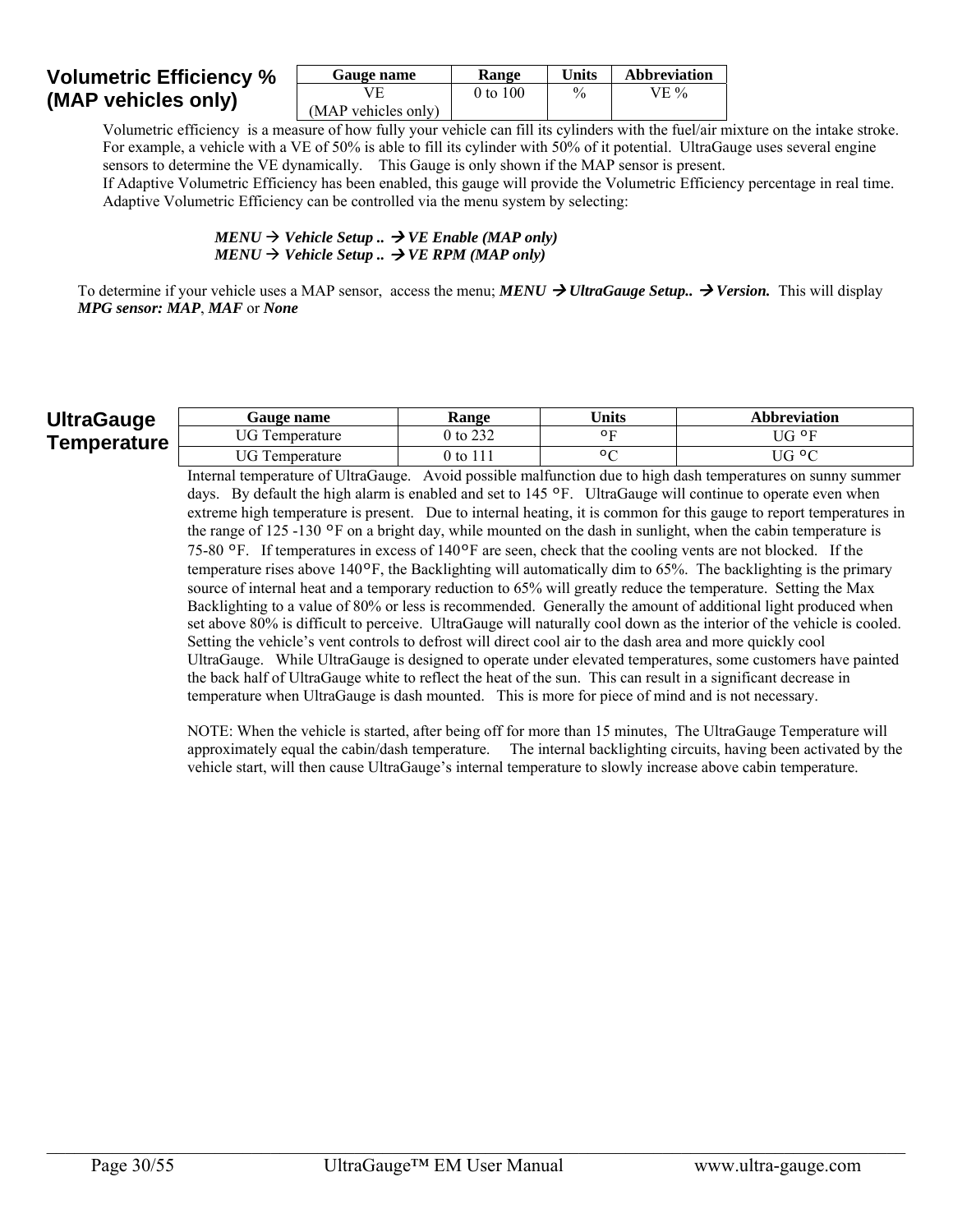## *Gauge/Page Menu ..*

## *Select Gauges ..*

*MENU Gauge/Page Menu .. Select Gauges..*

Used to select and assign gauges to pages and zones. See the sections; *Gauge Pages and Zones* and *Gauge Zone Assignments.* 

### *Page settings ..*

 $MENU \rightarrow Gauge/Page$  *Menu* ..  $\rightarrow$  *Page settings* .. Provides gauge page configuration settings

## *Unassign All Gauges*

#### *MENU Gauge/Page Menu .. Unassign All Gauges*

Un-assigns all gauges from all pages and zones. Not commonly used. Can be used when it is desired to reassign all gauges. Once unassigned the Main display will show no gauges.

## *Load Default Gauges*

#### *MENU Gauge/Page Menu .. Load Default Gauges*

Restores the factory default Gauge assignments. When shipped UltraGauge has the following default gauge assignments:

| Page           | Zone                    | Gauge                             |  | Page           | Zone           | Gauge |
|----------------|-------------------------|-----------------------------------|--|----------------|----------------|-------|
|                | 1                       | Instantaneous MPG                 |  |                | 1              |       |
|                | $\overline{2}$          | Average MPG - General             |  |                | 2              |       |
|                | 3                       | Instantaneous Gallons/Hour        |  |                | $\overline{3}$ |       |
| 1              | 4                       | <b>Fuel Level</b>                 |  |                | $\overline{4}$ |       |
|                | 5                       | Time To Empty                     |  | 5              | 5              |       |
|                | 6                       | Distance to Empty (DTE)           |  |                | 6              |       |
|                | 7                       |                                   |  |                | $\overline{7}$ |       |
|                | 8                       |                                   |  |                | 8              |       |
|                | 1                       | Trip Average MPH                  |  |                | 1              |       |
|                | $\overline{2}$          | <b>Trip Average MPG</b>           |  |                | $\overline{2}$ |       |
|                | 3                       | <b>Trip Fuel Used</b>             |  |                | 3              |       |
| $\overline{2}$ | $\overline{\mathbf{4}}$ | Trip Ave Gallons/Hour             |  | 6              | $\overline{4}$ |       |
|                | 5                       | Trip Run Time                     |  |                | 5              |       |
|                | 6                       | <b>Trip Miles</b>                 |  |                | 6              |       |
|                | $\overline{7}$          |                                   |  | $\overline{7}$ |                |       |
|                | 8                       |                                   |  |                | 8              |       |
|                | 1                       | Srt Trip Ave MPG                  |  |                | $\mathbf{1}$   |       |
|                | $\overline{2}$          | Srt Trip Ave G/H                  |  |                | $\overline{2}$ |       |
|                | 3                       | Srt Trip Gallons used             |  |                | $\overline{3}$ |       |
| 3              | 4                       | Srt Trip Run Time                 |  | $\overline{7}$ | 4              |       |
|                | 5                       | Srt Trip Average MPH              |  |                | 5              |       |
|                | 6                       | <b>Srt Trip Miles</b>             |  |                | $\overline{6}$ |       |
|                | 7                       |                                   |  |                | $\overline{7}$ |       |
|                | 8                       |                                   |  |                | 8              |       |
|                | 1                       | <b>Boost Pressure PSI</b>         |  |                |                |       |
|                | $\overline{2}$          | Mass Air Flow 2                   |  |                |                |       |
|                | 3                       | <b>Engine Coolant Temperature</b> |  |                |                |       |
|                | $\overline{\mathbf{4}}$ | <b>UG Temperature F</b>           |  |                |                |       |
| $\overline{4}$ | 5                       | Oil Distance                      |  |                |                |       |
|                | $\overline{6}$          | Service Distance                  |  |                |                |       |
|                | $\overline{7}$          |                                   |  |                |                |       |
|                | 8                       |                                   |  |                |                |       |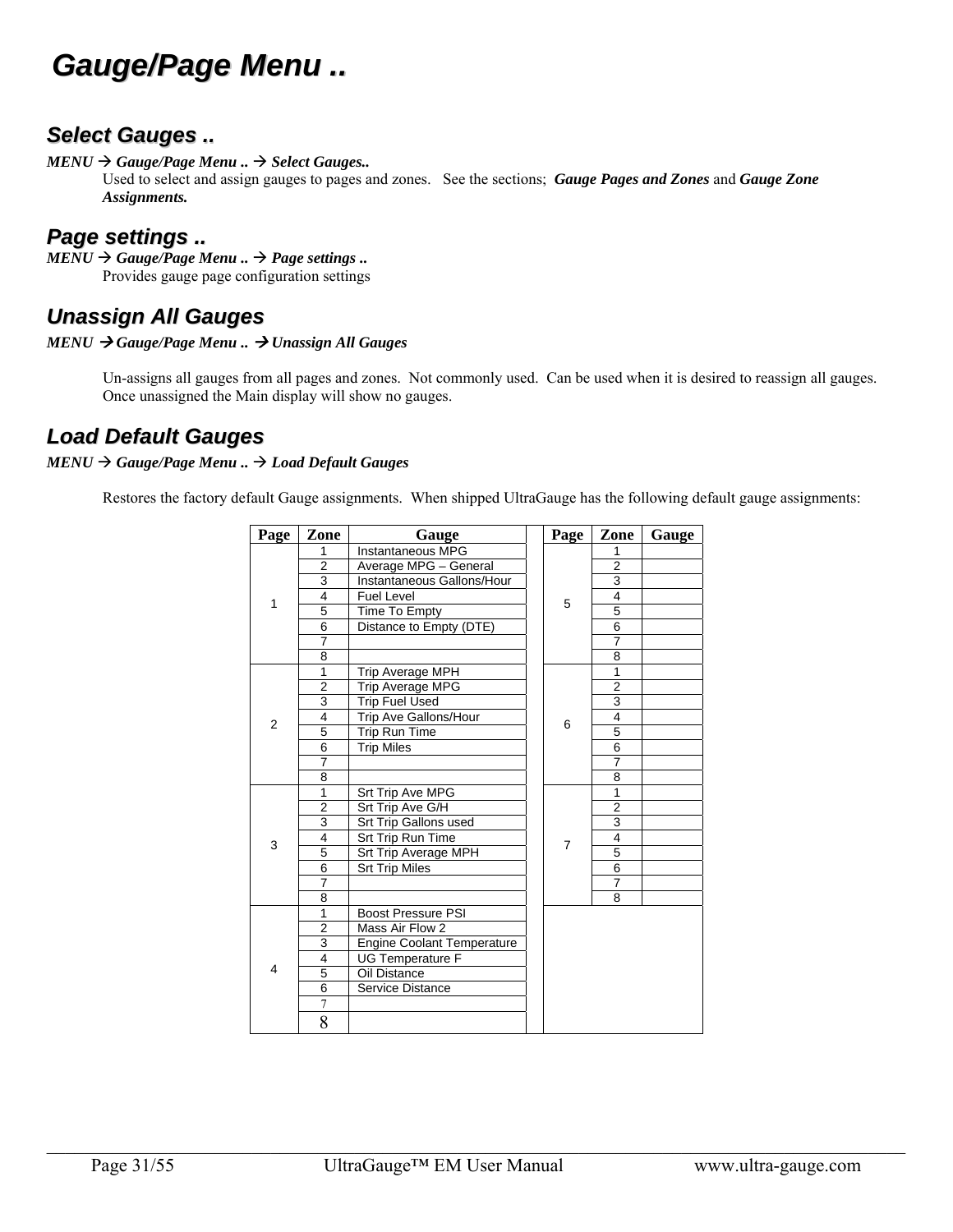## *Page Settings ..*

## *Page Display Format*

*MENU Gauge/Page Menu .. Select Gauge/Page .. Page settings .. Page Display Format*  Each of the 7 gauge pages can be configured to display 4, 6 or 8 gauges at a time. The 4 & 6 gauge page format actually display 5 & 7 gauges as the Open/Closed loop indicator is also displayed at the top right of the screen.

## *Page Enables*

 $MENU \rightarrow Gauge/Page$  Menu ..  $\rightarrow$  Select Gauge/Page ..  $\rightarrow$  Page settings ..  $\rightarrow$  Page Enables

Each of the 7 gauge pages can be enabled or disabled. When disabled, advancing to the next page will skip over the disabled page. This is true for both manually advancing the displayed page or via the Auto Page feature. **NOTE**: If all pages are disabled, UltraGauge will re-enable page 1, as at least one page must always be enabled.

## *Page Refresh Time*

#### $MENU \rightarrow Gauge/Page$  Menu ..  $\rightarrow$  Select Gauge/Page ..  $\rightarrow$  Page settings ..  $\rightarrow$  Page Refresh Time

Page Refresh rate Min Default Max 0.3 seconds 1.0 second 2 seconds

Sets the display refresh time. Each time the display is refreshed, UltraGauge reads parameters from the vehicle's computer (ECM) and updates the displayed gauges. As the time is reduced, UltraGauge consumes more bus bandwidth requesting and transferring data. As a result this setting should be used with caution. In many vehicles the OBDII port is connected to a vehicle wide information bus. This bus is used by various vehicle modules to communicate. There is a finite bandwidth on the bus and setting the refresh time smaller and smaller will consume more and more bandwidth to the point that it could impair regular bus communication between system modules. This is especially true for 9141 and KWP2000 protocols, and to a lesser degree J1850 and Ford Protocols. The CAN protocol has considerably more bandwidth than early protocols, however, there is a good deal more communication on CAN equipped vehicles.

When reducing the refresh time, note any abnormal side effects such as intermittent "Err" being display, the Check Engine Light becoming illuminated, or impaired engine performance or altered shift points. Should any of these conditions occur, increase the Page Refresh time until the issue no longer occurs.

Vehicles with the 9141 and KWP2000 protocols should run "KWP/9141 optimizer" before changing the Page Refresh Time.

## *Auto Page Advance*

*MENU Gauge/Page Menu .. Select Gauge/Page .. Page settings .. Auto Page Advance*

Enables or disables the Auto Page Advance feature. UltraGauge can display seven pages of gauges. Auto page Advance cycles through pages at programmable intervals in order of increasing page number. When the last page is reached, UltraGauge advances back to the first page. The interval can be set from 1 to 255 seconds**\***, and each page can be programmed with a unique value. For example, page 1 could be set to display for 10 seconds**\***, and page 2 could be set to display for 20 seconds**\***. Pages which have been disabled will not be displayed.

Pressing the "DOWN" key while auto-page is enabled, will cause the auto page feature to pause at the current page. Pressing "DOWN" again will resume auto-page advance

For additional information on pages, see the *GAUGE PAGES & ZONES* section.

**\* NOTE:** While the value is set in terms of seconds, the units are actually the time at which the display is refreshed.

For example, when the Page refresh time is set to the default of 1.0 seconds, then this setting is in terms of seconds.

If the refresh time is reduced to 0.5 seconds, then this settings is in terms of  $\frac{1}{2}$  seconds. For example, if the Auto Page Advance was set to 20, and the Refresh Time was set to 0.5 seconds, the page would advance after 10 seconds.

## *Auto Page Time*

### *MENU*  $\rightarrow$  *Gauge/Page Menu ..*  $\rightarrow$  *Select Gauge/Page ..*  $\rightarrow$  *Page settings ..*  $\rightarrow$  *Auto Page Time*

Provides the ability to independently set the time that each of the 7 gauge pages are displayed before UltraGauge advances to the next page. The time may be set from 1 to 255 seconds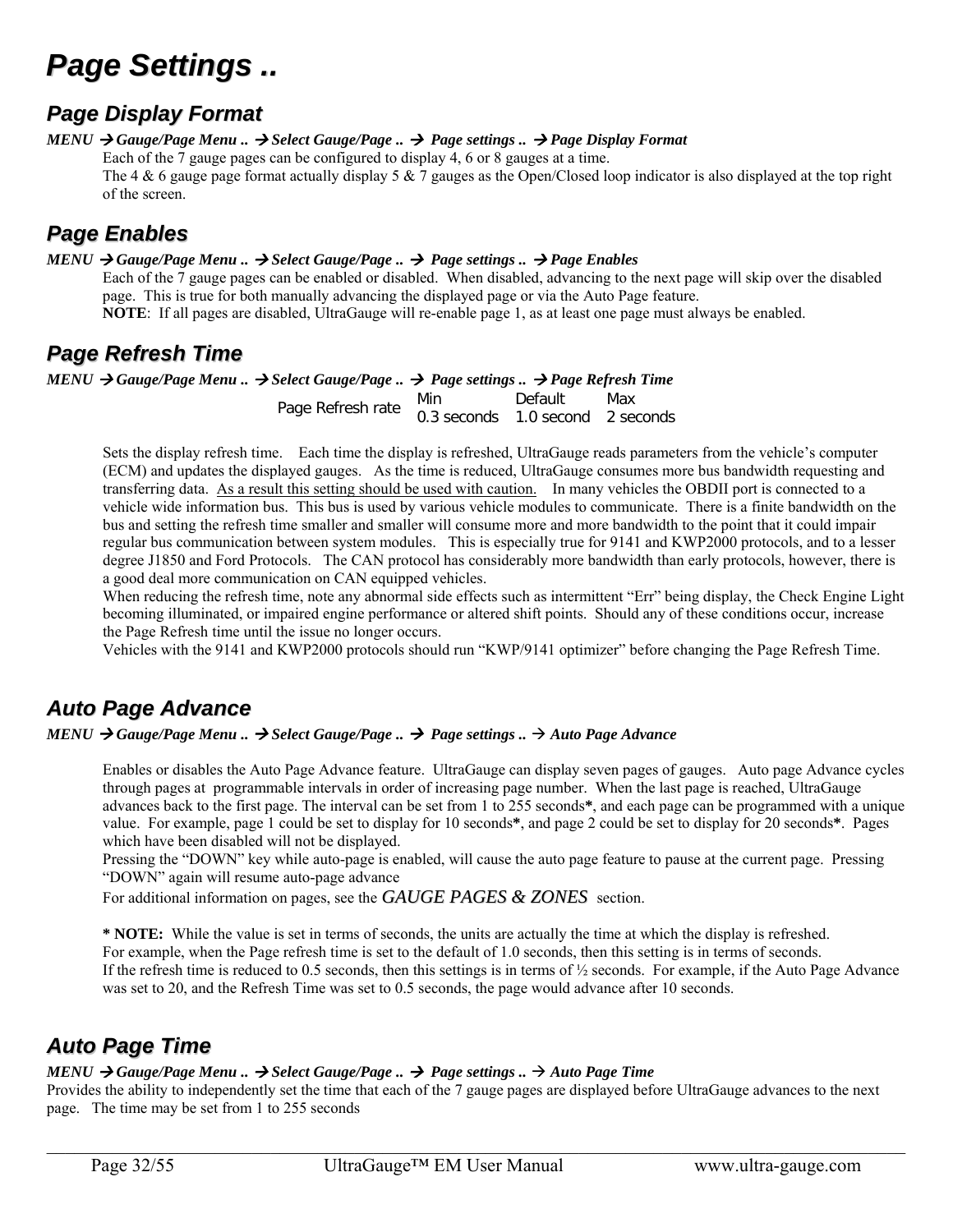

## *Partial Tank fill up*

#### $MENU \rightarrow$  Fuel Menu..  $\rightarrow$  Partial Tank fill up

It is always recommended to fill-up your fuel tank completely and then use **MENU**  $\rightarrow$  **Fuel Menu**  $\rightarrow$  **Fuel fill up.** However, Partial tank fill ups are supported. Simply select **MENU**  $\rightarrow$  **Fuel Menu** ..  $\rightarrow$  **Partial Tank fill up**, and then enter the amount of fuel added to the fuel tank. To simplify entry, UltraGauge will always display an initial partial fill up amount that is 60% of the maximum amount that could be added, rounded down to the whole gallon. UltraGauge will only allow a maximum amount of fuel to be entered that corresponds to the amount of fuel missing from the tank. If you pump more fuel than UltraGauge will allow, this likely means that the Fuel Tank Size setting has been set too low.

After entering the amount of fuel, UltraGauge will briefly display the current fuel level at the bottom of the screen.

Using Partial Fill-up is not recommended since small errors in the amount of added fuel, the tank size, and calculated fuel amounts are cumulative with each partial fill-up. This can result in inaccurate values of Fuel Level and DTE. For this reason, it is recommended to perform a tank fill up periodically to reduce any accumulated error.

## *Empty Fuel Tank*

#### $MENU \rightarrow$  *Fuel Menu..*  $\rightarrow$  *Empty Fuel Tank*

Informs UltraGauge that the Fuel Tank is empty. This affects the Fuel Level, TTE and DTE gauges. Typically *Empty Fuel Tank* is used along with *Partial Tank fill up* to set the initial amount of fuel in the fuel tank.

## *Fuel fill up*

#### $MENU \rightarrow$  *Fuel Menu..*  $\rightarrow$  *Fuel fill up*

Use this menu item to inform UltraGauge that the tank has been completely filled. Once filled, UltraGauge assumes the amount of fuel in the tank is equal to the fuel tank size. Once initiated, UltraGauge will then adjust the Fuel Level, TTE and DTE gauges accordingly.

This menu item is an alternative to the quick Tank fill up initiated by pressing and holding the UP key until the Fuel fill up is triggered, while in the main display.

This menu item is only necessary for vehicles not reporting a fuel tank sensor. For vehicles with a fuel tank sensor that is operating in smart mode, tank fill up is automatic and there should be no need to use this menu item. However, *Fuel fill up* can be used and will result in the equivalent of an automatic tank fill up.

## *Level Sender Mode*

#### *MENU Fuel Menu .. Level Sender Mode*

UltraGauge automatically determines if the vehicle supports a fuel level sensor. If no sensor is available, the message "**No Fuel Sensor Found**" will be displayed when *MENU*  $\rightarrow$  **Fuel Menu**  $\ldots$   $\rightarrow$  **Level Sender Mode** is selected. If not present, see the *Disabled* setting below for additional details

If a Fuel Level Sensor is present, this menu item will offer three options:

#### *Disabled*

When disabled, the fuel sensor, if present, is ignored and UltraGauge continually calculates the amount of fuel used. The result is used by the **Fuel Level, TTE** and **DTE** gauges. In this mode it is necessary to inform UltraGauge each time the tank is filled. To do so, hold the UP key until a "Tank Full" message appears. Alternatively, select **MENU**  $\rightarrow$  **Fuel Menu**  $\rightarrow$  **Fuel fill up** or optionally, *MENU*  $\rightarrow$  *Fuel Menu ..Partial Tank Fill Up* can be selected and amount of fuel pumped can be entered. After signaling the addition of fuel, the **Fuel level, TTE** and **DTE** will be recalculated.

#### *Enabled*

When Enabled, fuel level is determined from the vehicles fuel level sensor. In this mode UltraGauge continually monitors the fuel level sensor and updates the Fuel Level, TTE, DTE, and Fuel Level % gauges. As a result Fuel Fill-ups are automatic.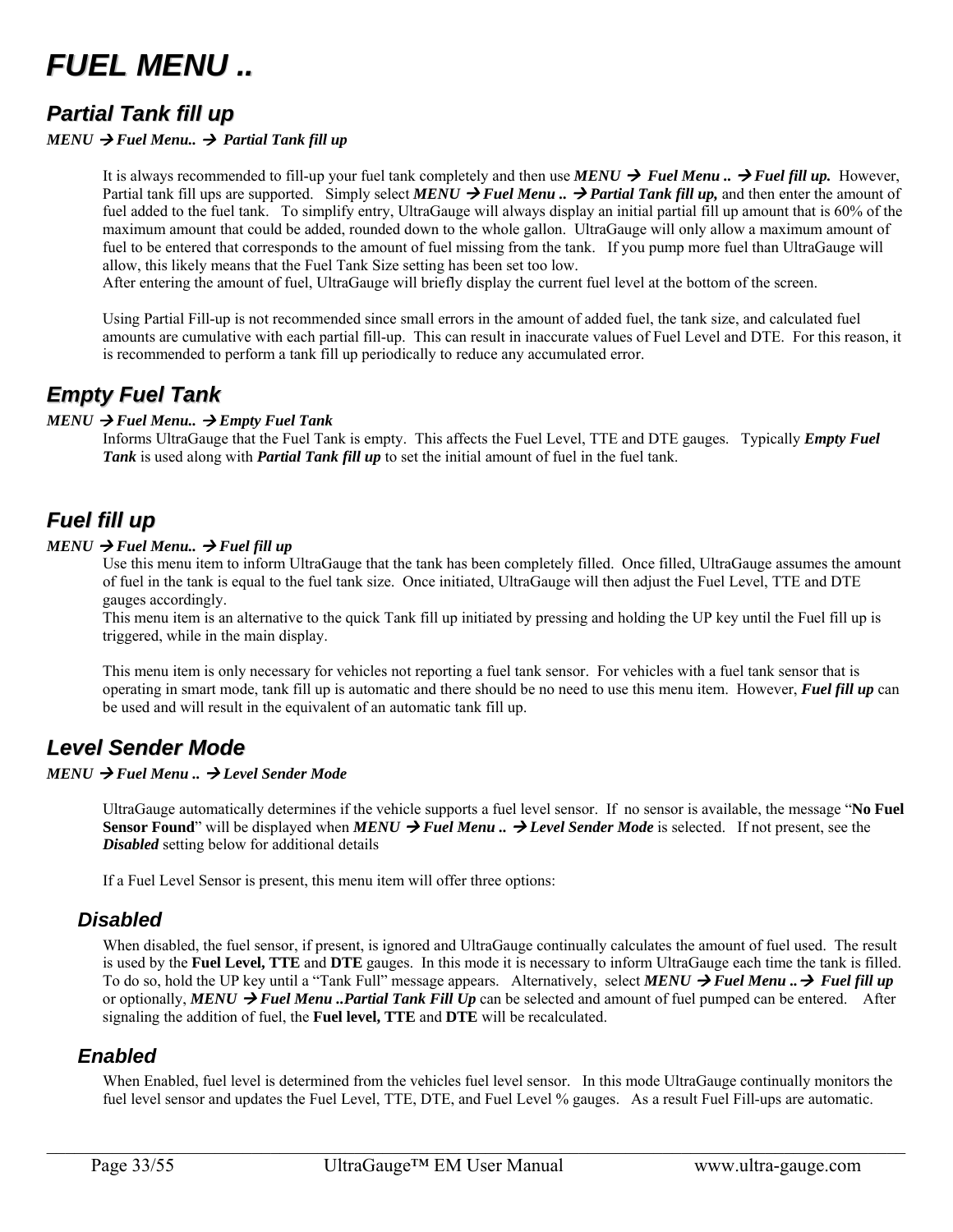#### **Note:**

As fuel sloshes around in the tank, from driving around corners, going up or down hills, braking or accelerating, the Level Sender Mode can provide inaccurate readings. UltraGauge attempts to smooth the results to lessen this affect. However, for some vehicles with significant sender variation, this issue may be seen in the form of DTE and Fuel Level variation. To avoid this issue, use the Smart Level Sender Mode setting.

#### *Smart*

Smart Mode determines the fuel level by continually calculating the fuel used. Smart mode also monitors the fuel sender to determine if a tank fill-up has occurred. There are two user configurable thresholds that are used to determine when a Tank fillup has occurred; Low Threshold and Full Threshold. When the fuel level falls below the low threshold, the auto-fill function becomes armed. When the tank is filled and the fuel level exceeds the Full Threshold, UltraGauge triggers a Fill-up event automatically. When this happens UltraGauge assumes the tank has been topped off and contains the amount of fuel equal to the fuel tank size. The Fuel Level, TTE and DTE gauges will adjust automatically.



By default the Low Threshold is set to 50% and the full threshold is set to 98%. Setting the Low Threshold too high may cause a false Auto-Fill event to trigger as a result of gas sloshing around in the fuel tank.

NOTE: When changing the mode from **Disabled** or **Enabled** to **Smart**, UltraGauge will automatically estimate the existing fuel in the fuel tank by using the output of the fuel tank sensor. This is best performed while not moving and on level ground. This one-time estimate will alter the Fuel Level, TTE and DTE gauges only.

#### **NOTE:**

Some vehicles incorrectly report the presence of a Level Sender Mode or it is improperly implemented<sup>1</sup> or it is defective. In these rare cases the **Fuel Level %** gauge will appear frozen or show a value unrelated to the fuel level. Other gauges that use the Level Sender, including **DTE**, **Fuel Level,** and **Fuel Level %** will also be in error.

In this situation, the fuel level sensor must be disabled. Select *MENU*  $\rightarrow$  *Fuel Menu.* $\rightarrow$  Level Sender Mode. Then select *Disable.* 

<sup>1</sup>This issue has been seen on a 2009 Hyundai Elantra. Many other Hyundai years and models have been found to correctly support the fuel level sensor

## *Smart Full Threshold*

#### $MENU \rightarrow$  Fuel Menu..  $\rightarrow$  Smart Full Threshold

Sets the fuel tank level Threshold above where a Smart Fuel fill-up will be initiated. See *MENU*  $\rightarrow$  Fuel Menu  $\rightarrow$  Level *Sender Mode*  $\rightarrow$  *Smart* for additional details. This menu item is active on vehicles that report the presence of a fuel tank sensor.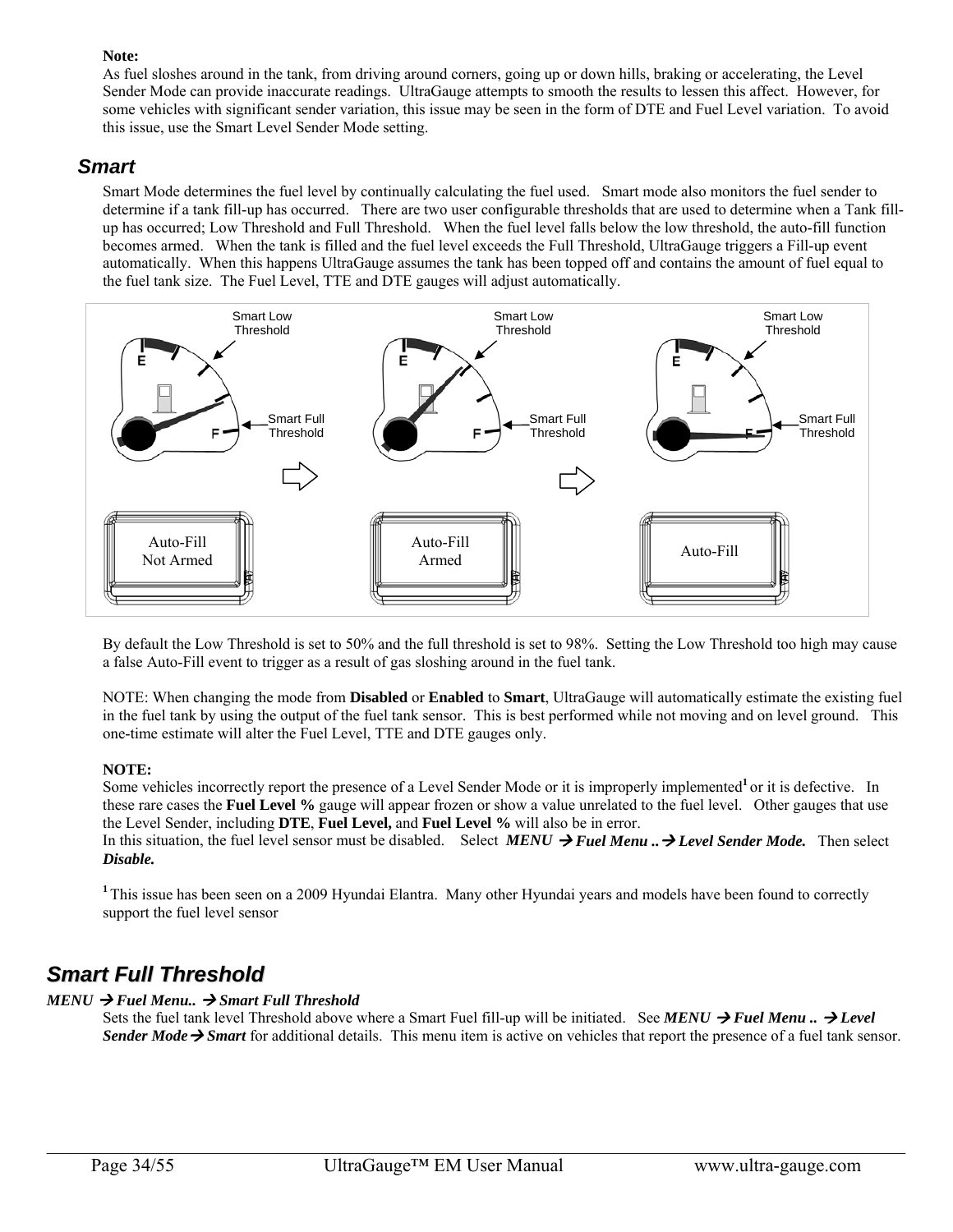## *Smart Low Threshold*

#### $MENU \rightarrow$  Fuel Menu..  $\rightarrow$  Smart Low Threshold

Sets the fuel tank level Threshold below where the Smart Fuel fill-up will be armed. See *MENU*  $\rightarrow$  *Fuel Menu*  $\rightarrow$  *Level Sender Mode*  $\rightarrow$  *Smart* for additional details. This menu item is active on vehicles that report the presence of a fuel tank sensor.

## *Estimate Fuel Level*

#### $MENU \rightarrow$  Fuel Menu..  $\rightarrow$  Estimate Fuel Level

When a vehicle supports a fuel tank sensor, *Estimate Fuel Level* will use the fuel sensor to estimate the fuel present in the fuel tank. The results of this estimate will be reflected in the Fuel Level, TTE and DTE gauges. Normally this is only necessary to establish an initial estimate of the fuel in the tank. Normally *Fuel Fill up* or *Partial Tank Fill up* will be used to set the fuel in the tank. Note that once initiated it starts the process which completes after a several seconds once the menu is exited.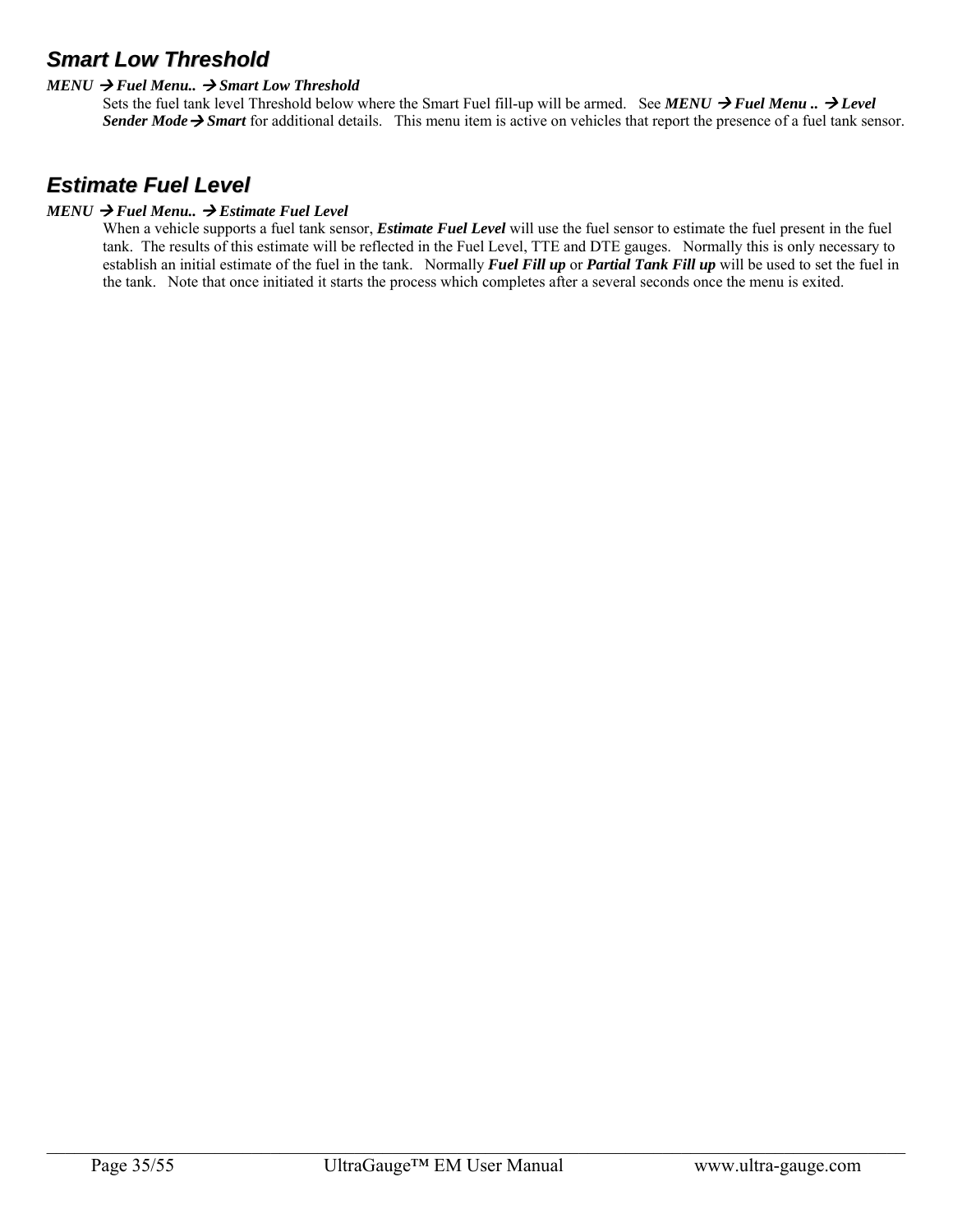## *Vehicle Setup..*

## *SET ENGINE SIZE*

*MENU Vehicle Setup .. Set Engine Size*

Sets the engine size in liters. This is only important for vehicles that do not have a Mass Air Flow Sensor (MAF). For these vehicles, it is imperative that the engine size be set, otherwise the Mileage Gauges will be inaccurate. The MPG calculation and calibration is also dependent on this setting.

 Often the vehicle manufacturer will round the engine size to the nearest tenth for badging and labeling. For example, 5.56L becomes 5.6L. Check the specifications section of the vehicle's owner manual for actual engine size.

## *SET FUEL TANK SIZE*

 $MENU \rightarrow Vehicle Setup.$   $\rightarrow$  *Set Fuel Tank Size* 

Sets the fuel tank size in Gallons. This is used to calculate the fuel level and Distance to Empty Gauges. If the tank size for your vehicle is specified only in liters, then use the following equation to determine gallons:  $Gallons = Liters \times 0.26417$ 

## *Calibration..*

### *Calibrate MPG/Fuel*

#### *MENU → Vehicle Setup .. → Calibration.. → Calibrate MPG/Fuel*

This calibration is used to fine-tune UltraGauge to accurately measure fuel usage. This calibration is critical, especially for vehicles which use a MAP sensor, diesels and alternative fuels.

- For vehicles that use a MAP sensor<sup>\*</sup>, see the menu section on Adaptive Volumetric Efficiency before proceeding.
- Prior to this calibration, consider performing the distance calibration. See the section: *Calibrate Distance*
- Calibration can not be performed if less than 4 liters or 1 gallon have been used.

The gauges that depend on fuel usage will not be accurate until this calibration is complete.

#### **Calibration Procedure:**

- 1. Fill up the fuel tank.
- 2. Set the ignition to the RUN position (Engine Off)
- 3. Press and hold the UP key to cause UltraGauge to recognize the fill-up
- 4. Zero the Average MPG. MENU --> Gauge/Page Menu .. --> Zero Ave MPG, G/H.
- 5. **Exit the Menu system**
- 6. Drive until its time for the next fuel fill-up.
- 7. At the next fuel fill-up, fill the fuel tank and note the number of gallons/liters used (pumped). (Always use the same fuel station and the same fuel pump)
- 8. Set the ignition to the RUN position (engine off)
- 9. Press and hold the UP key to cause UltraGauge to recognize the fill-up
- 10. Select MENU --> Vehicle Setup.. --> Calibration.. --> Calibrate MPG/Fuel, and change the value displayed to the amount of fuel recorded in step #7. Press MENU when complete to set and save the calibration.
- 11. Exit the Menu system the cal is complete

Congratulations, you have successfully calibrated UltraGauge to your vehicle.

Alternatively, to improve accuracy, record and add the fuel used (pumped) over several fill-ups to improve accuracy.

#### **Multi-fill-up Calibration:**

- 1. Fill up the fuel tank.
- 2. Set the ignition to the RUN position (Engine Off)
- 3. Press and hold the UP key to cause UltraGauge to recognize the fill-up
- 4. Zero the Average MPG. MENU --> Gauge/Page Menu .. --> Zero Ave MPG, G/H.
- 5. **Exit the Menu system**
- 6. Drive until its time for the next fuel fill-up.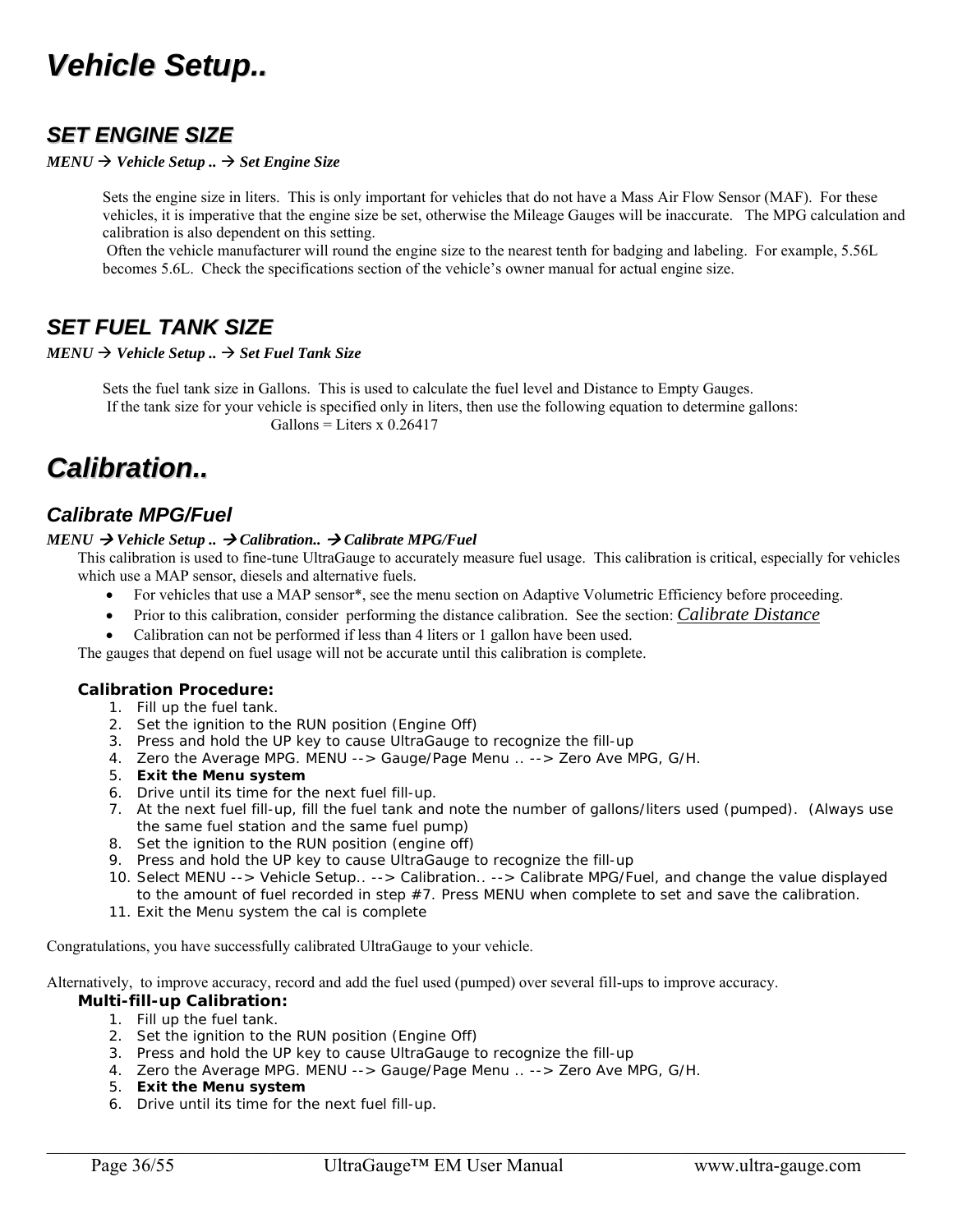- 7. At the next fuel fill-up, fill the fuel tank and note the number of gallons/liters used (pumped). (Always use the same fuel station and the same fuel pump)
	- a. Repeat step 6. Proceed to Step 8 after 2-4 fill ups.
- 8. Set the ignition to the RUN position (engine off)
- 9. Press and hold the UP key to cause UltraGauge to recognize the fill-up
- 10. Select MENU --> Vehicle Setup.. --> Calibration.. --> Calibrate MPG/Fuel, and change the value displayed to the amount of total sum of fuel recorded in step #7. Press MENU when complete to set and save the calibration.
- 11. Exit the Menu system the cal is complete

Make note of the calibration factor displayed at the bottom of the screen. If you should ever need to clear your configuration, the calibration factor can be used directly to set the calibration. Simply jump to step #10 and increase or decrease the reported gallons until the calibration factor matches.

**Ethanol fuel :** Ethanol blends have less energy in the same volume of fuel. Switching between blended and unblended fuel will result in inaccurate fuel usage for vehicles which have a MAP sensor and no MAF\* sensor. It is recommended to either avoid Ethanol fuel blends, or use only Ethanol fuel blends. Experience has shown that Ethanol results in reduced fuel economy.

\* To determine if your vehicle has a MAF sensor, access the menu; *MENU*  $\rightarrow$  *UltraGauge Setup.*.  $\rightarrow$  Version. This will display *MPG sensor: MAP*, *MAF* or *None* 

### *Reset MPG/Fuel Cal*

#### *MENU → Vehicle Setup .. → Calibration.. → Reset MPG/Fuel Cal*

Resets the MPG/Fuel Calibration factor to the factory default of 1.000. Use this to restore the calibration factor if the MPG/Fuel Calibration is performed improperly.

### *Calibrate Distance*

#### *MENU*  $\rightarrow$  *Vehicle Setup* ..  $\rightarrow$  *Calibration..*  $\rightarrow$  *Calibrate Distance*

Use this menu item to calibrate all Distance Gauges. This calibration also directly affects the accuracy of all Speed, MPG and DTE gauges. This calibration is especially necessary for vehicles which no longer have the stock wheels, tire sizes, transmission, or rear-end differential. This calibration will also compensate for inaccuracies in stock speed sensor and the vehicle's distance measurement system. **Perform this Calibration prior to all other calibrations.** 

\*\*\*\* Calibration can not be performed unless a distance of at least 4 Kilometers or 2.5 miles have been driven. \*\*\*\*

To perform the distance calibration follow this procedure:

- 1. Align front tire with first mile marker
- 2. Reset the trip gauges:  $MENU \rightarrow Gauge \; Menu \rightarrow Zero \; All \; Trip$
- 3. EXIT THE MENU
- 4. Travel to the 3rd mile marker (at 50+MPH), aligning the front tire to the mile marker
- 5. Select: *Menu Vehicle Setup Calibration Calibrate Distance*
- 6. Change the value shown to 3.000 miles**\***, using the *UP* and *DOWN* keys
- 7. Press *Menu* to save and set the calibration

Once saved, the calibration factor will be displayed at the bottom of the display.

Many roads will have mile markers, but avoid roads that are not straight. Generally more markers will improve accuracy. The greater your speed between mile markers the better the accuracy of the distance calibration

**\***If you chose to travel several mile markers, then enter in the number of miles actually driven, for example, 3.000 miles.

**NOTE:** Unplugging UltraGauge after calibration will not cause loss of calibration.

**NOTE:** Using the vehicle's odometer to perform this calibration is pointless since the odometer and UltraGauge receive distance information from the same source; the vehicle's ECM.

 $\mathcal{L}_\mathcal{L} = \mathcal{L}_\mathcal{L} = \mathcal{L}_\mathcal{L} = \mathcal{L}_\mathcal{L} = \mathcal{L}_\mathcal{L} = \mathcal{L}_\mathcal{L} = \mathcal{L}_\mathcal{L} = \mathcal{L}_\mathcal{L} = \mathcal{L}_\mathcal{L} = \mathcal{L}_\mathcal{L} = \mathcal{L}_\mathcal{L} = \mathcal{L}_\mathcal{L} = \mathcal{L}_\mathcal{L} = \mathcal{L}_\mathcal{L} = \mathcal{L}_\mathcal{L} = \mathcal{L}_\mathcal{L} = \mathcal{L}_\mathcal{L}$ 

**NOTE:** For best accuracy travel between markers at a high rate of speed.(50+MPH)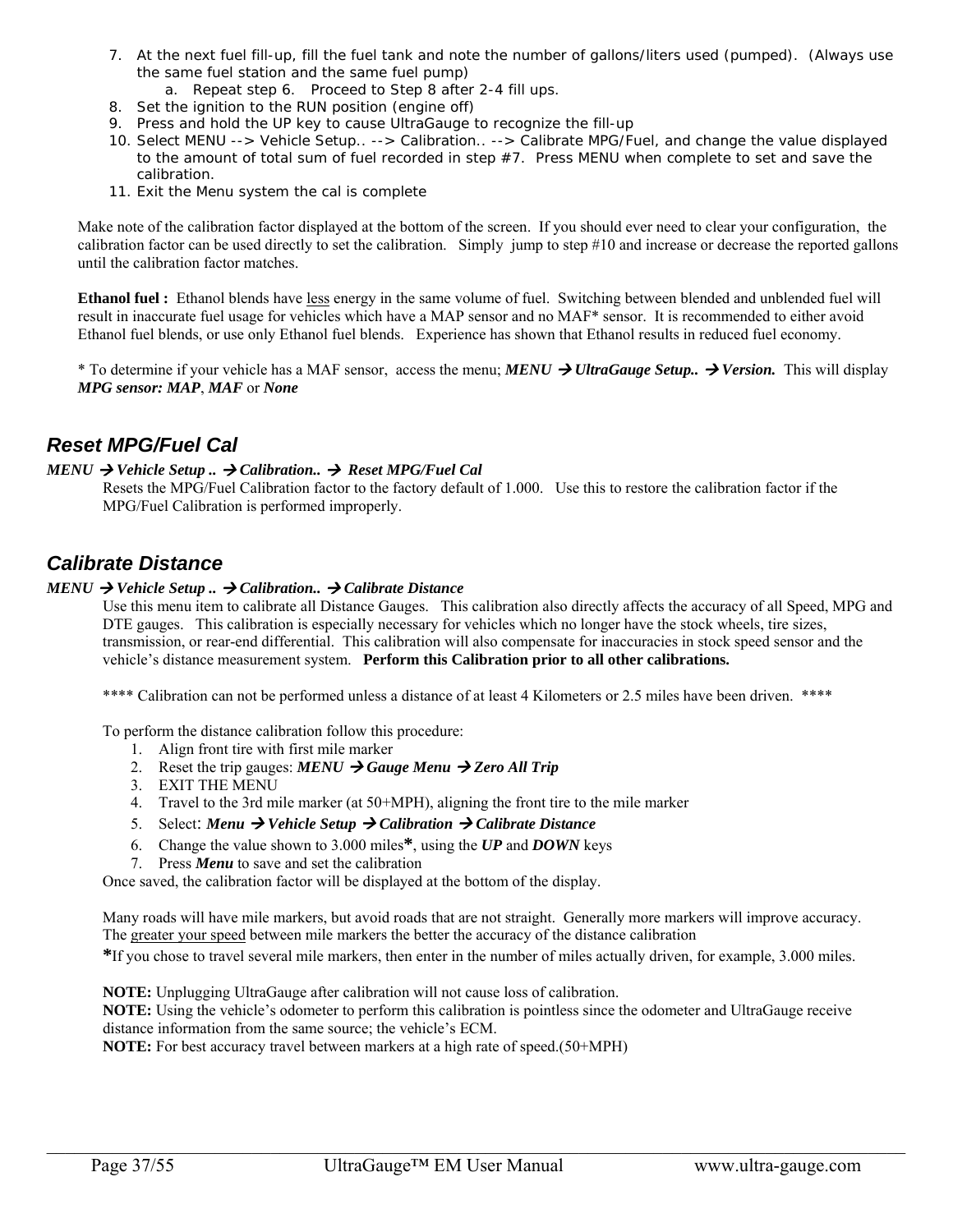## *VE Enable (MAP only)*

#### $MENU \rightarrow Vehicle Setup.$   $\rightarrow$  *VE Enable (MAP vehicles only)*

Enables Adaptive Volumetric Efficiency. Vehicles use either a Manifold Absolute Pressure (MAP) sensor or a Mass Air Flow (MAF) sensor to determine fuel mixture\* Mileage calculations with MAF are much more accurate than with MAP. One issue with MAP is that it is necessary to know the volumetric efficiency(VE) of the engine. Volumetric efficiency (VE) is the measure of the ability to fully fill the cylinders with the fuel/air mixture. VE is different for each engine design. An engine with a 50% VE is one that is able to fill to 50% of capacity on the intake stroke.

Normally when Adaptive VE is not enabled, the VE is automatically set to a fixed average. With Adaptive VE enabled, the VE is automatically adjusted dynamically based upon run time conditions to more accurately determine mileage. For MAP vehicles, the VE can be monitored through the VE gauge. This feature should remain disabled for vehicles that are supercharged or turbo-charged. If enabled, also set the RPM at which the engine achieves peak torque. See *VE RPM* for additional details. The VE% gauge is visible only when a MAP sensor is present in the vehicle.

If enabled, it will then be necessary to run the MPG calibration to achieve best accuracy. For most vehicles Adaptive Volumetric Efficiency will provide improved accuracy of the MPG, Fuel Level, TTE and DTE gauges. In rare cases the adaptive VE may result in less accurate results, in which case it should be disabled.

\*To determine if your vehicle uses a MAP or a MAF sensor, access the menu system;  $MENU \rightarrow UltraGauge Setup.$ *Version.* This will display *MPG sensor: MAP*, *MAF* or *None*

## *VE RPM (MAP only)*

#### $MENU \rightarrow Vehicle Setup.$   $\rightarrow$  *VE RPM (MAP vehicles only)*

When Adaptive Volumetric Efficiency is enabled, VE RPM is used to fine-tune VE for your vehicle. Input the RPM at which your vehicle's torque peaks. Typically presented in the form XXX ft-lbs @ RPM, this parameter is commonly specified for most engines and can be found on automotive sites such as vehix.com. Search for your specific vehicle and then find the engine specifications section.

By default this value is set to 4400 RPMs. This value is ignored for MAF vehicles and when Adaptive Volumetric Efficiency is disabled. VE may be monitored through the VE gauge. This gauge is only visible for vehicles with MAP sensors..

If after calibration, it is found that the MPG results are still not accurate enough, the VE RPM value can be further adjusted. If UltraGauge reports less fuel used than actual, reduce the VE RPM by 200 and repeat Calibration. Likewise, if UltraGauge reports more fuel used than actual, increase the VE RPM by 200. The value is arbitrary and experimentation is necessary.

### *More ..*

#### *Set HP1 Max Torque*

#### $MENU \rightarrow Vehicle Setup.$   $\rightarrow More.$   $\rightarrow Set HPI Max Torque$

Sets the maximum engine torque for the target vehicle. This parameter must first be configured prior to using HP1, KW1 or Torque 1 gauges. The maximum torque is a common parameter that can be found by searching the internet for the engine specification for your vehicle. The torque is commonly specified as a Torque  $\omega$  a particular RPM. For example, 200 ft.lbs  $\omega$ 3200 RPM. The torque may be entered in Foot-Pounds (ft.lbs) or Newton Meters (Nm).

NOTE: In order for the HP1 or TRQ1 gauge to function, the "%Engine Load" gauge must be placed in the next display position. For example, If HP1 is at position 2, and TRQ1 is at position 3, then % Engine Load must be placed at position 4.

#### *Set HP2 Effieciency*

#### $MENU \rightarrow Vehicle Setup.$   $\rightarrow More.$   $\rightarrow Set HP2$  *Efficiency*

Sets the estimated operating efficiency of the engine. This parameter can be set before using the HP2, KW2 or Torque2 gauges. Horsepower 2, Kilowatts 2 and Torque 2 are derived based on the amount of energy being consumed by the engine and the engine's efficiency. By default the efficiency is assumed to be 24%. This means that only 24% of the energy contained in the fuel actually produces power or torque output. 24% is an good average for typical modern vehicles. This value can be adjusted if more specific information is available.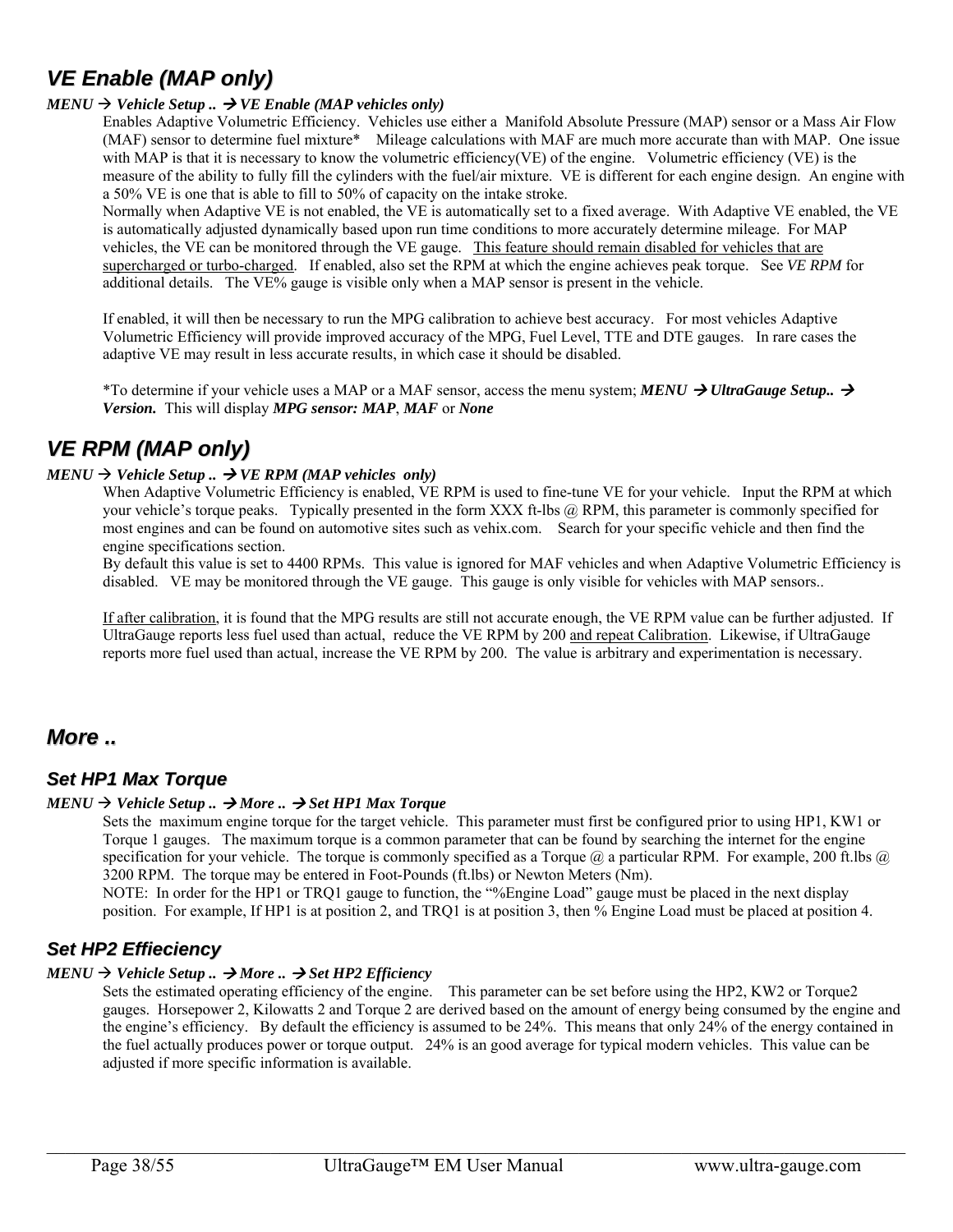## *Force Protocol*

#### $MENU \rightarrow Vehicle Setup. \rightarrow Force Protocol$

Prevents UltraGauge from searching for the protocol used by the Vehicles Electronic Control Module (ECM). Normally UltraGauge tries each of the five interfaces and protocols until it discovers the protocol used by the ECM. Each vehicle should only support a single protocol. After the initial Scan, UltraGauge will not Scan the interface for the protocol again unless UltraGauge is unplugged.



The Scanning process can interfere with proprietary implementations of the OBD II connector/interface. For example, on some vehicles the traction control light becomes lit, or the speedometer or other gauges may stop functioning, the transmission may shift hard or not at all, or the check engine light may become lit. To avoid these issues, the Protocol can be fixed to that used by the vehicle.

| <b>Force Protocol</b> | <b>Description</b>                                                                   |
|-----------------------|--------------------------------------------------------------------------------------|
| Auto Discovery        | Scans the interface for the protocol. This is the default setting                    |
| Force J1850-VPM       | Early GM vehicles and some Chrysler vehicles                                         |
| Force 9141            | Most early foreign vehicles and most early Chrysler vehicles                         |
| Force Ford            | Exclusively used on early ford vehicles.                                             |
| Force KWP2000         | This rare protocol is used on various vehicles.                                      |
| Force CAN             | Used on all 2008 and newer vehicles as well as on many 2004 and newer vehicles.      |
| Force Current         | Forces the Protocol currently in use, found during the scanning process. Use this if |
|                       | you can't remember the protocol found.                                               |

UltraGauge Automatically remembers the last found protocol and attempts to communicate with the vehicle's ECM using that protocol. As long as communication is established, UltraGauge will not attempt other protocols. If communication is not established, then UltraGauge will cycle though each protocol until communication is established. Forcing the protocol will prevent this and UltraGauge will repeatedly try only the forced protocol.

Once any of the above Forced Protocol menu items are selected, UltraGauge will restart and then communicate with the ECM using only the forced protocol.

If your vehicle is experiencing issues, follow this procedure:

- 1. Force the protocol: MENU  $\rightarrow$  Vehicle Setup  $\rightarrow$  Force Protocol
- 2. Unplug UltraGauge
- 3. Start the vehicle
- 4. Insure the issue is not present, if present turn of the vehicle and repeat step 3.
- 5. turn off the vehicle
- 6. Place the ignition in the RUN position
- 7. Re-attach UltraGauge. UltraGauge will then discover the available gauges.
- 8. Once UtlraGauge has found the available gauges, start the vehicle and ensure the issue has been resolved

Once forced, UltraGauge will likely not function if moved to a difference vehicle. This can be resolved one of three ways:

- 1. Prior to moving UltraGauge to a different vehicle select  $MENU \rightarrow Vehicle\ Setup$ ...  $\rightarrow Force\ Protocol$   $\rightarrow Auto$ *Discovery*
- 2. If the protocol used on the second vehicle is known, use the Force Protocol menu to force the protocol to that of the second vehicle.
- 3. Once attached to the second vehicle and during the initial scanning screen, hold the **MENU** key until the Menu screen appears. Select  $MENU \rightarrow Vehicle Setup.$   $\rightarrow$  *Force Protocol*  $\rightarrow$  *Auto Discovery*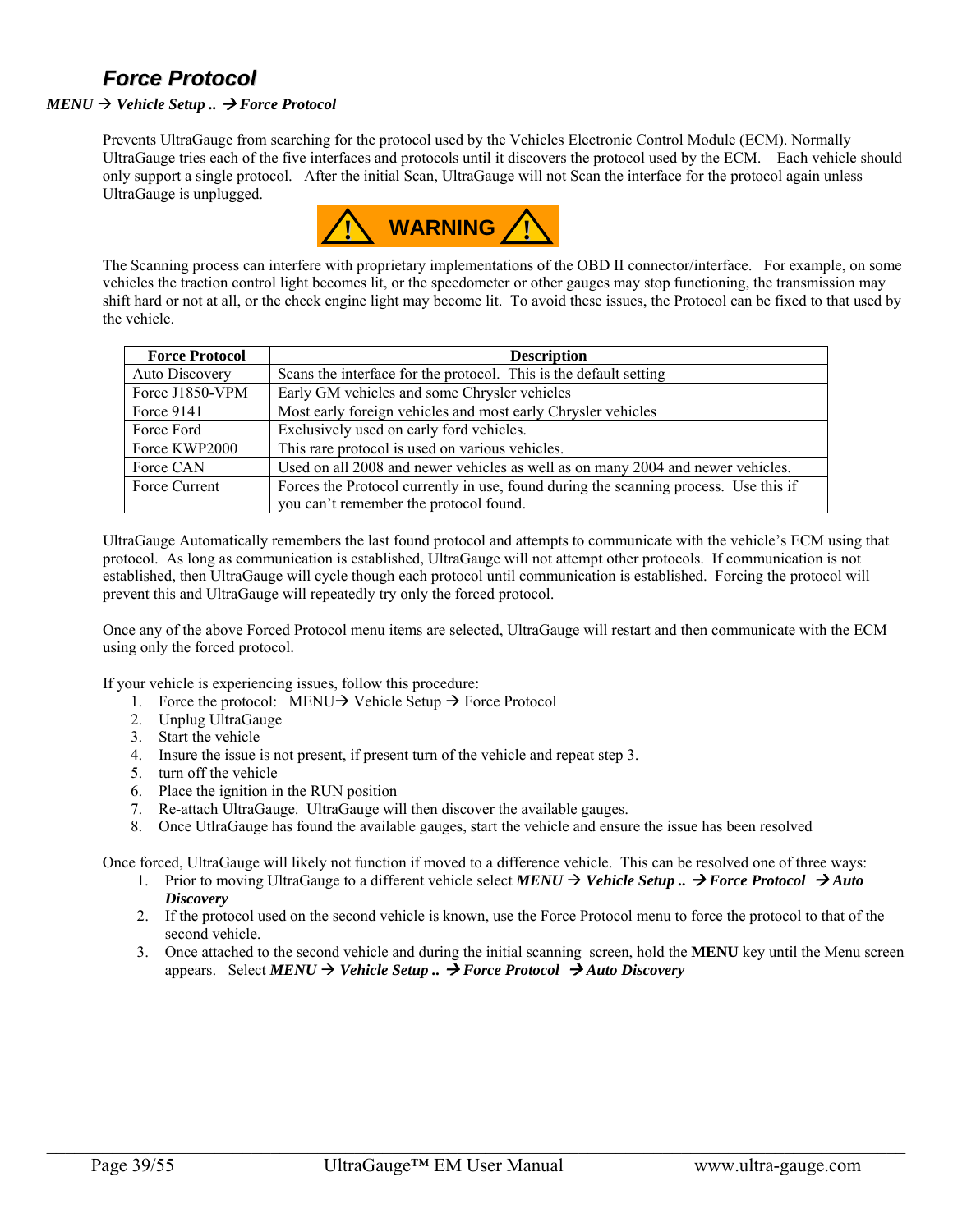## *UltraGauge Setup..*

## *Version*

#### $MENU \rightarrow UltraGauge Setup.$   $\rightarrow$  Version

Displays the following information:

- Version number
- Version date
- Number of Gauges found during the discovery process
- Fuel level Sensor supported; *Yes* or *No*.
- Sensor used to calculate fuel usage and MPG; *MAP*, *MAF*, *None, MAP Forced, MAF Forced.* See Force MPG sensor for meaning of "Forced"
- Protocol found during the scanning process

UltraGauge comes with free minor updates for one year. However, it is necessary to ship your unit in for the update, as it is not field updateable. Update information, if any, will be posted on the support page of the Ultra-Gauge.com website. All transportation costs are the responsibility of the user.

## *Save and Restart*

#### $MENU \rightarrow UltraGauge Setup.$   $\rightarrow$  *Save and Restart*

Saves any current accumulated MPG, MPH, Time and Distance data and then restarts. Normally this should not be used. However if it is suspected that UltraGauge is not performing correctly, this may correct potential issues.

## *Restore ALL Defaults*

#### $MENU \rightarrow UltraGauge Setup.$   $\rightarrow$  *Restore ALL defaults*

Restores all internal and configurable settings back to the factory defaults. Restoring all defaults should be used with care as it restores all configuration such as Calibration, Gauge selection, Alarms settings, display settings as well as all accumulated MPG, MPH, Time, and Distance. This function is a global restore. There is generally individual restores or resets for various functions which should always be used first to correct suspected issues. This can be considered the "Reset" of UltraGauge.

## *Factory Test*

#### $MENU \rightarrow UltraGauge Setup.$   $\rightarrow$  *Factory Test*

Used to test UltraGauge at the factory and should normally not be used. It is also used as part of the rebate process. The factory test will print a series of two digit numbers to the screen. The numbers have no practical meaning and are used by factory personnel to establish the validity of the rebate claim. Should the numbers displayed fill and scroll off the screen, power cycle UltraGauge and when prompted select "Safe" mode and then re-run factory test.

## *Compatibility ..*

#### *Power on Detect mode*

#### $MENU \rightarrow UltraGauge Setup.$   $\rightarrow$  *Compatibility ..*  $\rightarrow$  *Pwr on Detect Mode*

For compatibility reasons, UltraGauge supports two modes to detect that the ignition is in the RUN position (power on). Normally when UltraGauge detects the power-on condition, UltraGauge exits its low power mode and enables the LCD and the Backlight and begins normal operation.

- **Mode 1:** Mode 1 will always detect correctly, but uses more power while the vehicle is off. This mode should only be used if Mode 2 fails detection.
- Mode 2: Mode 2 is the recommended mode and uses less power while the vehicle is off. Mode 2 is the factory default. Mode 2 is ignored for vehicles with 9141 and KWP2000 protocol.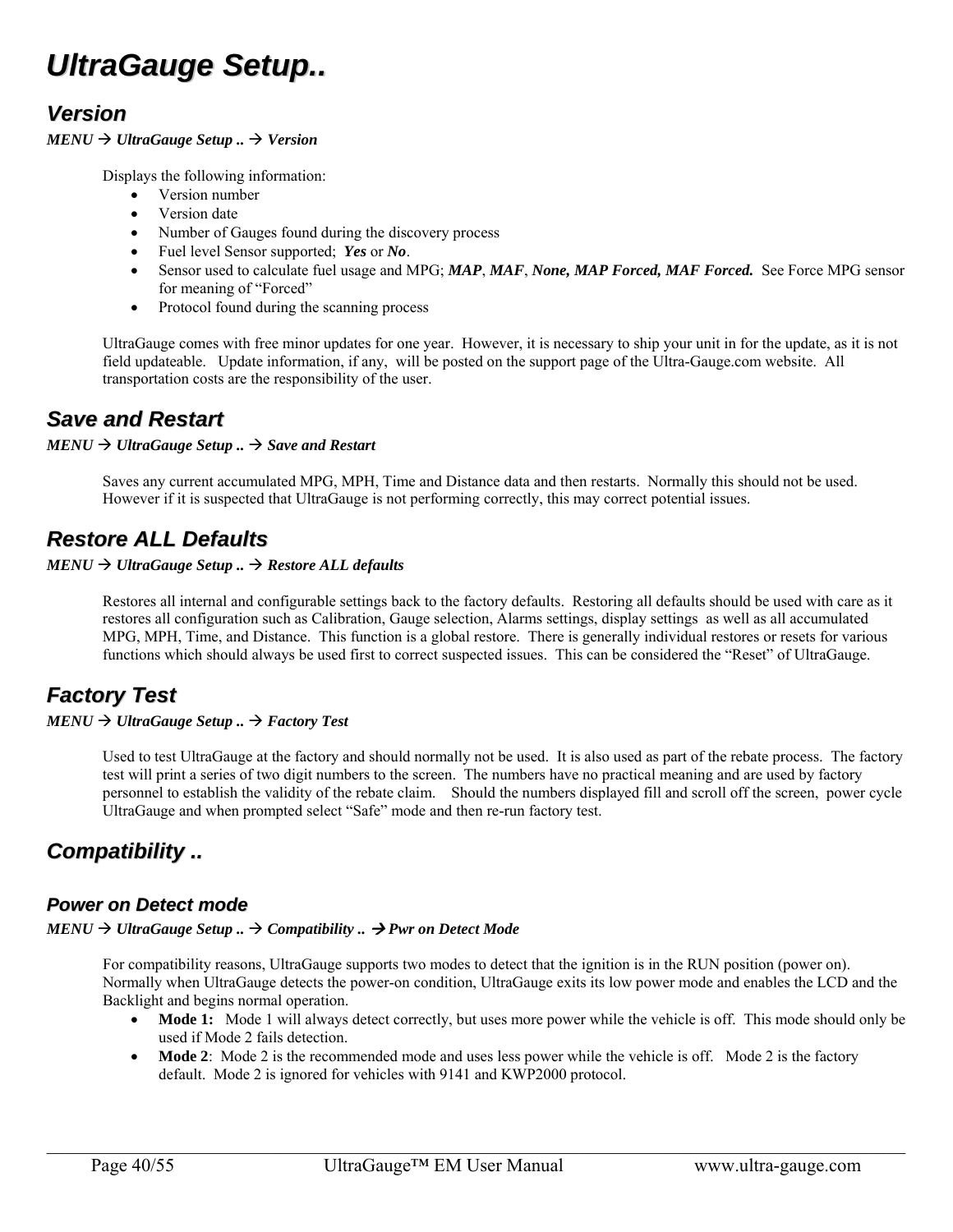NOTE: If the ignition is placed in the RUN position and UltraGauge fails to exit low power mode, pressing UP will exit the low power mode. If the ignition is off, pressing UP, will cause it to exit the low power mode and then immediately reenter low power mode. (Note, on some versions, use the MENU key for this function instead of the UP key.). **Warning**: Setting the "Power on Detect mode" to mode 1 may cause some vehicles to experience battery drain. This is a common problem for 2000-2006 GM vehicles.

### *Power on Detect delay*

#### $MENU \rightarrow UltraGauge Setup. \rightarrow Compatibility. \rightarrow Pwr on Detection$

Sets the time from when the ignition is switched off until when UltraGauge begins monitoring the communication bus in order to sense when the ignition is again in the RUN position. Normally the default value of 6 seconds is best. However, if there are devices on the bus which continue to be active after the ignition has been turned off; this activity can potentially cause other devices to remain active. Active devices consume more power and represent a drain on the battery. By adding a bus delay time that corresponds to the time greater than when the last device finally becomes inactive, the bus can be assured to be in a lowpower state.

If there is a suspicion that modules on the bus are remaining active, and thus causing a drain on the battery, increase this time to several minutes to see if the battery drain stops. If this does stop the drain, reduce the time to the smallest value possible that achieves the same results.

This Bus delay time also has the negative side effect that if the ignition is switched off and then back to RUN quickly, UltraGauge will not detect the RUN position until the Bus delay time has expired.

NOTE: The issue of active devices after ignition OFF, is common to early 2000-2005 GM and Mini Cooper vehicles.

#### *Power off Detect mode*

#### $MENU \rightarrow UltraGauge Setup.$   $\rightarrow$  *Compatibility ..*  $\rightarrow$  *Pwr off Detect mode*

For most vehicles UltraGauge will correctly detect when the ignition has been switched to OFF. Should UltraGauge remain on beyond 15 seconds after exiting the vehicle, use this setting to change the method UltraGauge uses to detect that the ignition is in the OFF position.

There are five Power off Detect modes; 0,1,2 3 &4. Mode 0 is the factory default. If when set to mode 4, there are no resulting operation issues, mode 4 is typically preferred. In general the order of mode preference is 4, 2, 1, 0, 3.

If Power-off/ignition-off detection is failing, change the mode value until UltraGauge can successfully sense that the ignition is OFF. Mode 3 is designed to detect ignition OFF on any vehicle. However, mode 3 has the side effect that UltraGauge will not exit power-down mode, unless the engine is running. This means that configuration changes must be made while the engine is idling. Never make configuration changes while driving.

If after increasing the mode UltraGauge will not power on, please follow this procedure:

- Unplug UltraGauge
- Turn the ignition to the RUN position
- Press and hold the Menu key
- Plug in UltraGauge

This will allow access to the configuration menu. Once in the menu, select a different mode. Exit the Menu.

#### *Power off retries*

#### $MENU \rightarrow UltraGauge Setup.$   $\rightarrow$  *Compatibility ..*  $\rightarrow$  *Pwr off retries*

By default UltraGauge will power-down if the vehicle's ECM does not respond after 3 communication attempts. A non responsive ECM is indicative of the ignition being in the Off position. This setting allows the number of failed communication attempts to be set from 2-99. Normally a value of 3 is best and preferred. If UltraGauge at times enters low power mode and briefly turns off the display while the ignition is in the RUN position, increase the number of retries until the behavior stops. The side effect of increasing the value is that UltraGauge will remain on for a longer period of time after the ignition is switched to Off. Hence, a smaller value is best.

Changing this setting is not recommended for vehicles with KWP 2000 or 9141 protocols.

This configuration setting was primarily added for Smart Cars which experience a false ignition off detection roughly every 30 minutes.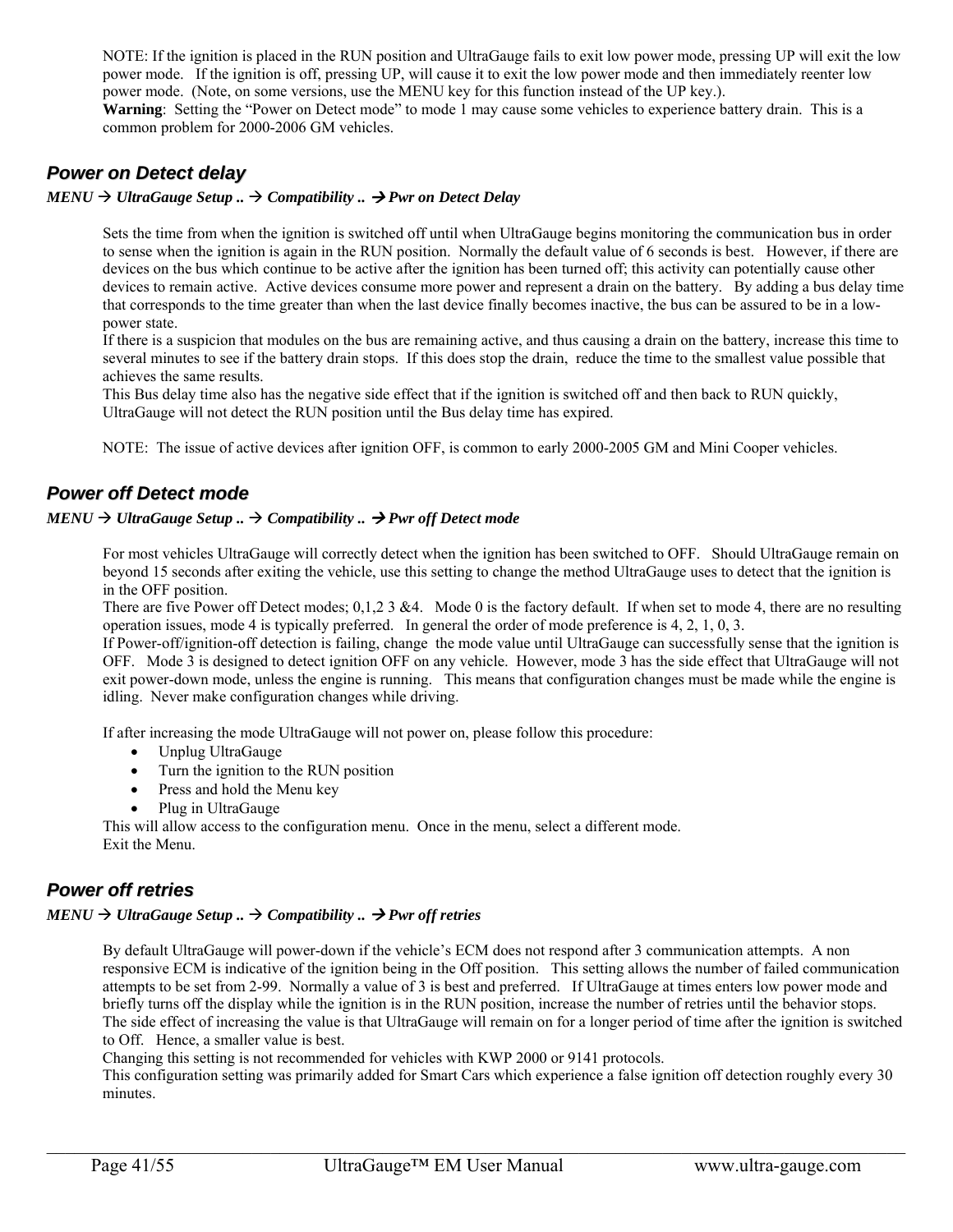### *KWP/9141 Optimize*

#### *MENU UltraGauge Setup .. Compatibility .. KWP/9141 Optimize*

The 9141 and KWP2000 protocols are very inefficient. The more engine specific gauges displayed on a page, the slower the page will update. This can be witnessed by watching the health indicator beat rate. For all other protocols, the health indicator beats about once each second. With 9141 and KWP 2000 the update rate can be as long as 2.2 seconds.

With this setting, the update rate for some 9141/KWP vehicles may be improved. By default the value of this setting is 100, which corresponds to the most compatible setting. As this value is reduced KWP/9141 performance and the display refresh rate increase. Some vehicles function without issue with a setting of 1, while others require the slowest setting of 100.

When this menu item is selected, the KWP/9141 Optimizer starts. The Optimizer will determine the optimal setting for the particular vehicle. When complete the optimal value is displayed. The value can be accepted by pressing "MENU", or it can be manually overridden by entering a new value using the UP/DOWN keys. A value less than the Optimizer value should never be manually entered.

It is recommended to run the optimizer a few times, and then use the resulting largest value.

For some vehicles manually setting the value too low will actually result in potentially anomalous behavior, such as:

- Slower update rate
- "Err" seen occasionally for various gauge values.
- "Comm Lost, restarting" message during initial gauge discovery
- 1. This is an optional setting and should only be used if you are dissatisfied with the update rate

#### **NOTE: The ignition must remain in the RUN position. The engine should be off.**

NOTE: This setting is applicable to ONLY vehicles with the 9141 or KWP 2000 Protocol; it has no affect upon other protocols. NOTE: As an alternative, the update rate can also be increased by reducing the number of "engine specific" gauges on any given page. Setting the "Pwr off Detect mode" to a value other than 0, may also increase KWP/9141 performance. NOTE: If UltraGauge is moved to another KWP/9141 vehicle, it will be necessary to run the optimizer on the new vehicle. It is advisable that the value be set to 100 prior to moving UltraGauge to the new KWP/9141 vehicle.

NOTE: If manually setting this value results in UltraGauge not functioning, follow this procedure to restore UltraGauge

- Unplug UltraGauge
- Press and hold the Menu Key
- Plug in UltraGauge
- Holding the Menu key will cause the menu to appear.
- Return to the update rate and set it back to a known good value.

#### *Force MPG Sensor*

 $MENU \rightarrow UltraGauge Setup.$   $\rightarrow$  *Compatibility ..*  $\rightarrow$  *Force MPG Sensor* 

Forces UltraGauge to use the MAF or MAP sensor to calculate fuel usage.

| <b>Force MPG Sensor Setting</b> | <b>Description</b>                                                                                |
|---------------------------------|---------------------------------------------------------------------------------------------------|
| Auto                            | UltraGauge automatically determines the best sensor to use                                        |
| MAP                             | UltraGauge is forced to use the MAP sensor                                                        |
| MAF                             | UltraGauge is forced to use the MAF sensor.                                                       |
|                                 | Ande in the compact and desimble setting. Compiu redrictos mismon out the nucleose of a sensor WI |

Normally **Auto** is the correct and desirable setting. Certain vehicles misreport the presence of a sensor. When this happens, UltraGauge is not able to calculate the fuel usage and various mileage gauges may display "Err" or nonsensical values. All other gauges display correctly. This setting is used to override the reported sensor presence and forces UltraGauge to use the selected sensor. This problem is common on F250 and F350 Ford diesel trucks. Typically the presence of MAF is reported when it is not present. In this situation, setting Force MPG Sensor to "**MAP**" will resolve the issue.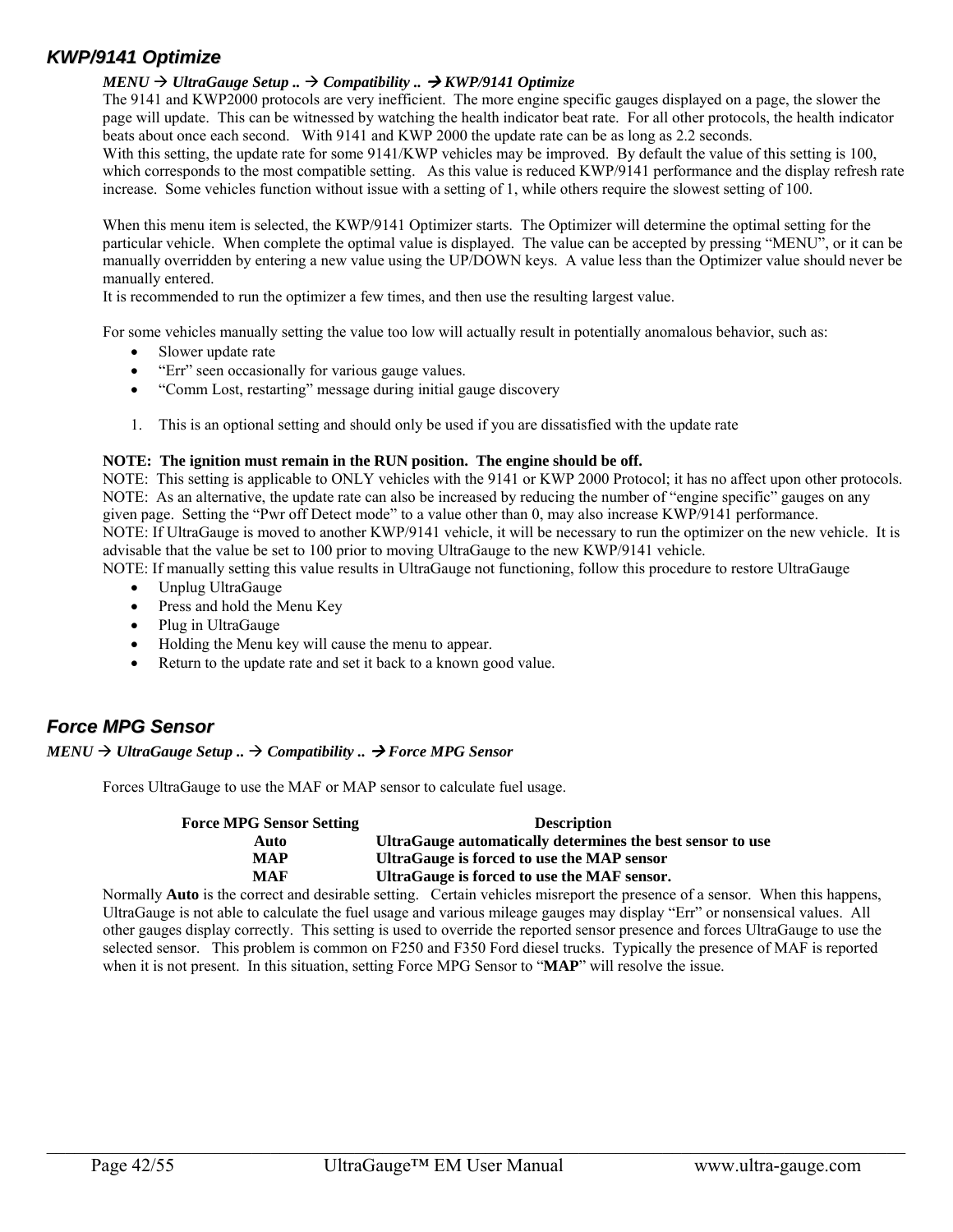## *Injector Cutoff*

#### $MENU \rightarrow UltraGauge Setup.$   $\rightarrow Injector Cutoff$

Often the engine is used to de-accelerate the vehicle, for example when heading down hill in gear or when the engine is used to slow the vehicle during engine braking. While in gear and during de-acceleration, many vehicle manufacturers will turn off the fuel injectors in order to save fuel. This is true for vehicles with either manual or automatic transmissions. The fuel savings is slight, but over time and distance could become significant. UltraGauge can detect when the injectors are switched off and factor the fuel savings into the fuel usage and mileage calculations.

Injector cutoff is disabled when set to zero, and is disabled by default. To enable Injector cutoff detection, set the value equal to seven times the engine size in liters, rounded up to a whole number. For example, for a 2.3L engine the value should be set to  $2.3x7= 16.1 \rightarrow 17$ . The value is not crucial and this calculation represents a best estimate.

When enabled and injector cutoff occurs, the Instantaneous MPG will read 999.9, and the Instantaneous Gallons/hour will read 0.0

Injector Cutoff should only be seen when de-accelerating. If during heavy acceleration, Injector Cutoff falsely occurs, decrease the injector cutoff value by 20% or until cutoff no longer occurs. Setting the value too low will cause the Injector Cutoff never to be detected.

**NOTE:** Injector cutoff detection should be enabled prior to performing fuel calibration. If enabled after calibration, the calibration procedure should again be performed.

**NOTE**: If the open/closed loop indicator is not displayed on the gauge display or the loop is always open, then the vehicle does not support Injector Cutoff detection and this feature should remain disabled. If the loop indicator is always open, this could indicate an issue with your vehicle. If so, check for the presence of trouble codes.

**NOTE:** Each vehicle manufacturer has their own algorithm for injector cutoff. Some require significant de-acceleration, usually detected in terms of higher RPMs and a certain speed threshold, while others have a much lower de-acceleration requirement.

**NOTE:** When the transmission is placed in neutral, the vehicle's injector cutoff function is disabled.

**NOTE:** This is an optional setting and provides only marginal benefit to fuel usage and MPG calculations.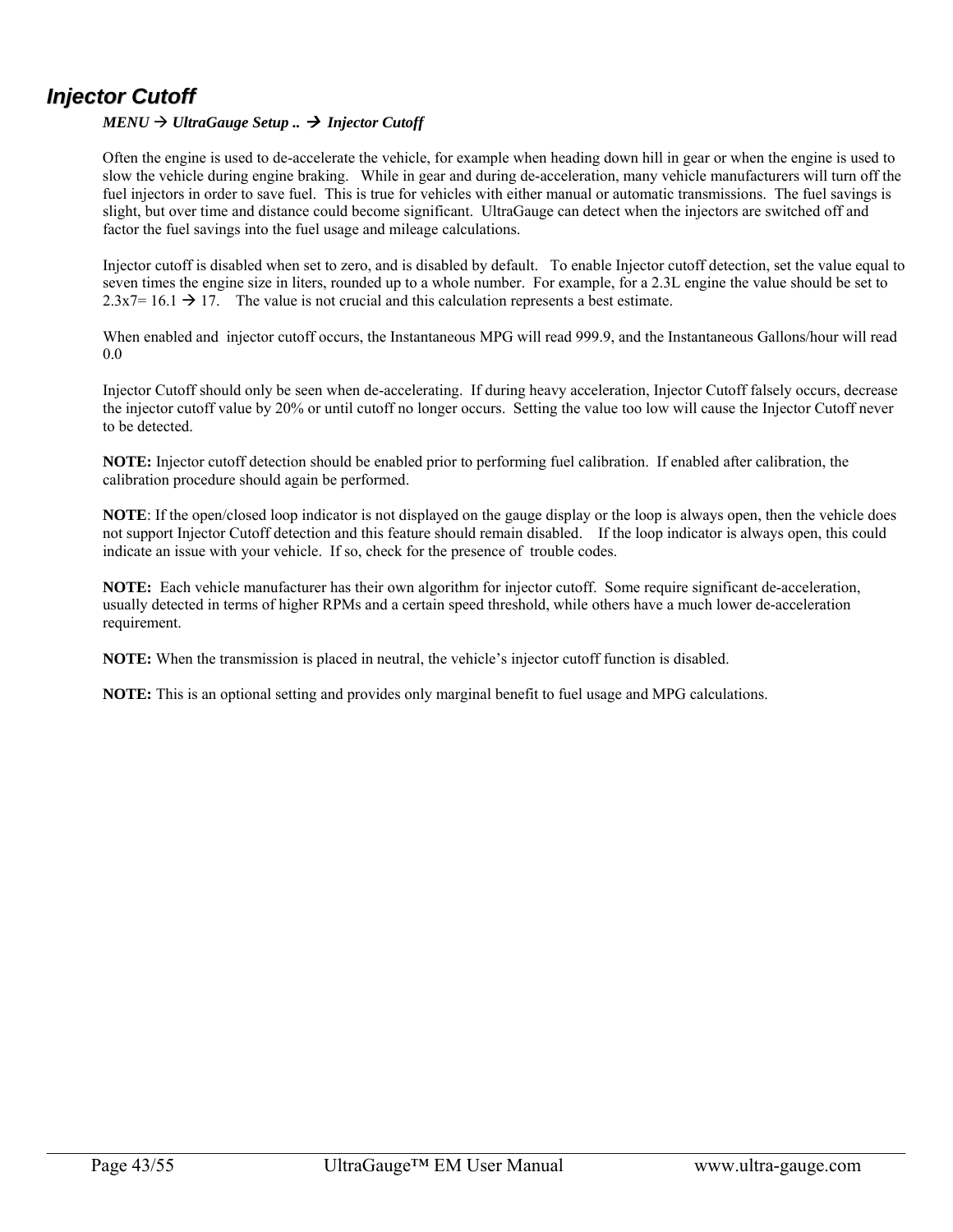# *DISPLAY SETTINGS..*

## *SET Backlite Mode*

 $MENU \rightarrow$  *Display Settings ..*  $\rightarrow$  *Set Backlite Mode* 

| <b>Backlight Mode</b> | <b>Description</b>                                                                                                |  |  |
|-----------------------|-------------------------------------------------------------------------------------------------------------------|--|--|
| Fixed                 | Backlight is fixed to a set brightness. The brightness<br>level is set via the <b>BackliteMaxBright</b> menu item |  |  |
| Automatic             | The Backlight is automatically controlled                                                                         |  |  |

#### *Fixed:*

When the Backlight Mode is set to Fixed, the backlight level is fixed to the level set by  $MENU \rightarrow Display$  Settings ..  $\rightarrow$ *Backlite Max Bright.* 

#### *Automatic:*

When set to *Automatic*, the backlight brightness is automatically varied according to the vehicle's inside cabin ambient light level. UltraGauge's backlight brightness increases as ambient light brightness increases. This is useful to maximize brightness and contrast during daylight hours and to minimize brightness during nighttime driving. In Automatic mode, the backlight brightness is limited to a minimum brightness and a maximum brightness, and the backlight is automatically adjusted between these limits. The limits are set via the menu items; *Backlite Min Bright* and *Backlite Max Bright.*



The sensitivity to the Ambient light can be adjusted via the *Ambient Sensitivity* menu setting. This setting allows UltraGauge to better adjust the Backlight brightness depending on the Vehicle's ambient light. For example, vehicles with tinted windows or with smaller windows will have overall lower light levels and an increase in sensitivity would be recommended. See the *Ambient Sensitivity* setting for more detail.

## *Backlite Min Brightness*

#### $MENU \rightarrow$  *Display Settings* ..  $\rightarrow$  *Backlite Min Bright*

This setting is used in conjunction with the *Backlite mode* setting.

When the Backlite Mode is set to Fixed, this setting has no effect.

When the Backlite Mode is set to Automatic, this setting becomes the Minimum Backlight Level and the brightness is automatically adjusted between Minimum and Maximum light levels according to ambient light levels.

The brightness is set as a percentage of the maximum Backlight level. A value of 100% corresponds to the maximum light level. 0% corresponds to the lowest light level. Note that 0% is not off, but rather the lowest backlight setting that is still visible. Changes are reflected immediately. Avoid covering the sensor window with your thumb while making adjustments.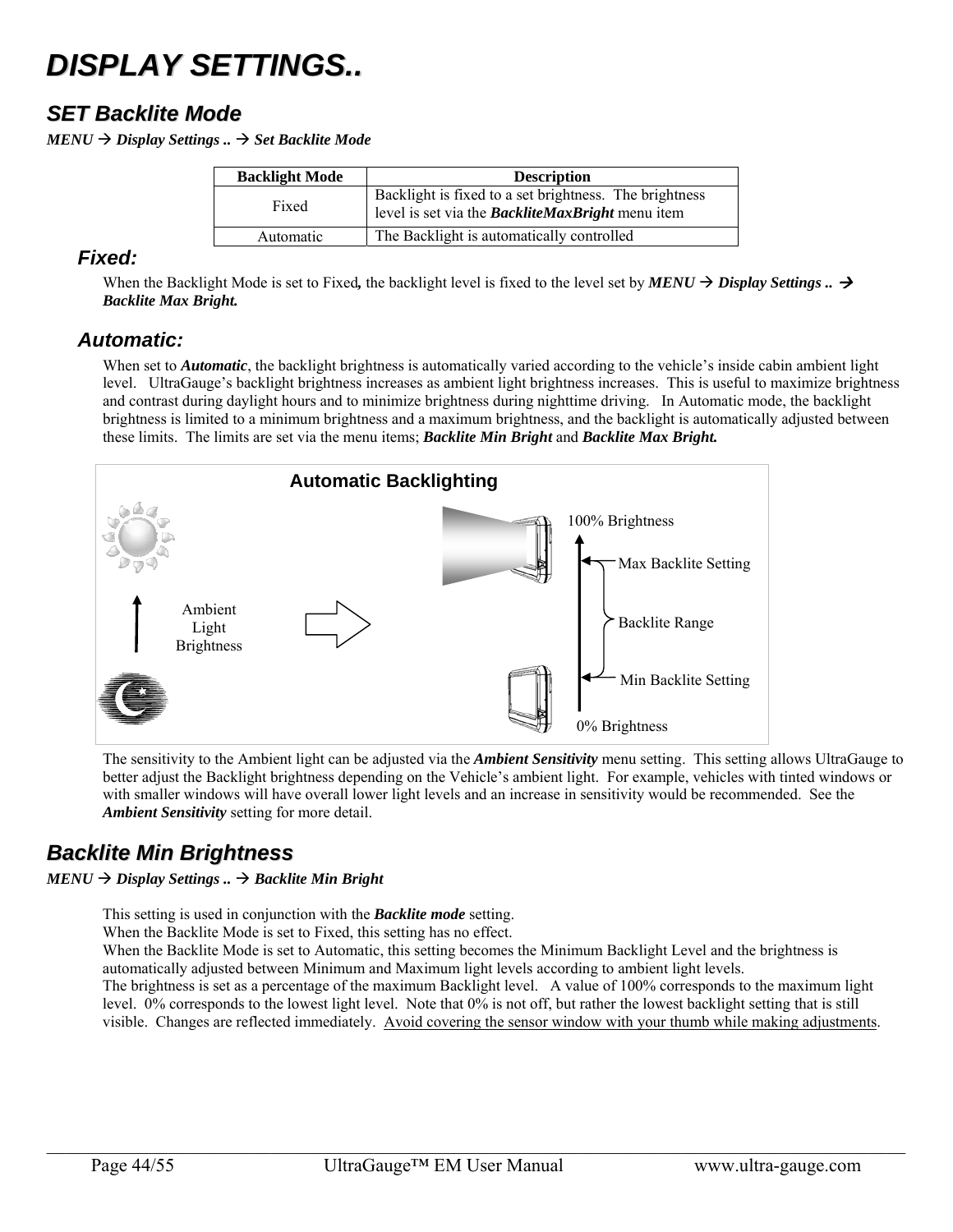## *Backlite Max Brightness*

#### $MENU \rightarrow$  *Display Settings*  $. \rightarrow$  *Backlite Max Bright*

This setting is used in conjunction with the *Backlite Mode* setting.

When the Backlite Mode is set to Fixed, this setting directly sets the fixed Backlight Brightness Level.

When the Backlite Mode is set to Automatic, this setting becomes the Maximum Backlight Level and the brightness is automatically adjusted between Minimum and Maximum light levels according to ambient light levels. Changes are reflected immediately. Avoid covering the sensor window with your thumb while making adjustments.

#### Note:

If the internal temperature should reach  $140^{\circ}$ F, UltraGauge will automatically dim the display to 65%. The Backlight is responsible for most of the internal heat and reducing the brightness to 65% significantly reduces this heat. Once the temperature falls below  $136\text{°F}$ , the display brightness will return to the user configured settings.

## *Ambient Sensitivity*

#### $MENU \rightarrow$  *Display Settings*  $. \rightarrow$  *Backlite Max Bright*

When the Backlite Mode is set to Automatic, this setting is used to set UltraGauge's sensitivity to the vehicle's inside cabin ambient light level. Vehicles with tinted, smaller or fewer windows will have lesser ambient light levels. This setting allows UltraGauge to be tailored to your vehicle's light levels. This setting has a range of from 0-100, with 100 being the most sensitive. As the sensitivity is increased, UltraGauge becomes more responsive to lower light levels. At a setting of 0, UltraGauge must capture significant light before it begins to increase the Backlite level. At a setting of 100, a very insignificant amount of light causes UltraGauge to increase Backlight Levels.

Since this setting is very relative, it must be adjusted experimentally for your vehicle. While using UltraGauge, if the Maximum backlight brightness is not achieved in ambient light that you believe should produce Maximum Backlight brightness, increase the sensitivity by 5 and watch the results. Repeat until satisfied. Changes are reflected immediately.

Note: On the front right hand side of UltraGauge there is a opening which UltraGauge uses to capture ambient light. Avoid covering the sensor window with your thumb while making adjustments.

Note: If the sensitivity is set to high, the UltraGauge will be too bright for nighttime driving.

## *Adjust LCD Contrast*

#### *MENU Display Settings .. Adjust LCD Contrast*

Use this menu item to fine tune the contrast of the display. Ideal contrast is achieved when the text brightness is maximized and the background brightness is minimized. Changes to the contrast setting are instantly updated on the display. Once the ideal contrast is reached, press Menu to exit.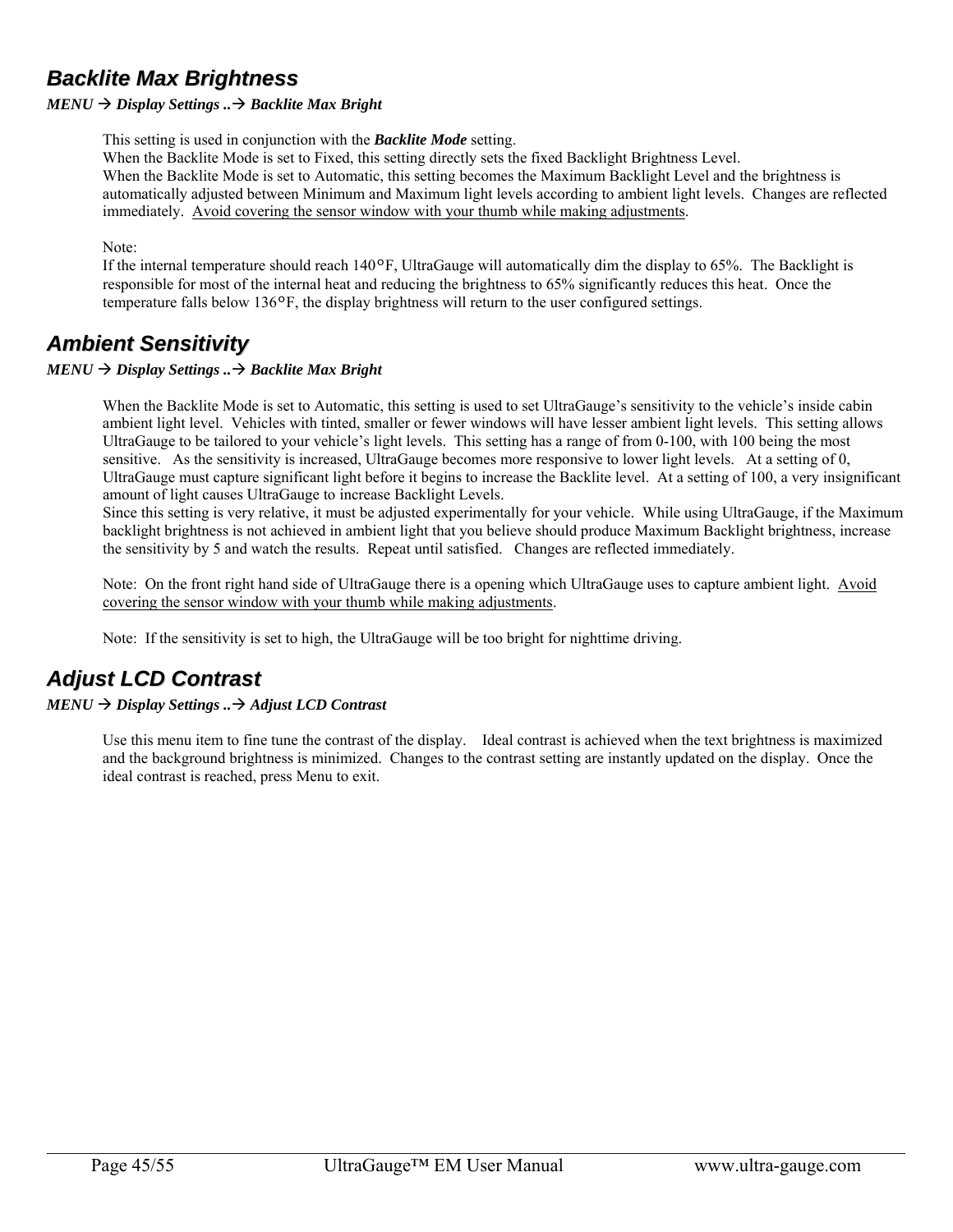# *ALARMS..*

Alarms can be set for every gauge. Alarms may also be optionally enabled for newly posted trouble codes and pending trouble codes. Each gauge can have a high and low alarm. Each Low and High Alarm can individually be enabled and the value of each high and low alarm threshold can be individually set. UltraGauge continually compares real-time gauge values to each of the alarm values. If the real-time value is greater than the high alarm or less than the low alarm, an alarm is initiated. The Alarm is both audible and visual. The audible portion of the alarm may be disabled if so desired. Alarms as a whole can also be disabled. During an alarm, the alarm may be suspended by pressing the DOWN key. Once suspended, the alarm for that specific gauge will no longer trigger. However, the suspended alarm will be again be enabled when the ignition is switched from RUN to OFF.

## *Set Gauge Alarms ..*

#### $MENU \rightarrow$  Alarms ..  $\rightarrow$  *Set Gauge Alarms* ..

Each Gauge has both a Min and Max Alarm. For example, a temperature gauge has both a high temperature alarm and a low temperature alarm. Whenever the alarm value is exceeded the alarms sounds. Each alarm can be individually enable or disabled and the value for that alarm can be set. By default many of the alarms are enabled and factory default values are set. On the last row of each alarm is a value that represents the extreme limits for that particular gauge.

To set or enable an alarm:

- 1. select  $MENU \rightarrow$  Alarms ..  $\rightarrow$  Set Gauge Alarms ..
- **2.** Use the **UP** & **DOWN** keys to Navigate to the desired Gauge. Press **Next** or **Back** to advance to the next group of gauges
- 3. While the cursor is positioned next to the desired gauge, Press **MENU.** This will show the alarm screen for that gauge, as shown below.
- 4. Pressing **UP** or **DOWN** will cause the cursor to move around the alarm window.
- 5. While positioned over the off/on selection for the Alarm, pressing **MENU** will toggle the alarm from on to off and off to on.
- 6. While positioned over the Value field, pressing **MENU** will cause the cursor to blink, signifying data entry mode. Use the **UP** and **DOWN** keys to advance the value to the desired value. The Alarm will only trigger when the measured value exceeds the trigger value. Note that the value will always be just short, by the least significant digit, of the maximum value, since if the max value was set, the alarm would never trigger. Press **MENU** to finalize the setting
- 7. Select **BACK** to exit the alarm menu for the particular gauge

All settings are saved as they are made. The UltraGauge configuration is stored in non-volatile memory so that it is preserved through vehicle start/stop cycles or unplugging of the unit. The configuration remains until the user chooses to change it.

| <b>BACK</b>       | Alarm |  |  |  |
|-------------------|-------|--|--|--|
| Coolant Temp (°F) |       |  |  |  |
| MIN               | MAX   |  |  |  |
| Off               | on    |  |  |  |
|                   |       |  |  |  |
| 250               |       |  |  |  |
|                   |       |  |  |  |

## *Alarm siren on/off*

#### $MENU \rightarrow$  *Alarms* ..  $\rightarrow$  *Alarm siren on/off*

Allows the audible alarm siren to be switched on or off. This only affects the audible siren and does not affect the visible siren. This does not affect key press tones.

## *All alarms on/off*

#### $MENU \rightarrow$  *Alarms* ...  $\rightarrow$  *All Alarms on/off*

Globally enables or disables all Gauge Alarms both audible and visual.

## *Alarm siren freq*

#### $MENU \rightarrow$  *Alarms* ..  $\rightarrow$  *Alarm Siren Freq*

Allows the frequency of the alarm siren to be adjusted. By default the frequency of the siren is set to 4450 Hz. This typically represents the optimal frequency for maximizing volume and clarity. The frequency can be adjusted from 3000-5000Hz. Set the frequency to a value that is best suited for your hearing.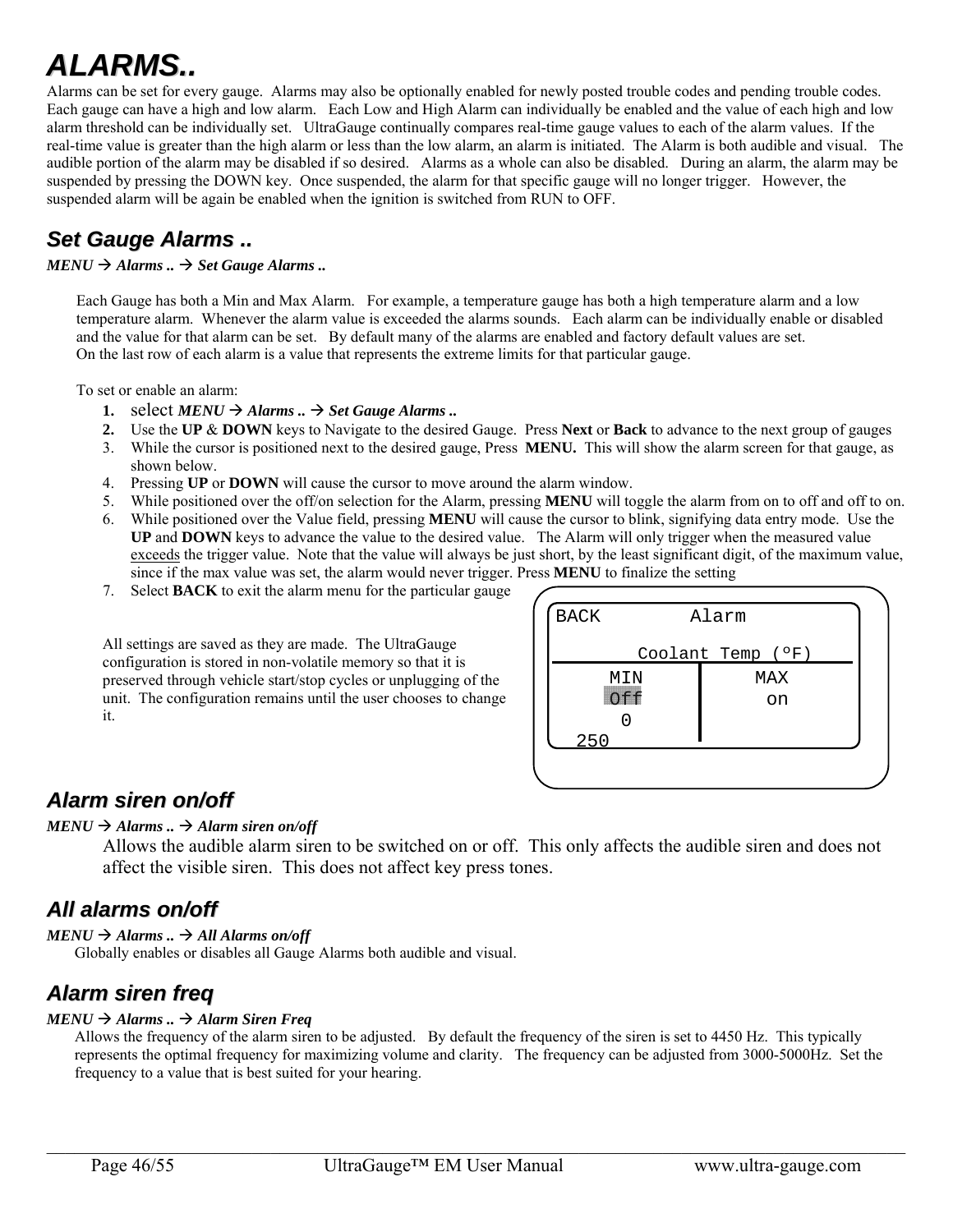## *Load Default Alarms*

#### *MENU Alarms .. Load Default Alarms*

Restores all gauge alarm settings back to the factory defaults.

|              |                     |            |                     | Tadie 4 - Alafiif Pactury Defaults                                                                           |
|--------------|---------------------|------------|---------------------|--------------------------------------------------------------------------------------------------------------|
| Min          | Min                 | Max        | <b>Max</b>          | Gauge                                                                                                        |
| <b>Alarm</b> | Alarm               | Alarm      | Alarm               |                                                                                                              |
| on/off       | <b>Value</b>        | on/off     | <b>Value</b>        |                                                                                                              |
| off          | 0                   | off        | 70                  | % Engine Load                                                                                                |
| off          | 0                   | on         | 250                 | Engine Coolant Temperature<br>$(^{\circ}F)$                                                                  |
| off          | 0                   | off        | 120                 | Engine Coolant Temperature (°C)                                                                              |
| off          | 0                   | off        | 0                   | Short Term Fuel Trim Bank 1                                                                                  |
| off          | 10                  | off        | 10                  | Long Term Fuel Trim Bank 1                                                                                   |
| off          | 0                   | off        | 0                   | Short Term Fuel Trim Bank 2                                                                                  |
| off<br>off   | 10<br>0             | off<br>off | 10<br>50            | Long Term Fuel Trim Bank 2<br>Fuel Pressure (PSI)                                                            |
| off          | 0                   | off        | 345                 | Fuel Pressure (kPa)                                                                                          |
| off          | 0                   | off        | 10                  | Intake Manifold Absolute Pressure (PSI)                                                                      |
| off          | 0                   | off        | 69                  | Intake Manifold Absolute Pressure (kPa)                                                                      |
| off          | 0                   | on         | 4000                | <b>RPM</b>                                                                                                   |
| off          | 0                   | on         | 90                  | <b>MPH</b>                                                                                                   |
| off          | 0                   | off        | 145                 | <b>KPH</b>                                                                                                   |
| off<br>off   | -30<br>0            | off<br>on  | 30<br>210           | <b>Timing Advance</b><br>Intake Air Temperature<br>$(^{\circ}F)$                                             |
| off          | 0                   | off        | 99                  | Intake Air Temperature (°C)                                                                                  |
| off          | 0                   | off        | 400                 | Mass Air Flow Sensor 1<br>(q/s)                                                                              |
| off          | 0                   | off        | 0                   | Absolute Throttle Position 1 %                                                                               |
| off          | $\overline{0}$      | off        | 0                   | Bank 1 Oxygen Sensor 1 Voltage                                                                               |
| off          | 0                   | off        | 0                   | Bank 1 0xygen Sensor 2 Voltage                                                                               |
| off          | $\overline{0}$      | off        | 0                   | Bank 2 0xygen Sensor 1 Voltage                                                                               |
| off<br>off   | 0<br>$\overline{0}$ | off<br>off | $\mathsf{O}$<br>500 | Bank 2 0xygen Sensor 2 Voltage<br>Miles traveled with Check Engine Light On.                                 |
| off          | 0                   | off        | 800                 | Kilometers traveled with Check Engine Light On.                                                              |
| off          | $\overline{0}$      | off        | 1000                | Fuel Pressure (Diesel) (PSI)                                                                                 |
| off          | 0                   | off        | 690                 | Fuel Pressure (Diesel) (10kPa)                                                                               |
| off          | $\overline{0}$      | off        | 1.8                 | Bank 1 Wide 0xygen Sensor 1 Lambda                                                                           |
| off          | 0                   | off        | 1.8                 | Bank 2 Wide Oxygen Sensor 1 Lambda                                                                           |
| off          | $\overline{0}$      | off        | 95                  | EGR Flow %                                                                                                   |
| off<br>off   | 0<br>$\overline{0}$ | off<br>off | 20<br>0             | EGR Flow % Error<br>Evaporative Purge %                                                                      |
| off          | 0.1                 | off        | 0                   | Fuel Level % of full                                                                                         |
| off          | $\mathbf 0$         | off        | $\mathsf{O}$        | Number of Warm-ups since Check Engine Light Cleared                                                          |
| off          | $\mathbf 0$         | off        | 50                  | Miles traveled since Check Engine Light Cleared                                                              |
| off          | 0                   | off        | 800                 | Kilometers traveled since Check Engine Light Cleared                                                         |
| off          | $-1$                | off        | $\mathbf{1}$        | Evaporative System (PSI)                                                                                     |
| off          | $-6000$<br>29       | off        | 6000                | Evaporative System (Pa)                                                                                      |
| off<br>off   | 98.2                | off<br>off | 30.5<br>103.2       | Barometric Pressure - Inches of Mercury (inHg)<br>Barometric Pressure - Inches of Mercury (Pa)               |
| off          | 0                   | on         | 2011                | Catalytic Converter Bank 1 Sensor 1 Temperature (°F)                                                         |
| off          | 0                   | off        | 1100                | Catalytic Converter Bank 1 Sensor 1 Temperature (°C)                                                         |
| off          | 0                   | on         | 2021                | Catalytic Converter Bank 2 Sensor 1 Temperature (°F)                                                         |
| off          | 0                   | off        | 1105                | Catalytic Converter Bank 2 Sensor 1 Temperature (°C)                                                         |
| off          | 0                   | on         | 2012                | Catalytic Converter Bank 1 Sensor 2 Temperature (°F)                                                         |
| off<br>off   | 0<br>0              | off        | 1100<br>2022        | Catalytic Converter Bank 1 Sensor 2 Temperature (°C)<br>Catalytic Converter Bank 2 Sensor 2 Temperature (°F) |
| off          | 0                   | on<br>off  | 1106                | Catalytic Converter Bank 2 Sensor 2 Temperature (°C)                                                         |
| off          | 0                   | on         | 14.9                | <b>Battery Voltage</b>                                                                                       |
| off          | 0                   | off        | 90                  | Load abs%                                                                                                    |
| off          | .25                 | off        | 1.75                | AFR commanded ratio                                                                                          |
| off          | $\mathsf{O}$        | off        | 90                  | Relative Throttle Position %                                                                                 |
| on           | $-10$               | on         | 115                 | Outside Ambient Air Temperature<br>$(^{\circ}F)$                                                             |
| on<br>off    | $-23$<br>0          | off<br>off | 46<br>90            | Outside Ambient Air Temperature<br>$(^{\circ}C)$<br>Absolute Throttle Position 2 %                           |
| off          | 0                   | off        | 90                  | Accelerator Pedal Position 1 %                                                                               |
| off          | 0                   | off        | 90                  | Accelerator Pedal Position 2 %                                                                               |
| off          | 0                   | off        | 90                  | Command Throttle Position %                                                                                  |
| off          | 0                   | off        | 10                  | Boost PSI                                                                                                    |
| off          | 0                   | off        | 69                  | Boost kPa                                                                                                    |
| off          | 0                   | off        | 400                 | HP1                                                                                                          |
| off<br>off   | 0<br>0              | off<br>off | 400<br>450          | KW1<br>TRQ1 ftlbs                                                                                            |
| off          | 0                   | off        | 450                 | TRQ1 Nm                                                                                                      |
| off          | 0                   | off        | 400                 | HP <sub>2</sub>                                                                                              |

**Table 2 - Alarm Factory Defaults**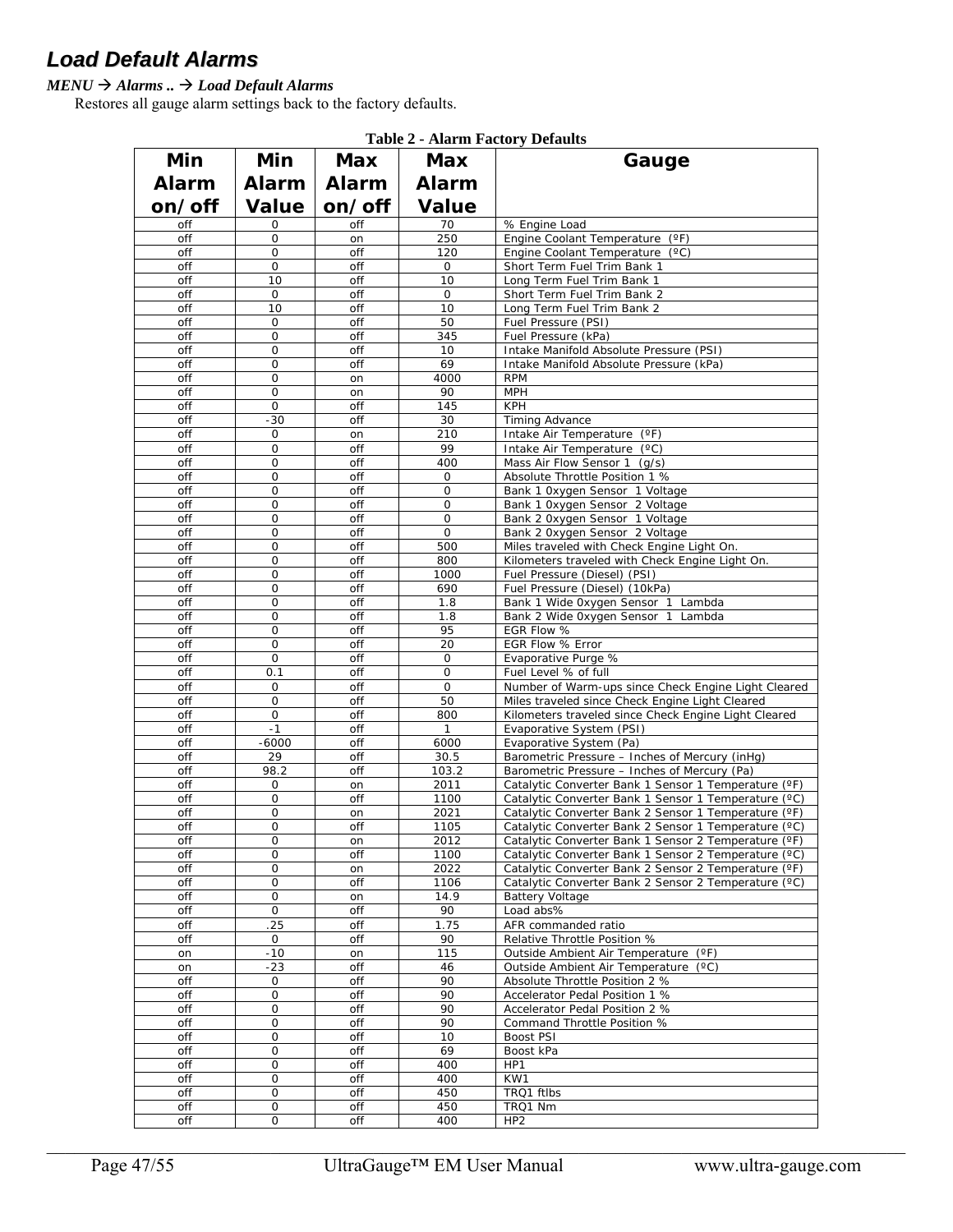| off | $\mathbf{O}$   | off | 400            | KW <sub>2</sub>                         |  |
|-----|----------------|-----|----------------|-----------------------------------------|--|
| off | $\mathbf 0$    | off | 450            | TRQ2 ftlbs                              |  |
| off | 0              | off | 450            | TRQ2 Nm                                 |  |
| off | $\mathbf 0$    | off | 1              | Mass Air Flow Sensor 2 - Calculated     |  |
| off | 0              | off | 200            | Instantaneous MPG                       |  |
| off | $\overline{0}$ | off | 70             | Instantaneous KPL                       |  |
| off | $\mathbf 0$    | off | 51             | Instantaneous L/100km                   |  |
| off | 0              | off | 60             | Average MPG - General                   |  |
| off | 0              | off | 26             | Average KPL - General                   |  |
| off | 0              | off | 51             | Average L/100km - General               |  |
| off | 0              | off | 70             | Average MPH - General                   |  |
| off | $\mathbf 0$    | off | 113            | Average KPH - General                   |  |
| off | 0              | off | 5              | Average G/H -- General                  |  |
| off | $\mathbf 0$    | off | 19             | Average L/H -- General                  |  |
| off | 0              | off | 500            | Run Time - General                      |  |
| off | $\overline{0}$ | off | 10,000         | Miles - General                         |  |
| off | 0              | off | 16,093         |                                         |  |
|     |                |     |                | Kilometers - General                    |  |
| off | $\overline{0}$ | off | 500            | Gallons Used - General                  |  |
| off | $\Omega$       | off | 1893           | Liters Used - General                   |  |
| off | O              | off | 5              | Instantaneous Gallons/Hour              |  |
| off | $\mathbf 0$    | off | 19             | Instantaneous Liters/Hour               |  |
| on  | 1              | off | $\circ$        | Fuel Level (Gallons)                    |  |
| off | 3.8            | off | 0              | Fuel Level (Liters)                     |  |
| on  | 20             | off | $\mathsf{O}$   | Miles to Empty                          |  |
| off | 32             | off | $\Omega$       | Kilometers to Empty                     |  |
| off | 0.1            | off | $\mathsf{O}$   | Time to Empty (miles)                   |  |
| off | 1              | off | 99             | Volumetric Effiency (Map vehicles only) |  |
| off | $\overline{0}$ | off | 70             | Trip Average MPH                        |  |
| off | $\mathbf 0$    | off | 113            | Trip Average KPH                        |  |
| off | $\mathsf{O}$   | off | 70             | Trip Average MPG                        |  |
| off | 0              | off | 113            | Trip Average KPL                        |  |
| off | $\mathbf 0$    | off | 51             | Trip Average L/100km                    |  |
| off | 0              | off | 100            | Trip Gallons Used                       |  |
| off | $\mathbf 0$    | off | 379            | <b>Trip Liters Used</b>                 |  |
| off | 0              | off | 4              | Trip Ave Gallons/Hour                   |  |
| off | 0              |     | 15             |                                         |  |
|     |                | off |                | Trip Ave Liters/Hour                    |  |
| off | $\mathbf 0$    | off | 10             | Trip Run Time (Hours: Minutes)          |  |
| off | 0              | off | 1000           | <b>Trip Miles</b>                       |  |
| off | $\Omega$       | off | 1610           | <b>Trip Kilometers</b>                  |  |
| off | $\mathsf O$    | off | 70             | Srt Trip Average MPH                    |  |
| off | $\mathbf 0$    | off | 113            | Srt Trip Average KPH                    |  |
| off | $\overline{O}$ | off | 60             | Srt Trip Average MPG                    |  |
| off | $\mathbf 0$    | off | 21             | Srt Trip Average KPL                    |  |
| off | $\mathbf 0$    | off | 51             | Srt Trip Average L/100km                |  |
| off | $\mathsf{O}$   | off | 100            | <b>Srt Trip Gallons Used</b>            |  |
| off | $\overline{0}$ | off | 379            | Srt Trip Liters Used                    |  |
| off | 0              | off | $\overline{4}$ | Srt Trip Ave Gallons/Hour               |  |
| off | 0              | off | 15             | Srt Trip Ave Liters/Hour                |  |
| off | 0              | off | 20             | Srt Trip Run Time (Hours: Minutes)      |  |
| off | 0              | off | 1000           | <b>Srt Trip Miles</b>                   |  |
| off | $\overline{0}$ | off | 1610           | <b>Srt Trip Kilometers</b>              |  |
|     |                |     |                |                                         |  |
| off | $\mathbf 0$    | on  | 3,000          | Oil Miles                               |  |
| off | 0              | off | 4,828          | Oil Kilometers                          |  |
| off | 0              | on  | 30,000         | Service Miles                           |  |
| off | 0              | off | 48,280         | Service Kilometers                      |  |
| off | $\mathbf 0$    | on  | 145            | UltraGauge Internal Temperature (°F)    |  |
| off | $\overline{0}$ | off | 63             | UltraGauge Internal Temperature (°C)    |  |

Note! The more alarms enabled, the longer it takes UltraGauge to detect if a particular alarm has been triggered. If it is critical that a particular alarm generate an alert quickly, then disable other unimportant alarms.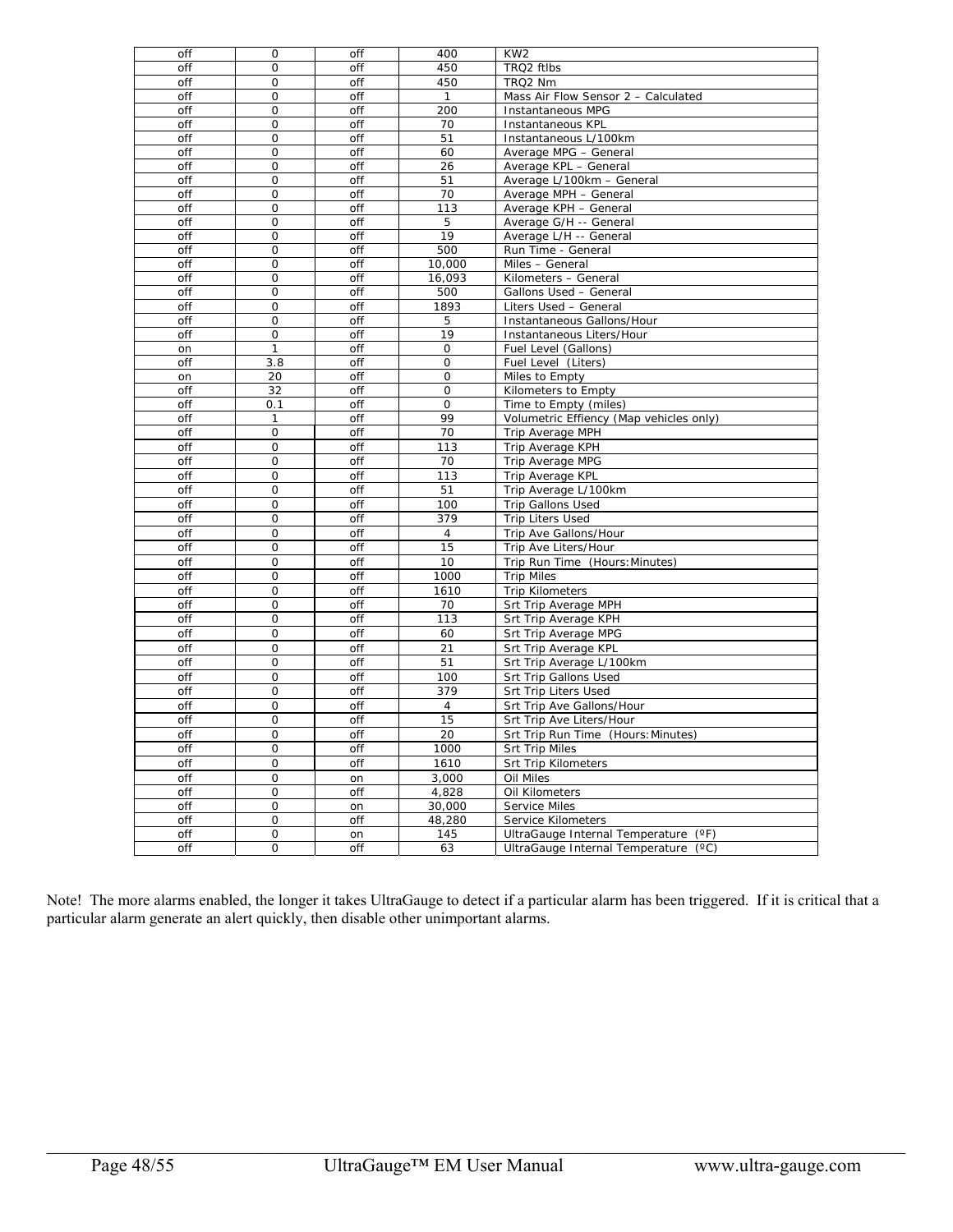## *Trouble Code Alarm*

 $MENU \rightarrow$  *Alarms*  $\ldots \rightarrow$  *Trouble Code Alarm* 

Enabling this alarm will cause UltraGauge to alarm if trouble codes are posted by the Vehicles ECM. Most likely the vehicles Check Engine Light on the dash will also light. To view the posted trouble codes select  $MENU \rightarrow Trouble Codes.$   $\rightarrow$  *Engine Trouble Codes.* UltraGauge checks for trouble codes every other time it completes checking all other gauge alarms.

## *Pending TC Alarm*

#### $MENU \rightarrow$  *Alarms* ..  $\rightarrow$  *Pending TC Alarm*

Enabling this alarm will cause UltraGauge to alarm if pending trouble codes are posted by the Vehicles ECM. The Vehicle will not light the Check Engine Light on the dash when pending codes are posted. To view the posted pending trouble codes select *MENU* → *Trouble Codes..* → *Pending Codes.* UltraGauge checks for pending trouble codes every other time it completes checking all other gauge alarms.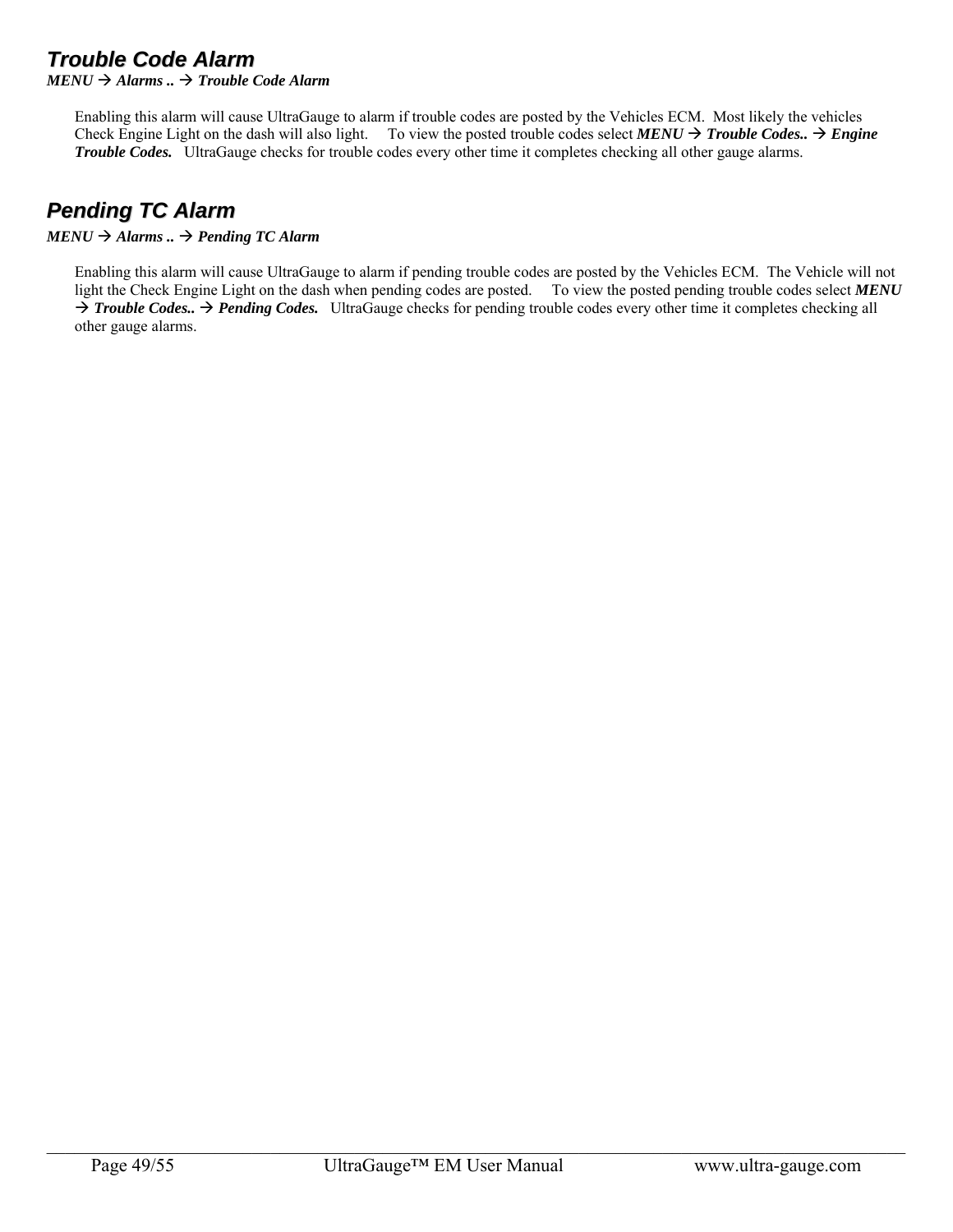## *Trouble Codes ..*

In order to read or clear the trouble codes, the engine does not need to be running, but the ignition must be in the RUN position and it must stay in this position.

## *Clear Check Engine*

 $MENU \rightarrow$  *Trouble Codes* ..  $\rightarrow$  *Clear Check Engine* 

This not only turns off the check engine light, it also clears all the Trouble Codes posted by the vehicles ECM. Note that if the trouble code was associated with a hard fault, such as a shorted sensor, the vehicle's ECM will quickly repost the trouble code to pending codes, or in some cases directly to the trouble codes and again light the check engine light. In this situation, it may appear that the check engine light remains lit.

Note:

Some vehicles may not support this function. Vehicles supporting the VPM protocol such as older GM vehicles and some older Chrysler vehicles have been found not to support this function.

## *Engine Trouble Codes*

 $MENU \rightarrow$  *Trouble Codes* ..  $\rightarrow$  *Engine Trouble Codes* 

Displays any trouble code as well as the number of trouble codes. UltraGauge can display up to 20 codes. Each trouble code is prefixed by a letter. The letters signify the following:

| Trouble Code  | Meaning     |
|---------------|-------------|
| Prefix Letter |             |
|               | Power Train |
|               | Chassis     |
| R             | Body        |
|               | Undefined   |

The four numeric digits following the letter prefix uniquely identify the code for your vehicle. Each manufacturer may choose to define codes differently and even differently among vehicle models.

The best approach to decode a trouble code is to search the web. For example, search for "2004 Dodge Durango P1002 Trouble code". There are several sites dedicated to providing trouble code information. Here are a few sample sites:

http://www.obd-codes.com/trouble\_codes http://www.trouble-codes.com http://www.troublecodes.net/technical http://autorepair.about.com/od/obdcodedatabase/a/OBD\_1996\_year.htm

## *Pending Codes*

 $MENU \rightarrow$  *Trouble Codes* ..  $\rightarrow$  *Pending Codes* 

Displays any pending trouble codes as well as the number of pending trouble codes. UltraGauge can display up to 20 pending codes. Pending codes are potential issues discovered by the Vehicle's ECM. These discovered issues are placed in the pending category and watched by the ECM. If the issue persists after a certain amount of time or after a certain number of starts, the ECM will move the code from Pending to the Trouble Code category, at which point the check engine light would be lit.

The format and meaning of Pending Codes is the same as that for Trouble Codes. See Engine Trouble Codes for additional detail.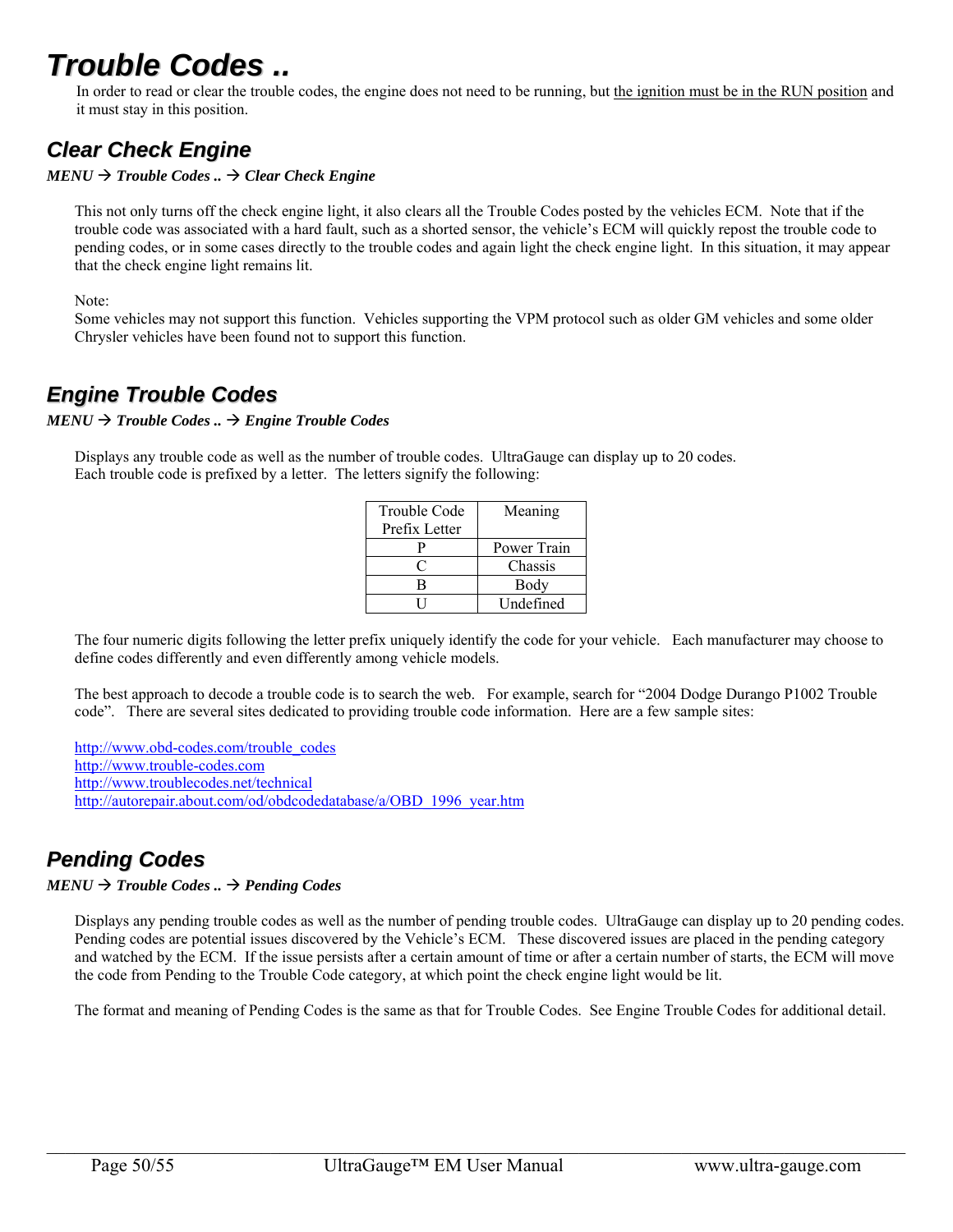## *Miscellaneous*

## *Units of Measure*

Most of the gauges displayed by UltraGauge do not indicate the units of measure used. All units are those most commonly used in the United States. There is no means to change the units of measure used or displayed by UltraGauge, rather select a gauge with the desired units. The following are used unless specifically indicated otherwise for a particular gauge.

| <b>Measure</b> | Unit                         |
|----------------|------------------------------|
| Distance       | Miles or Kilometers          |
| Temperature    | <b>Fahrenheit or Celsius</b> |
| Pressure       | PSI or kPa                   |
| Angle          | Degrees                      |
| Volume         | Gallons or Liters            |

## *Using UltraGauge on more than one vehicle.*

Although not recommended, UltraGauge can be used on more than one vehicle. UltraGauge stores information such as engine size, fuel tank size, mileage, distance, calibration and other configuration settings specific to your vehicle. Before use on a second vehicle, UltraGauge will need to be completely reconfigured and calibrated. However, UltraGauge can be used to check engine trouble codes on another vehicle without configuration or calibration.

## *Cleaning*

The UltraGauge display uses a high quality glass with no coatings. Clean the glass as you would the lens of sunglasses. Exhale slowly and deeply onto the display. This will cause moisture to condense on to the glass. Wipe the display with a soft cloth. If simple moisture is not enough to clean the display, spray a small spot of glass cleaner on to one end of a paper towel, tissue paper or soft cloth. Never directly spray window cleaner onto the display. Wipe the display with the area of the paper towel containing the spot of window cleaner. Once clean, use the other end of the paper towel to dry the display. If glass cleaner does not clean the glass, use Goo Gone or other citrus based cleaner.

http://www.magicamerican.com/googone/product/c7f8659a-40a3-412c-9f1c-03108e6a30db.aspx

The body of UltraGauge is formed from a durable plastic that is designed to reduce finger print marks and generally needs no cleaning. However, the body may be cleaned using the same procedure as described for cleaning the display glass.

## *Frequently Asked Questions*

- 1. *Does UG consume power when vehicle is off?* Yes, UG is always on, but is using very little power when the vehicle is off
- 2. *How much power does UG consume?* 1W or 1/60th of a 60watt light bulb when the display is active, less than 1/4W when the display is off
- 3. *How accurate are Gauge readings?* For most Gauges, the values displayed are taken unaltered from your vehicles sensors and displayed. The accuracy is ultimately determined by your vehicles sensors. UG Gauges are typically much more accurate than the vehicle's dash analog gauges.
- 4. *How accurate is the MPG Gauge?* In general, the MPG reported should only be used for relative mileage, and should not be relied upon for absolute MPG. MPG is one of the few Gauges which must be calculated from several vehicle sensors. For vehicles with Mass Air Flow (MAF) Sensors, the MPG is determined by combining the MAF and Speed sensors only. Hence MAF equipped vehicles have the highest MPG accuracy. Vehicles without a MAF but rather having a Manifold Air Pressure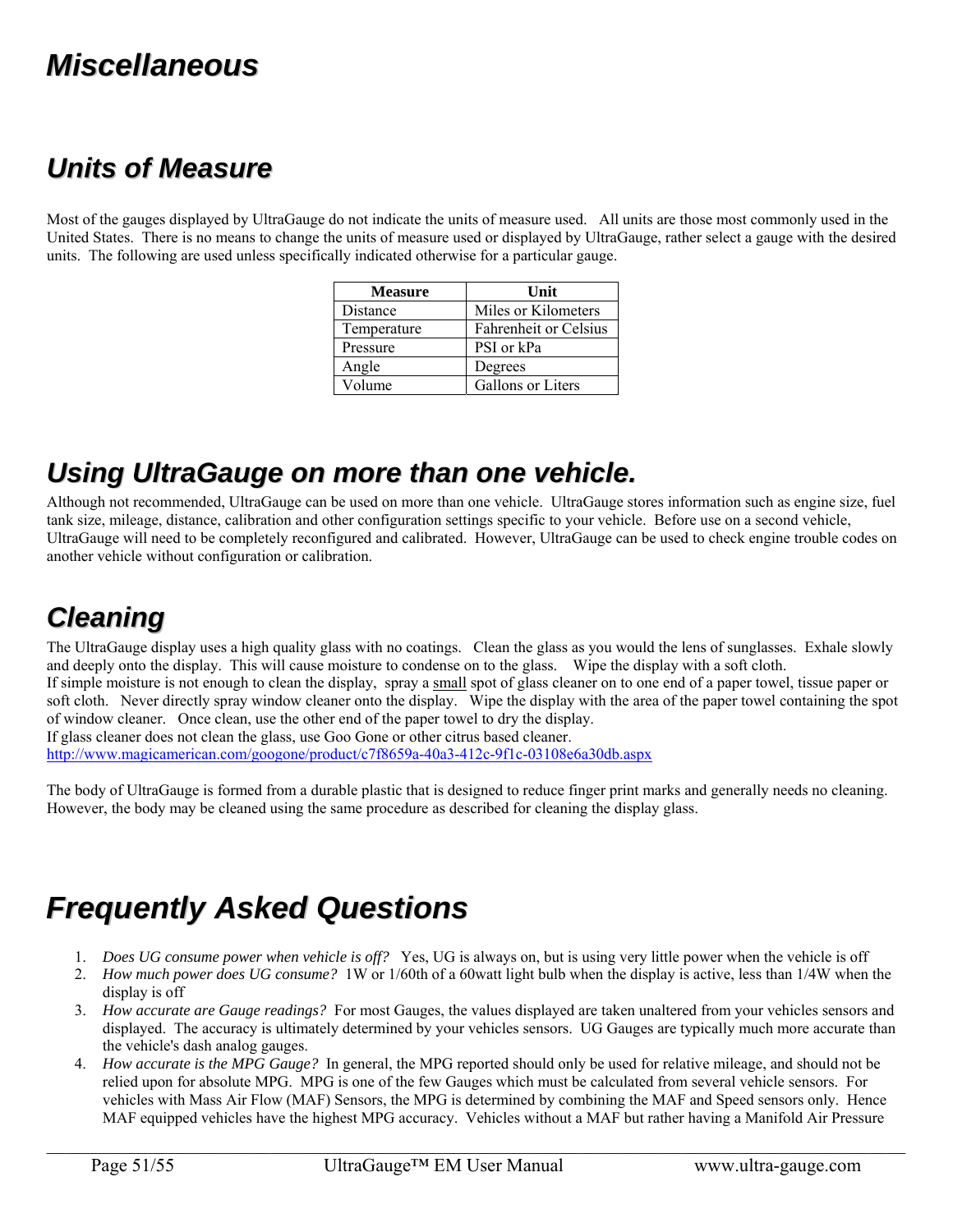(MAP) sensor, use 4 different vehicle sensors and assume that the vehicle is operating correctly. Vehicles with MAP sensor derived MPG are inherently less accurate than MAF. The accuracy of a MAP system is dependent on the accuracy of the sensors involved and fuel used. The use of additives, or fuel containing ethanol, will alter the MPG for both MAP and MAF vehicles. Note that UG has the option to compensate for these factors by allowing the fuel usage to be calibrated. See **MPG calibration** and **Adaptive Volumetric Efficiency** for additional details

- 5. *Nothing happens when I press Menu, is my UG broken?* Hold *Menu* depressed until the display changes. It should not take longer than 3 seconds. Also, UG will not respond to the menu button while it is discovering gauges. It will respond before and after discovery
- 6. *Will UG show all Trouble Codes?* UG will display the first 20 error codes.
- 7. *What is a Pending Trouble Code?* Often trouble codes are not reported by the vehicle unless the trouble is seen over several driving cycles. Pending trouble codes are those that have been detected but have yet to be seen over multiple driving cycles.
- 8. *Does my vehicle use MAF or MAP?* This is displayed in the menu; *MENU*  $\rightarrow$  *UltraGauge Setup..*  $\rightarrow$  Version
- 9. *How many gauges are available for my Vehicle?* UG will automatically discover all the available gauges for your vehicle. All gauges found will be listed under "Gauges" in the menu system. The number and type of gauges supported varies among vehicle models and manufacturers. Some support many gauges while others support very few. There is no way to know in advance. The discovery process provides a definitive answer.
- 10. *Why doesn't UG show a MPG Gauge in the Gauge selection Menu?* When UG discovers the gauges available for your vehicle, it determines if the gauges available are those necessary to calculate mileage. If not, the MPG gauges will not appear in the selection Menu. Please report this to support2@Ultra-Gauge.com and include the make and model of your vehicle
- 11. *Distance Seems off?* UG stops measuring distance when the menu system is used. The menu system should never be used while the vehicle is in motion. See Distance Calibration for more information.
- 12. *Will alarms not sound when in the menu?* Alarm checking is not active while within the menu.
- 13. *What is the difference between Oil, Trip and Service Distance?* Each can be individually reset and have different distance values. Oil Distance is meant to act as a reminder of when the oil was last changed. Service is meant to remind you when a service interval has been reached. However, Trip, Oil and Service distance can be used interchangeably. Note that alarms can be set for each. For example, you can set Oil to 3000 miles, and Service to 30,000 miles as a reminder of the next service interval.
- 14. *Will the Fuel usage and Distances be lost if I unplug UG or disconnect the battery?* No, UG does not need power to retain mileage and distance totals. However, always turn the ignition to off before disconnecting UG.
- 15. *Will Distance and MPG still continue to be calculated even if neither is a current visible gauge?* Yes, UG always updates Average MPG and Distances in the background.
- 16. *My UG sometimes starts Scanning unexpectedly, is there a problem*? The Large Connector to which UG attaches sometimes becomes corroded as a result of moisture. Check your vehicle's connector for corrosion. Often an anti-moisture, anticorrosive grease can be applied to the terminals to halt any further decay. Ask for the electrical contact grease at your local auto parts store. Here is a link to an example product:

http://www.permatex.com/products/Automotive/specialized\_maintenance\_repair/electrical\_system\_maintenance/Permatex\_Bul **b\_Lamp\_Electrical\_Connector\_Dielectric\_Grease.htm** 

- 17. I disconnected the cable, and my distance and MPG totals are off, is there a problem? UG saves distance and Average MPG each time the ignition is set from RUN to Off. If the cable is disconnected prior to turning the ignition to off, newly accumulated MPG and distances since the vehicle was started, will be lost. Previous data will not be lost. Always turn off the vehicle before disconnected UG.
- 18. *Does UG have a reset button?* No, UG should never need resetting. However, the device can be reset by unplugging/plugging the cable, or by executing:  $MENU \rightarrow UltraGauge Setup.$   $\rightarrow$  *Save and Restart*
- 19. *Trouble Codes "Not Supported"?* If your vehicle does not respond to a code read request, this message will be displayed. In some circumstances, returning to the gauge screen and then re-entering the menu system might reset a temporary condition preventing the trouble codes from being accessed. The ignition must be in the RUN position prior to and while in the MENU system. If this problem persists, please create a support ticket
- 20. *Odd vehicle behavior when UG is attached?* On many 2005-2006 Hyundai's the ESC light or a U0001 trouble code may be reported when UG initially scans the interface. This is the result of Hyundai supporting two different interfaces. One interface is not fully and correctly implemented and reacts to UG's scan by potentially posting U0001 or lighting the ESC indicator on the dash. Use  $MEMU \rightarrow Trouble Codes.. \rightarrow Clear Check Engine$  to clear the trouble code. See the **Force Protocol** section for more information. For 2005-2006 Hyundai's the protocol should be 9141 or KWP.
- 21. *The Fuel Level % Gauge is frozen or dramatically inaccurate, is there a problem?* Your vehicle may be improperly reporting the fuel level sender. Please see the **Level Sender Mode** Menu item for additional information and corrective measures.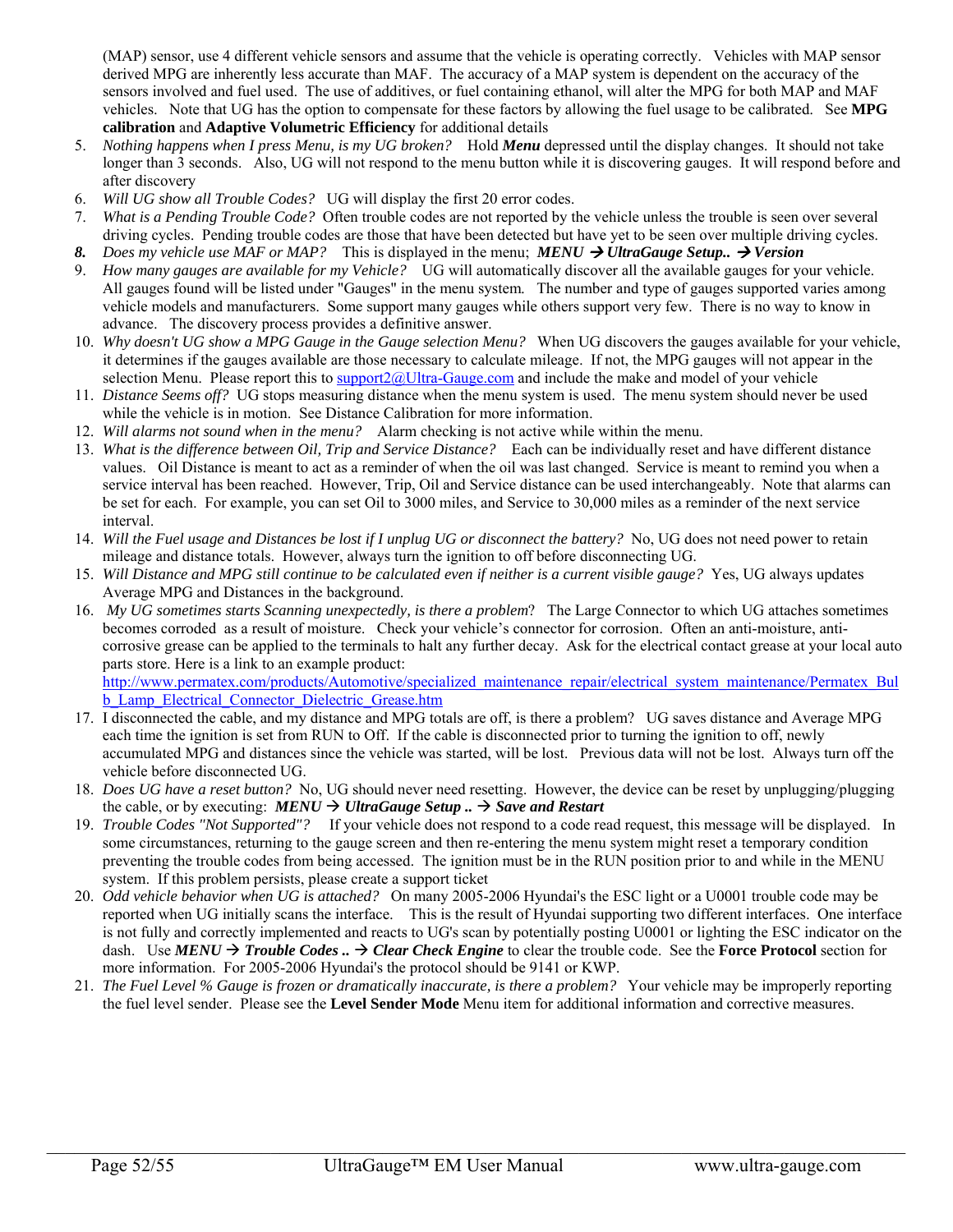## *Troubleshooting*

#### *Can't read trouble codes*.

The engine need not be running, but the ignition must be in the RUN position and it must remain in this position. For vehicles with 9141 or KWP2000 protocol: Exit the Menu system. Turn the ignition off. Wait 10 seconds, turn the ignition back to RUN and proceed to the trouble code menu.

#### *Can't clear trouble codes*.

The engine need not be running, but the ignition must be in the RUN position and it must remain in this position. Some vehicles such as older vehicles supporting the VPM protocol do not support this function. For vehicles with 9141 or KWP2000 protocol: Exit the Menu system. Turn the ignition off. Wait 10 seconds, turn the ignition back to RUN and proceed to the trouble code menu.

#### *Scanning or Discovery fails*

The engine need not be running, but the ignition must be in the RUN position and it must remain in this position during discovery and scanning.

#### *The Cable falls off the OBD II connector.*

The vehicle's OBD II connector contains a locking tab designed to capture the OBDII cable connector. If the vehicle's OBDII connector has been damaged such that the locking tab is missing or deformed, the connector may come loose or fall off. One simple fix is to add a rubber band or tie strap around both connectors.

#### *The Gauge sometimes displays "Err".*

If UltraGauge requests gauge data from the vehicle's computer, but the vehicle does not provide the data, UltraGauge displays *Err.* This is commonly, and briefly seen when the vehicle's ignition is switched from the RUN to the off position. It is acceptable for *Err* to be displayed very infrequently during normal operation. If *Err* is displayed frequently, say once every 4 seconds, then a problem may exist. Turn the vehicle off and reseat the connector.

#### *UltraGauge will not shut off*

UltraGauge will not shutoff automatically while in the menu system. Exit the menu system and UltraGauge will detect that the vehicle's ignition is not in the RUN position and UltraGauge will shut off.

#### *The key is in the run position, yet UltraGauge is dark.*

Either UltraGauge is not receiving power or UltraGauge can not communicate with the vehicle's computer.

Try the following measures:

- Reseat the UltraGauge Connector.
- Try UltraGauge in a different vehicle
- The Vehicle's OBD II connector will typically have a 4-20 Amp fuse. Check the fuse. (See the Fuse Warning section)
- Check the Vehicle's OBD II connector for corrosion.
- Has the brightness of the display been turned to its lowest setting and it only appears dark? Could the light sensor opening on the lower right corner of UltraGauge be blocked?
- Check the UltraGauge cable for damage.

#### *MPG or DTE or Fuel Used not accurate*

It is imperative that vehicles with MAP sensor, or that use diesel or natural gas, perform the MPG calibration. Without calibration, MPG and Fuel usage can be off by 30%. See also Adaptive Volumetric efficiency. For DTE, check that the fuel tank size has been set correctly. The fuel tank size is listed in your owners manual.

#### *Some Gauge Zones are blank*

Each zone on a page configured for 4 , 6 or 8 gauges can have a gauge assigned or not. A zone that is unassigned will appear empty.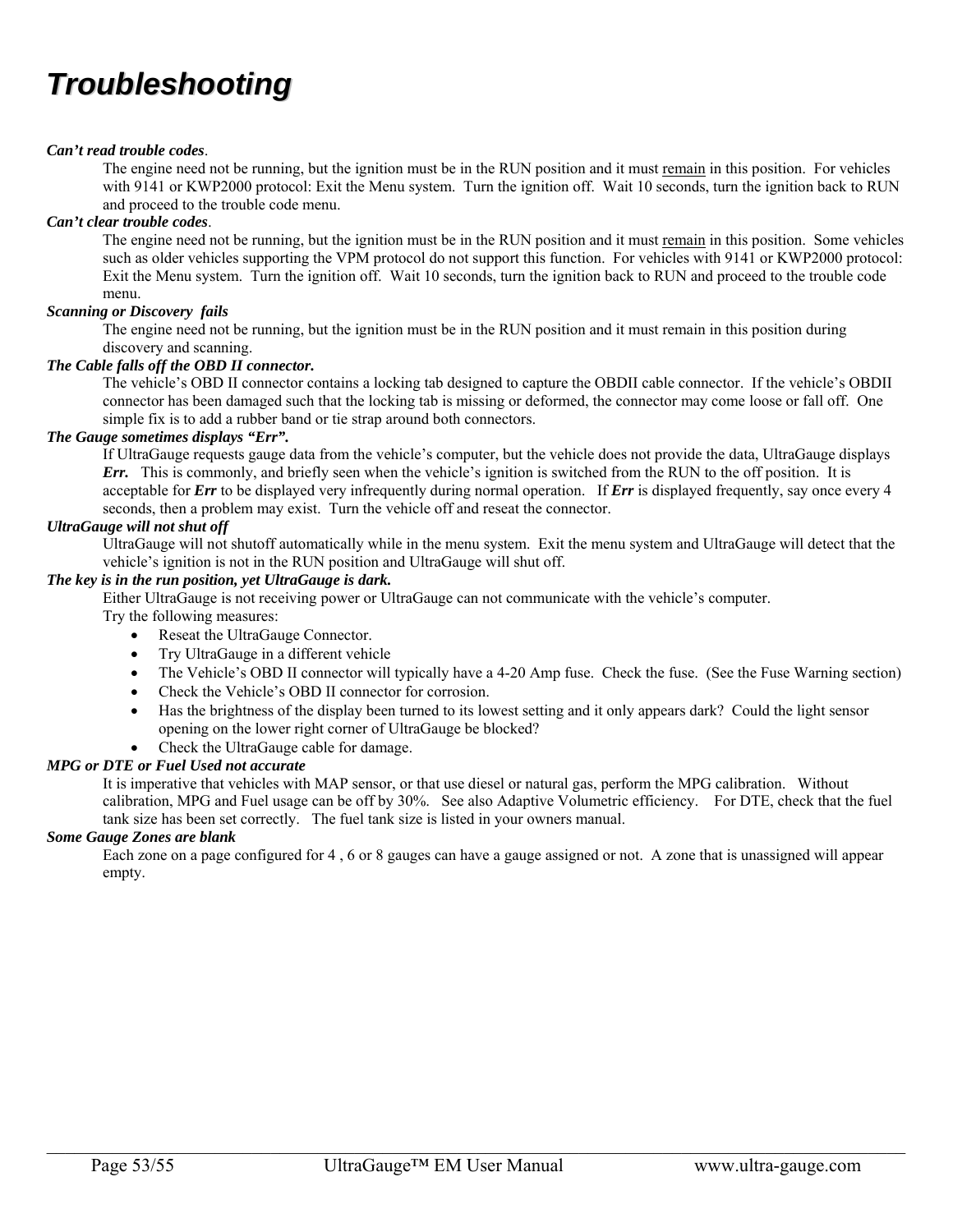## *Specifications*

| Voltage Range<br>Interface                                                  | 10 to 16 Voltage<br><b>OBD II compliant</b>                                                  |
|-----------------------------------------------------------------------------|----------------------------------------------------------------------------------------------|
| Protocols supported                                                         | CAN 11-bit, CAN 29-bit, J1850-VPM (GM), J1850-PWM (Ford), ISO 9141 (Chrysler and<br>foreign) |
| OBD II cable length                                                         | $\sim$ 6 foot                                                                                |
| Operating temperature Range                                                 | $0.9$ F to 160 $9$ F                                                                         |
| Storage temperature range                                                   | -20 °F to 160 °F (Warranty is void beyond these limits)                                      |
| LCD, LED backlight, Thermally compensated<br>Display                        |                                                                                              |
| 3.43" Wide x 2.14" Height x 0.50" Depth<br><b>Dimensions</b>                |                                                                                              |
| $\sim$ 1W with display active, less than 1/4 watt with display off<br>Power |                                                                                              |

## *Document Revision History*

| <b>Doc Revision</b> | Date    | <b>Detail</b>                                                                                   |  |
|---------------------|---------|-------------------------------------------------------------------------------------------------|--|
| 1.0                 | 8/1/11  | First document release                                                                          |  |
| 1.1                 | 9/19/11 | Corrected typo of K/100L $\rightarrow$ should be L/100k                                         |  |
| 1.2                 | 12/7/11 | Added description of auto-page pause function (pages 16 and 30)                                 |  |
| 1.3                 | 1/24/12 | Added operational note fore HP1, KW1, & TRQ1.                                                   |  |
|                     |         | Added general Fuel Rate Gauge description                                                       |  |
| 1.4                 | 2/20/12 | Added Setup note regarding English versus Metric Units.                                         |  |
|                     |         | Added Storage temperature range                                                                 |  |
|                     |         | Added note regarding moving UltraGauge between vehicles.                                        |  |
| 1.5                 | 5/1/12  | Updated both the distance and fuel calibration sections                                         |  |
| 1.6                 | 6/4/12  | Updated Distance calibration to reflect that cal must be over a distance greater than 2.5 miles |  |
| 1.7                 | 6/21/12 | Updated Distance calibration description                                                        |  |